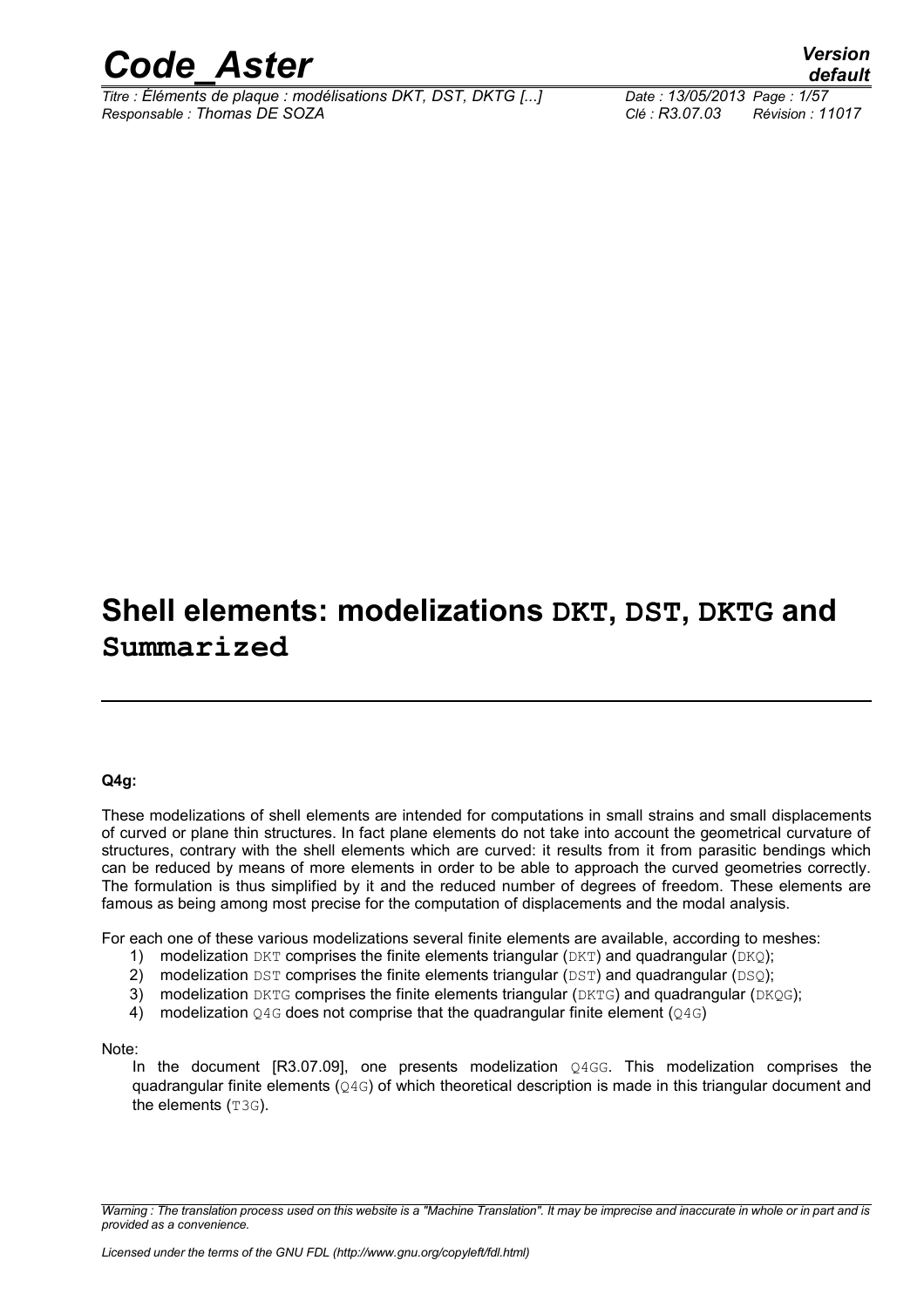# *Code\_Aster Version*<br> *Titre : Éléments de plaque : modélisations DKT. DST. DKTG [...]* Date : 13/05/2013 Page : 2/57

*Titre : Éléments de plaque : modélisations DKT, DST, DKTG [...] Date : 13/05/2013 Page : 2/57 Responsable : Thomas DE SOZA Clé : R3.07.03 Révision : 11017*

| <b>Contents</b>                                                                                          |
|----------------------------------------------------------------------------------------------------------|
|                                                                                                          |
|                                                                                                          |
|                                                                                                          |
|                                                                                                          |
|                                                                                                          |
|                                                                                                          |
|                                                                                                          |
|                                                                                                          |
|                                                                                                          |
| 2.2.3.3 Equivalence of the approaches Hencky-Coil-Kirchhoff and Reissner9                                |
|                                                                                                          |
|                                                                                                          |
|                                                                                                          |
|                                                                                                          |
|                                                                                                          |
|                                                                                                          |
|                                                                                                          |
|                                                                                                          |
|                                                                                                          |
|                                                                                                          |
|                                                                                                          |
|                                                                                                          |
| 4 numerical Discretization of the variational formulation resulting from the principle of work virtuel17 |
|                                                                                                          |
|                                                                                                          |
|                                                                                                          |
|                                                                                                          |
|                                                                                                          |
|                                                                                                          |
|                                                                                                          |
|                                                                                                          |
|                                                                                                          |
|                                                                                                          |
|                                                                                                          |
|                                                                                                          |
|                                                                                                          |
|                                                                                                          |

*Warning : The translation process used on this website is a "Machine Translation". It may be imprecise and inaccurate in whole or in part and is provided as a convenience.*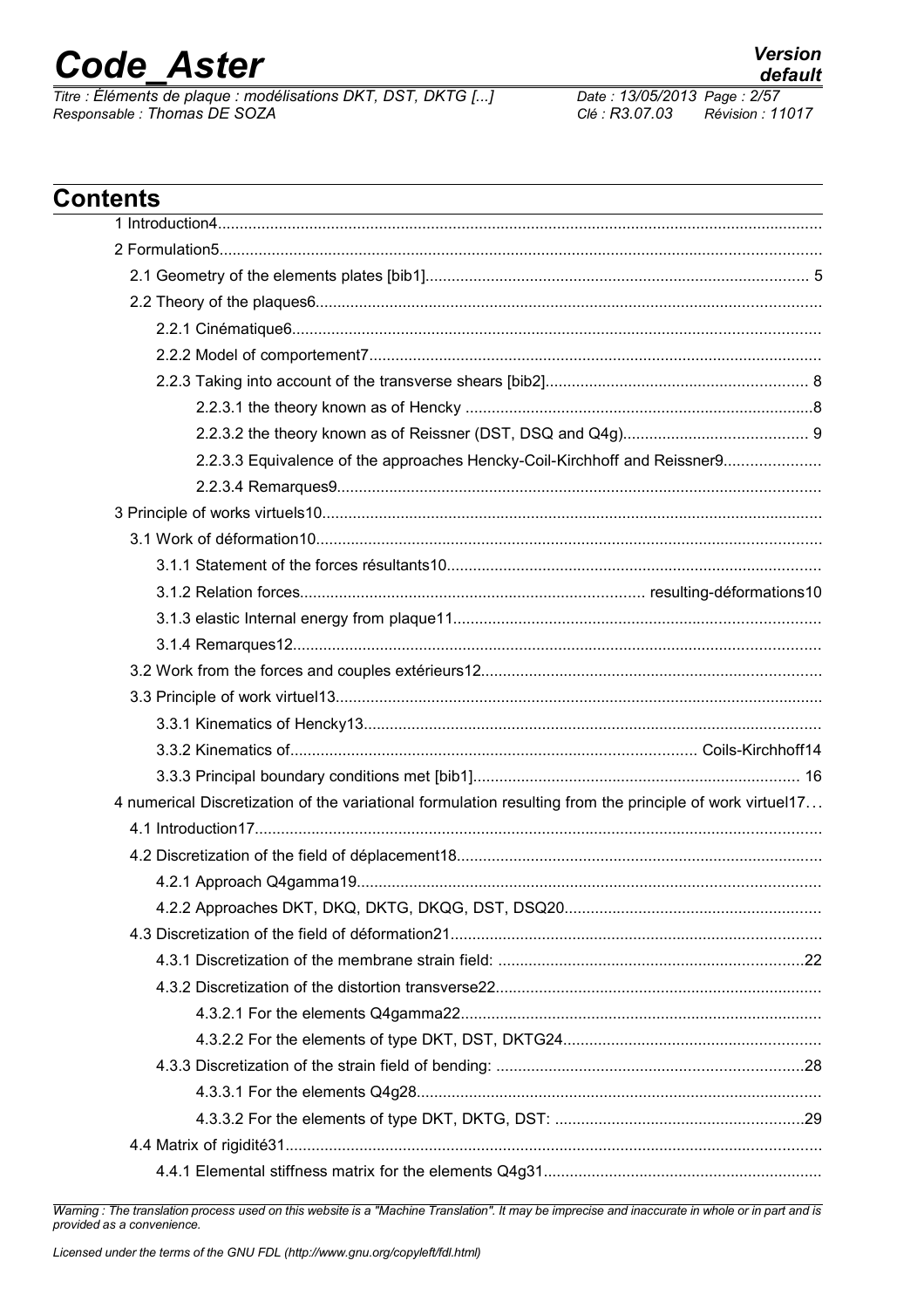| <b>Code Aster</b>                                                                                                                                             | <b>Version</b><br>default |
|---------------------------------------------------------------------------------------------------------------------------------------------------------------|---------------------------|
| Titre : Éléments de plaque : modélisations DKT, DST, DKTG []<br>Date: 13/05/2013 Page: 3/57<br>Responsable: Thomas DE SOZA<br>Clé : R3.07.03 Révision : 11017 |                           |
|                                                                                                                                                               |                           |
|                                                                                                                                                               |                           |
|                                                                                                                                                               |                           |
|                                                                                                                                                               |                           |
|                                                                                                                                                               |                           |
|                                                                                                                                                               |                           |
|                                                                                                                                                               |                           |
|                                                                                                                                                               |                           |
|                                                                                                                                                               |                           |
|                                                                                                                                                               |                           |
|                                                                                                                                                               |                           |
|                                                                                                                                                               |                           |
|                                                                                                                                                               |                           |
|                                                                                                                                                               |                           |
|                                                                                                                                                               |                           |
|                                                                                                                                                               |                           |
|                                                                                                                                                               |                           |
|                                                                                                                                                               |                           |
|                                                                                                                                                               |                           |
|                                                                                                                                                               |                           |
|                                                                                                                                                               |                           |
|                                                                                                                                                               |                           |
|                                                                                                                                                               |                           |
| 4.9.3 Cases-test48                                                                                                                                            |                           |
|                                                                                                                                                               |                           |
|                                                                                                                                                               |                           |
|                                                                                                                                                               |                           |
|                                                                                                                                                               |                           |
|                                                                                                                                                               |                           |
|                                                                                                                                                               |                           |
|                                                                                                                                                               |                           |
|                                                                                                                                                               |                           |
|                                                                                                                                                               |                           |
| Appendix 2 : Factors of transverse correction of shears for orthotropic plates or stratifiées55                                                               |                           |

*Warning : The translation process used on this website is a "Machine Translation". It may be imprecise and inaccurate in whole or in part and is provided as a convenience.*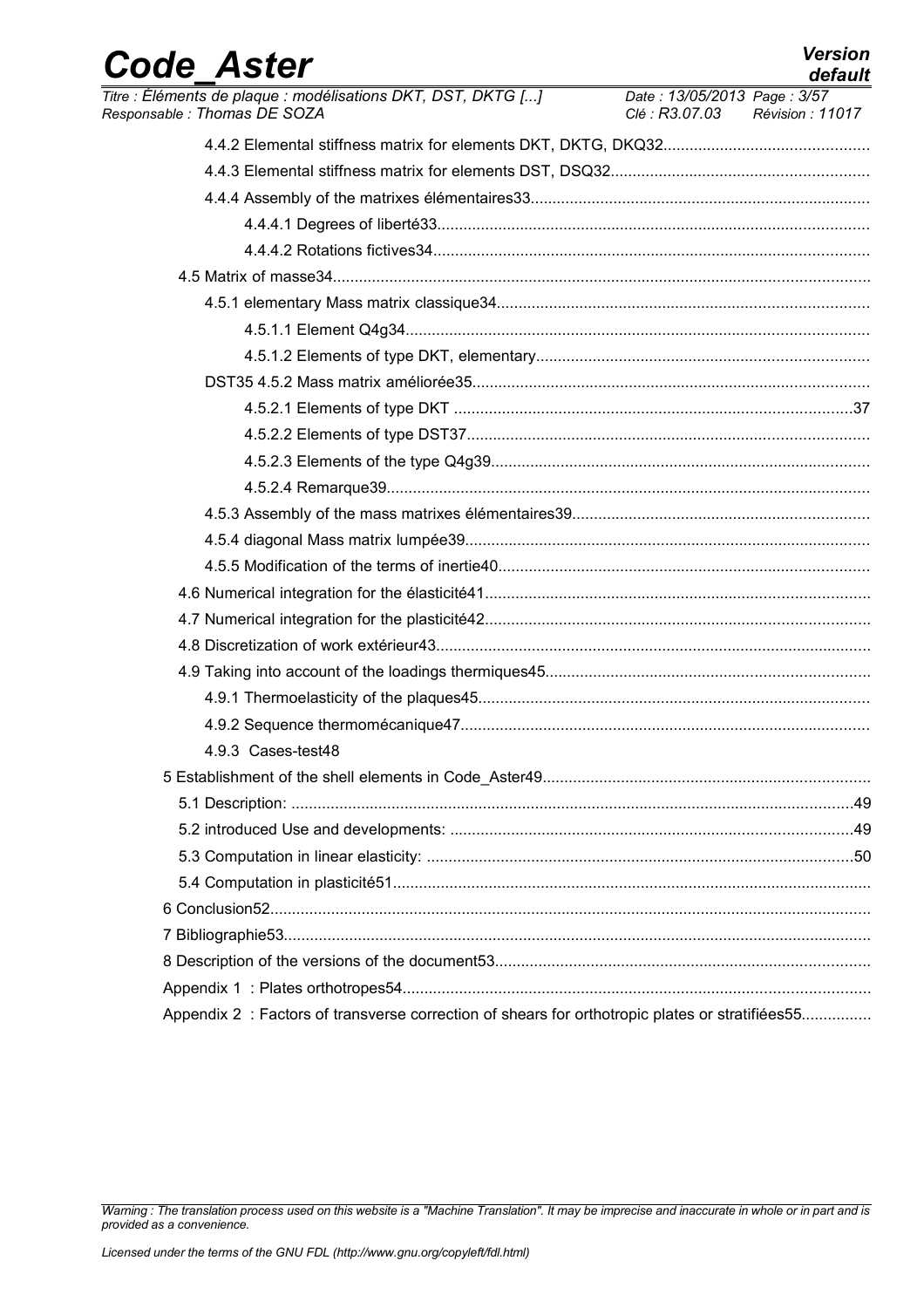*Titre : Éléments de plaque : modélisations DKT, DST, DKTG [...] Date : 13/05/2013 Page : 4/57 Responsable : Thomas DE SOZA Clé : R3.07.03 Révision : 11017*

### **1 Introduction**

the shell elements and plates are particularly used for modelling thin structures where the relationship between dimensions (characteristic thickness/length) is with more than 1/10. They thus intervene particularly in fields like the civil engineer, the interns of heart REFERENCE MARK, the vibratory analysis ..... One limits oneself to the frame of small displacements and the small strains.

Contrary to the shell elements, the plane shell elements do not make it possible to take into account the geometrical curvature of structure to be represented and induce parasitic bendings. It is thus necessary to use a large number of these elements in order to approach the geometry of structure correctly, and this, more especially as it is curved. On the other hand, one gains in simplicity of formulation and the number of degrees of freedom is reduced. In addition, the formulations "Discrete Shear" (DST, DSQ and Q4g) or "Discrete Kirchhoff" (DKT, DKTG and DKQ, DKQG) of the kinematics, with or without transverse distortion respectively, allow good results in terms of displacements and modal analysis.

The way in which these elements in Code\_Aster *are established* as certain receipts of use are given to [§5] present note.

*Warning : The translation process used on this website is a "Machine Translation". It may be imprecise and inaccurate in whole or in part and is provided as a convenience.*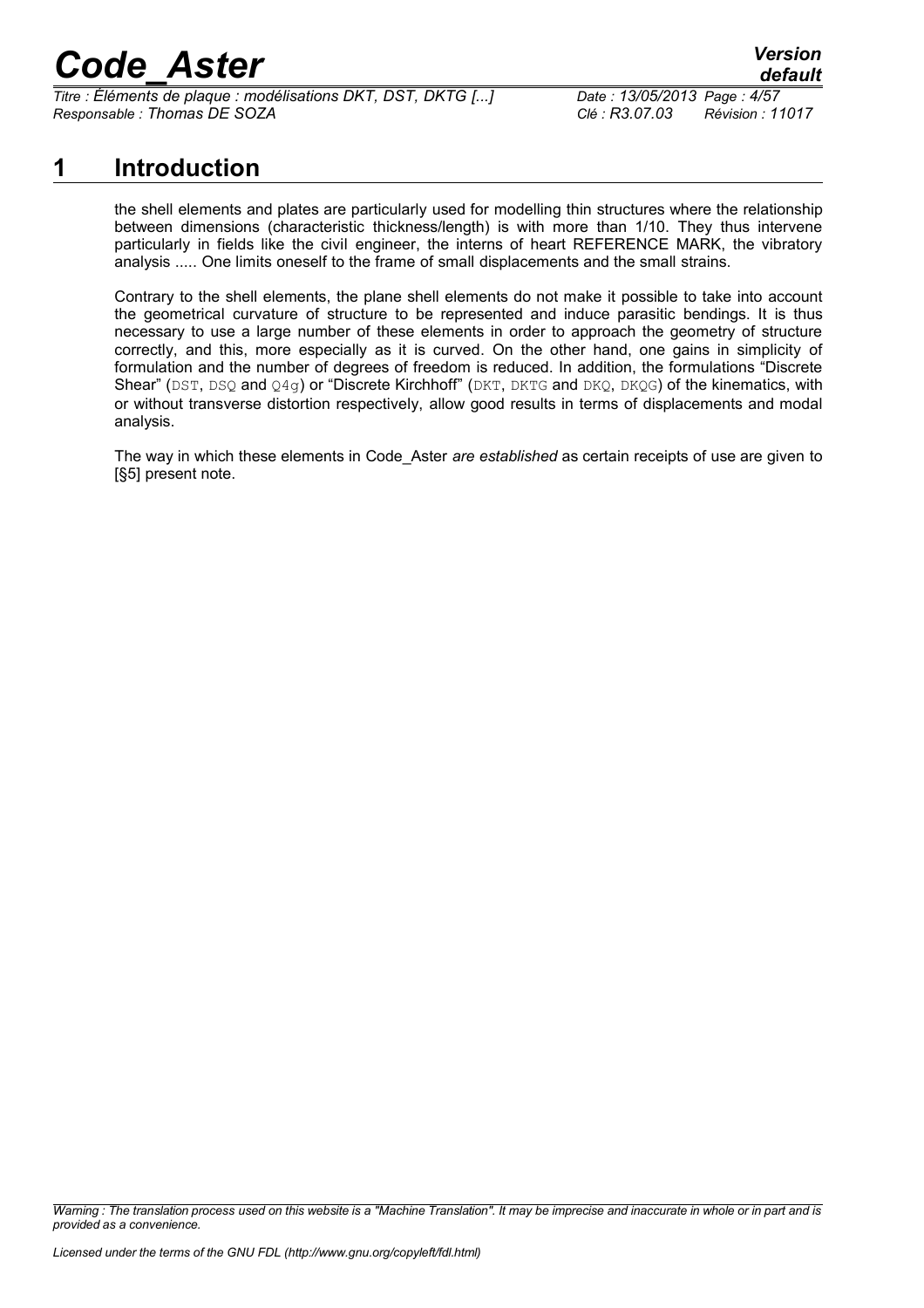*Titre : Éléments de plaque : modélisations DKT, DST, DKTG [...] Date : 13/05/2013 Page : 5/57 Responsable : Thomas DE SOZA Clé : R3.07.03 Révision : 11017*

### **2 Geometry**

### **2.1 formulation of the elements plates [bib1]**

For the shell elements one defines a surface of reference, or mean surface, planes (plane *x y* for example) and a thickness  $h(x, y)$ . This thickness must be small compared to other dimensions (extensions, radii of curvature) of structure to modelling. [Figure 2.1-a] below our matter illustrates.



**Appear 2.1-a**

One attaches to mean surface  $\omega$  a local orthonormal reference  $Oxyz$  associated with the tangent plane of structure different from the total reference *OXYZ* . The position of the points of the plate is given by the Cartesian coordinates  $(x, y)$  of mean surface and rise  $z$  compared to this surface.

*Warning : The translation process used on this website is a "Machine Translation". It may be imprecise and inaccurate in whole or in part and is provided as a convenience.*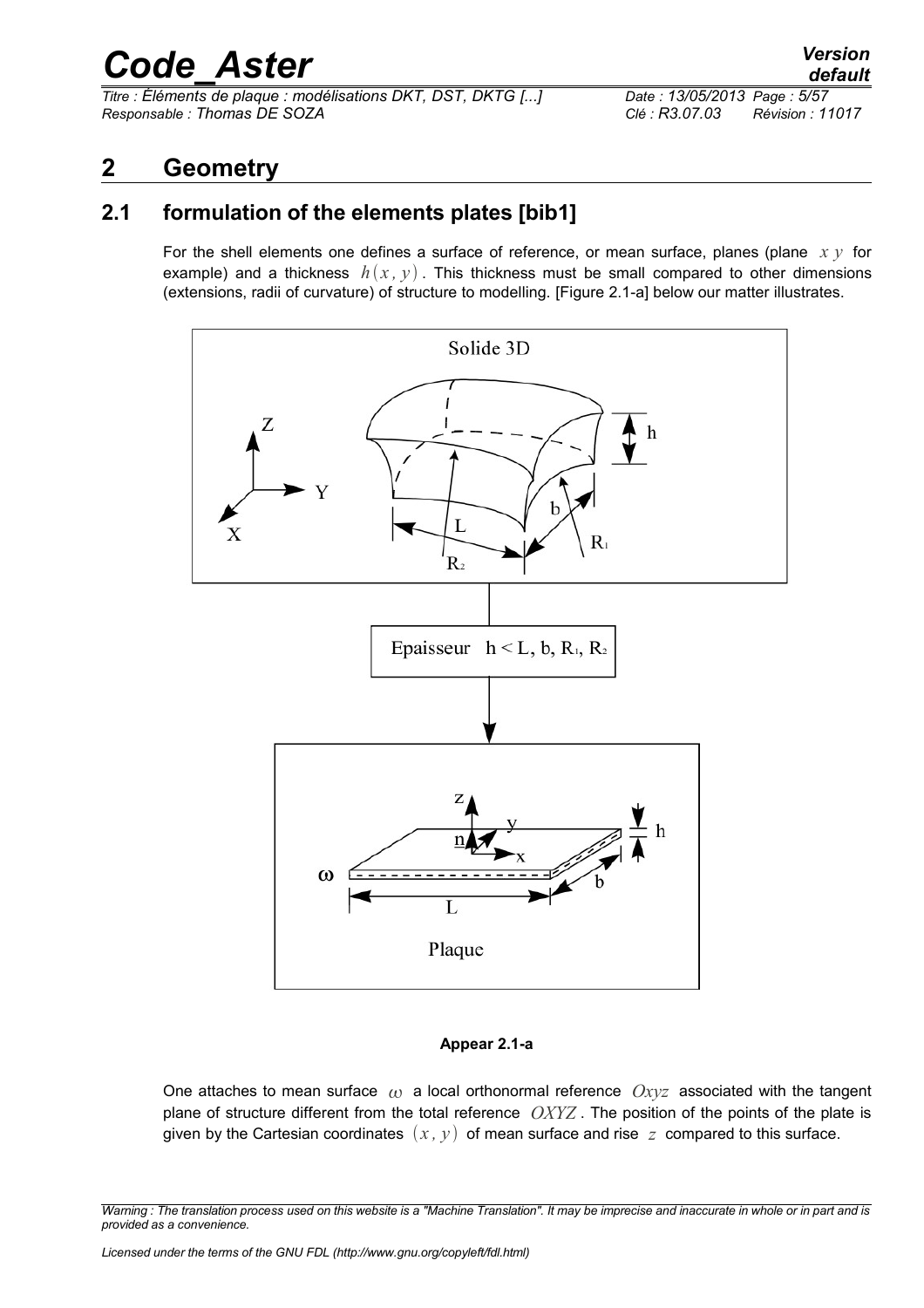*Titre : Éléments de plaque : modélisations DKT, DST, DKTG [...] Date : 13/05/2013 Page : 6/57 Responsable : Thomas DE SOZA Clé : R3.07.03 Révision : 11017*

#### **2.1.1 Intrinsic reference**

By taking preceding the Oxyz local coordinate system with for origin the first top of the element and for axis OX the side uniting tops 1 and 2, one defines the reference known as intrinsic.

### **2.2 Theory of the plates**

These elements are based on the theory of the plates in small displacements and small strains.

#### **2.2.1 Kinematics**

the cross-sections which are the sections perpendicular to mean surface remain right; the material points located on a norm at not deformed mean surface remain on a line in the deformed configuration. It results from this approach that **the fields of displacement vary linearly in the thickness of the plate**. If one indicates by  $u, v, w$  displacements of a following  $q(x, y, z)$  point *x* , *y* and *z* , one has the kinematics of Hencky-Mindlin thus:

$$
\begin{pmatrix} u_x(x, y, z) \\ u_y(x, y, z) \\ u_z(x, y, z) \end{pmatrix} = \begin{pmatrix} u(x, y) \\ v(x, y) \\ w(x, y) \end{pmatrix} + z \begin{pmatrix} \theta_y(x, y) \\ -\theta_x(x, y) \\ 0 \end{pmatrix} = \begin{pmatrix} u(x, y) \\ v(x, y) \\ w(x, y) \end{pmatrix} + z \begin{pmatrix} \beta_x(x, y) \\ \beta_y(x, y) \\ 0 \end{pmatrix}
$$

where  $u$ ,  $v$ ,  $w$  are displacements of the mean surface and  $\theta_x$  the  $\theta_y$  rotations of this surface compared to the two axes *x* and *y* respectively. One prefers to introduce two rotations  $\beta_x(x, y) = \theta_y(x, y), \beta_y(x, y) = -\theta_x(x, y)$ .

The three-dimensional strains in any point, with the kinematics introduced previously, are thus given by:

$$
\varepsilon_{xx} = e_{xx} + z\kappa_{xx}
$$
  
\n
$$
\varepsilon_{yy} = e_{yy} + z\kappa_{yy}
$$
  
\n
$$
2\varepsilon_{xy} = \gamma_{xy} = 2e_{xy} + 2z\kappa_{xy}
$$
  
\n
$$
2\varepsilon_{xz} = \gamma_x
$$
  
\n
$$
2\varepsilon_{yz} = \gamma_y
$$

where  $e_{xx}$ ,  $e_{yy}$  and  $e_{xy}$  are the membrane strains of mean surface,  $\gamma_x$  and the  $\gamma_y$  strains associated with the transverse shears, and the  $K_{xx}$ ,  $K_{yy}$ ,  $K_{xy}$  strains of bending (or variations of curvature) of mean surface, which are written:

*Warning : The translation process used on this website is a "Machine Translation". It may be imprecise and inaccurate in whole or in part and is provided as a convenience.*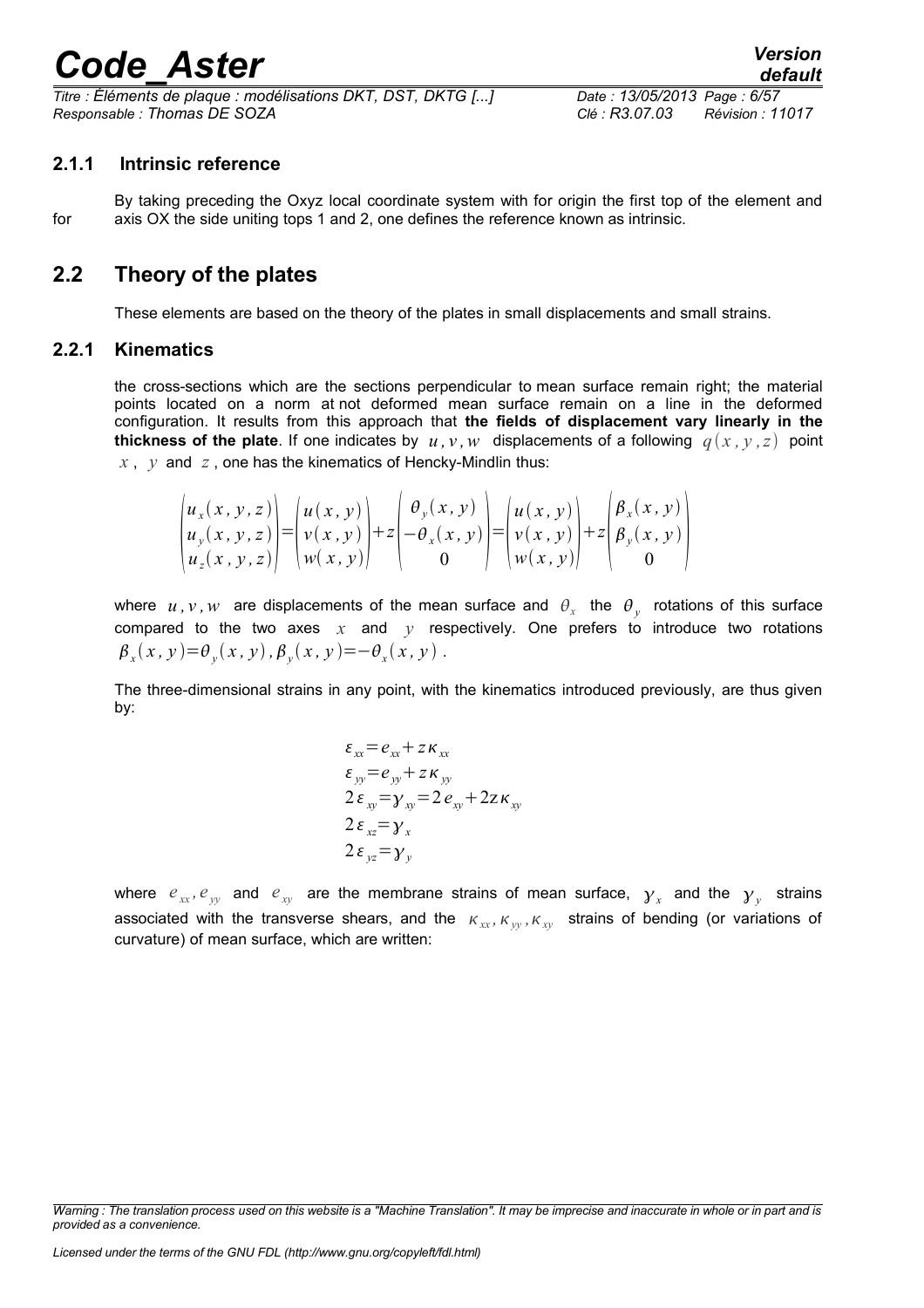*Titre : Éléments de plaque : modélisations DKT, DST, DKTG [...] Date : 13/05/2013 Page : 7/57 Responsable : Thomas DE SOZA Clé : R3.07.03 Révision : 11017*

$$
e_{xx} = \frac{\partial u}{\partial x}
$$
  
\n
$$
e_{yy} = \frac{\partial v}{\partial y}
$$
  
\n
$$
2 e_{xy} = \frac{\partial v}{\partial x} + \frac{\partial u}{\partial y}
$$
  
\n
$$
\kappa_{xx} = \frac{\partial \beta_x}{\partial x}
$$
  
\n
$$
\kappa_{yy} = \frac{\partial \beta_y}{\partial y}
$$
  
\n
$$
2 \kappa_{xy} = \frac{\partial \beta_x}{\partial y} + \frac{\partial \beta_y}{\partial x}
$$
  
\n
$$
y_x = \beta_x + \frac{\partial w}{\partial x}
$$
  
\n
$$
y_y = \beta_y + \frac{\partial w}{\partial y}
$$

**Note:**

In the theories of plate the introduction of  $\ \beta_{_X} \ \$  and  $\ \beta_{_Y} \ \$  makes it possible to symmetrize the *formulations of the strains and, we will see it thereafter, the balance equations. In the theories of* shell one uses rather  $\,\theta_{_X}^{}\,$  and  $\,\theta_{_Y}^{}\,$  the associated couples  $\,M_{_X}^{}\,$  and  $\,M_{_Y}^{}\,$  compared to  $\,x\,$  and *y .*

#### **2.2.2 Constitutive law**

 $\mathbf{I}$   $\mathbf{I}$ 

 $\overline{1}$   $\overline{1}$ 

the behavior of the plates is a behavior 3D in "plane stresses". **The transverse stress**  $\sigma_{zz}$  because of being null regarded as negligible compared to the other components of the tensor of the stresses (assumption of the plane stresses). The most general constitutive law is written then as follows:

$$
\begin{vmatrix} \sigma_{xx} \\ \sigma_{yy} \\ \sigma_{xy} \\ \sigma_{xz} \\ \sigma_{yz} \end{vmatrix} = C(e, \alpha) \begin{vmatrix} \varepsilon_{xx} \\ \varepsilon_{yy} \\ \gamma_{xy} \\ \gamma_{x} \\ \gamma_{y} \end{vmatrix} = Ce + zC\kappa + Cy \text{ with } e = \begin{vmatrix} e_{xx} \\ e_{yy} \\ 2e_{xy} \\ 0 \\ 0 \end{vmatrix}, \kappa = \begin{vmatrix} \kappa_{xx} \\ \kappa_{yy} \\ 2\kappa_{xy} \\ 0 \\ 0 \end{vmatrix} et y = \begin{vmatrix} 0 \\ 0 \\ 0 \\ 0 \\ \gamma_{y} \\ \gamma_{y} \end{vmatrix}.
$$

where  $C \mid e, \alpha$  is the local tangent stiffness matrix combining plane stresses and transverse distortion and  $\alpha$  represents all the local variables when the behavior is nonlinear.

For behaviors where the distortions are uncoupled from the strains of membrane and bending,  $C|e, \alpha|$  puts itself in the form:

$$
\mathbf{C} = \begin{pmatrix} \mathbf{H} & \mathbf{0} \\ \mathbf{0} & \mathbf{H}_{\mathbf{y}} \end{pmatrix}
$$

where  $\textbf{H}(e, \alpha)$  is a matrix  $3 \times 3$  and  $\textbf{H}_{\gamma}(e, \alpha)$  a matrix  $2 \times 2$  . One will remain in the frame of this assumption.

For an isotropic homogeneous linear behavior elastic, one has as follows:

*Warning : The translation process used on this website is a "Machine Translation". It may be imprecise and inaccurate in whole or in part and is provided as a convenience.*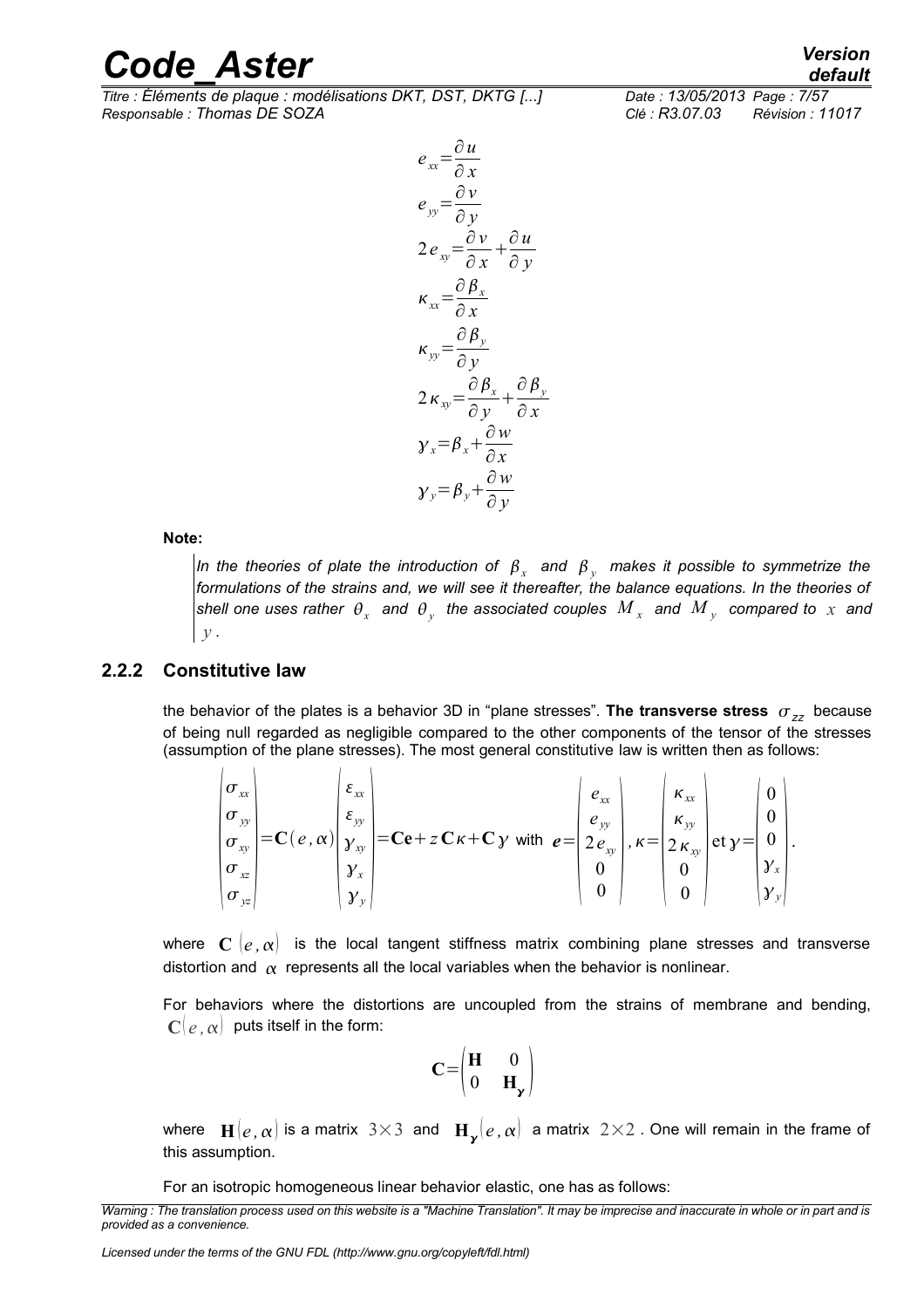*Titre : Éléments de plaque : modélisations DKT, DST, DKTG [...] Date : 13/05/2013 Page : 8/57 Responsable : Thomas DE SOZA Clé : R3.07.03 Révision : 11017*

$$
\mathbf{C} = \frac{E}{1 - v^2} \begin{vmatrix} 1 & v & 0 & 0 & 0 \\ v & 1 & 0 & 0 & 0 \\ 0 & 0 & \frac{1 - v}{2} & 0 & 0 \\ 0 & 0 & 0 & \frac{k(1 - v)}{2} & 0 \\ 0 & 0 & 0 & 0 & \frac{k(1 - v)}{2} \end{vmatrix}
$$

where *k* is factor of transverse correction of shears whose meaning is given to the following paragraph.

#### **Note:**

*One does not describe the variation of the thickness nor that of the transverse strain*  $e_{zz}$  *which one can however calculate by means of the preceding assumption of plane stresses. In addition no restriction is made on the type of behavior that one can represent.* 

#### **2.2.3 Taken into account of the transverse shears [bib2]**

the taking into account of the transverse shears depends on factors of correction determined a priori by energy equivalences with models 3D, so that the stiffness in transverse shears of the model of plate is nearest possible to that defined by the theory of three-dimensional elasticity. Two theories including the strain due to the shears exist and are presented in [bib2].

#### **2.2.3.1 The theory known as of Hencky**

This theory as that of Coils-Kirchhoff which results from this immediately rests on the kinematics presented to the §2.2.1. The behavior model is usual and the factor of correction of shears is worth  $k=1$ .

#### **Note:**

*The model of Coils-Kirchhoff (DKT (G) and DKQ (G)): When one does not take into account the* transverse distortions  $\left. \mathcal{Y}_{x} \right.$  and  $\left. \mathcal{Y}_{y} \right.$  in the theory of Hencky, the model obtained is that of Coils-*Kirchhoff. Two rotations of mean surface are then related to displacements of mean surface by the following relation:* 

$$
\beta_x = -\frac{\partial w}{\partial x}
$$

$$
\beta_y = -\frac{\partial w}{\partial y}
$$

#### **2.2.3.2 The theory known as of Reissner (DST, DSQ and Q4g)**

the second theory, known as of Reissner, is developed starting from the stresses. The variation of the membrane stresses (  $\sigma_{_{X\!X}}$  ,  $\sigma_{_{Y\!Y}}$  and  $\,\sigma_{_{X\!Y}}$  ) is supposed to be linear in the thickness as in the case of the theory of Hencky where that results from the linearity of the variation of the strains of membrane with the thickness. However, whereas one supposes, in the theory of Hencky, the constant distortion in the thickness and thus the shearing stresses, which violates the boundary conditions  $\sigma_{xz} = \sigma_{yz} = 0$  on the sides higher and lower of the plate because of constitutive law stated than the §2.2.2., one uses in the frame of the theory of Reissner the balance equations to deduce the variation from it from the shearing stresses in the thickness of the plate, by in particular observing the equilibrium conditions on the sides higher and lower of plate. The internal energy of the model obtained after resolution of the balance equations in 3D, for bending only, with the variation of the plane stresses according to *z* ,

*Warning : The translation process used on this website is a "Machine Translation". It may be imprecise and inaccurate in whole or in part and is provided as a convenience.*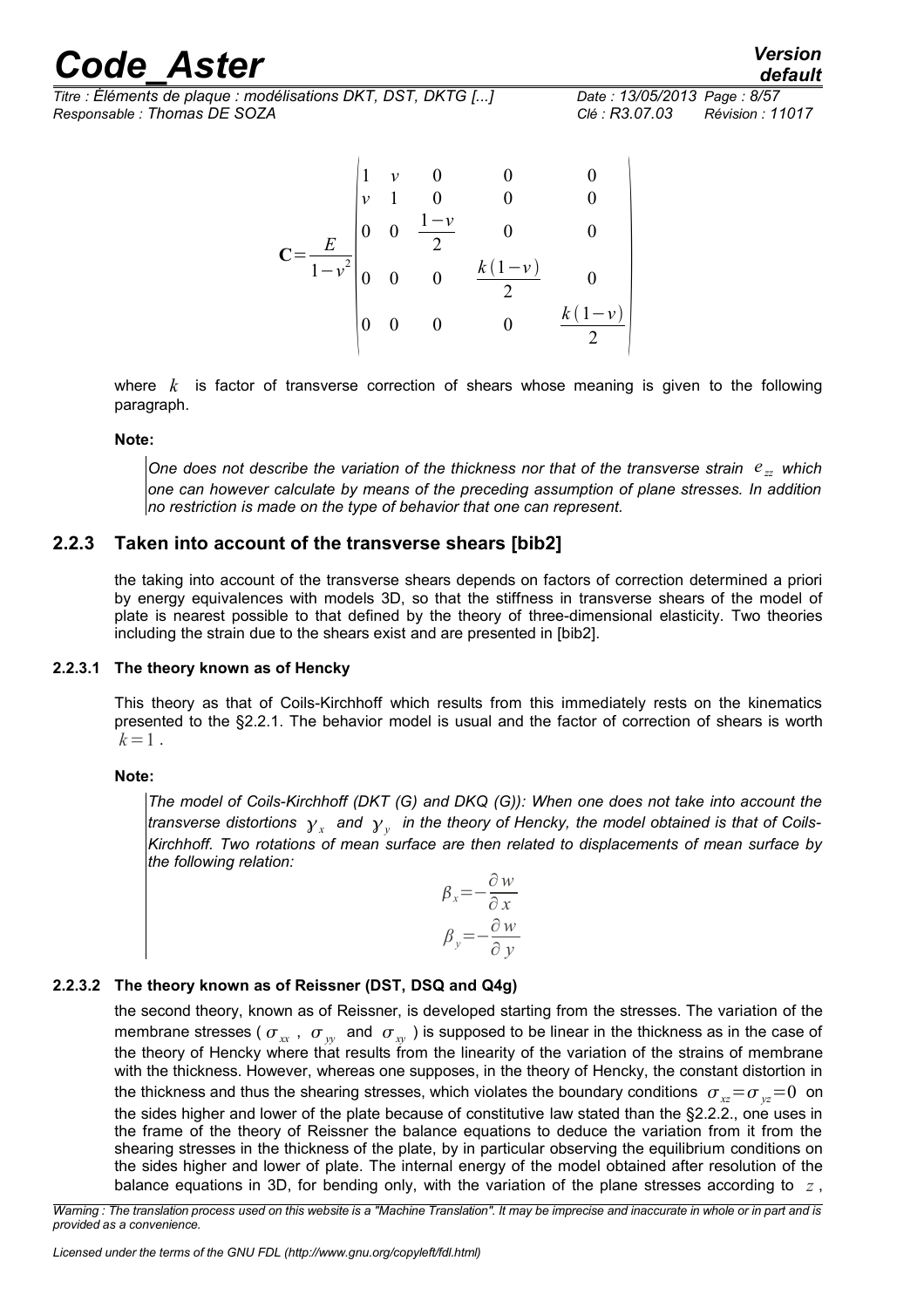*Titre : Éléments de plaque : modélisations DKT, DST, DKTG [...] Date : 13/05/2013 Page : 9/57 Responsable : Thomas DE SOZA Clé : R3.07.03 Révision : 11017*

reveals, for an elastic material, a relation between the resulting forces and the rotations and the deflection averages. It is in this relation that the factor of correction of shears of instead of *k*=5/6 1 in the relation appears which binds the shears to the distortion for a homogeneous and isotropic plate. The determination of the factors of correction of shears for orthotropic plates or stratified plates is left in appendix.

#### **2.2.3.3 Equivalence of the approaches Hencky-Coils-Kirchhoff and Reissner**

If one compares the slopes of mean surface  $\beta_{x},\beta_{y}$  to the averages of the slopes in the thickness of the plate and the deflection  $w$  with the average deflection, the only difference between the theory of Hencky and that of Reissner is the coefficient of transverse correction of shears of 5/6 instead of 1. This difference is due to the fact that the starting assumptions are of different nature and especially that the selected variables are not the same ones. Indeed, the deflection on mean surface is not equal to the average of the deflections on the thickness of the plate. It is thus normal that behavior models which utilize different variables are not identical.

The fact of having to solve on the level finite elements of the problems in displacements rather than of the problems in stresses by interpolation of displacements leads us to use the equivalent approach in displacements of the problem of Reissner formulated in stresses.

#### **2.2.3.4 Remarks**

Because of preceding equivalence one presents here only the model in displacement for all the elements. In the facts elements DKT, DKTG, DKQG and DKQ are based on the theory of Hencky-Coils-Kirchhoff and the elements DST, DSQ and Q4G are based on the theory of Reissner.

The determination of the factors of correction rests in the frame of another theory, that of Mindlin, on equivalences of eigenfrequency associated with the mode with vibration by transverse shears. One obtains then  $k \!=\! \pi^2/12$  , value very close to  $~5/6~$  for elements DST, DSQ and Q4G in the isotropic case.

In the frame of plasticity the problem of the choice of the coefficient of correction of the transverse shears arises because the equivalent approach in displacements of the problem of Reissner formulated in stresses utilizes the non-linearity of the behavior. One cannot thus deduce some, as it is the case for elastic materials a value of the coefficient of correction of the transverse shears. Plasticity is thus not developed for these elements.

### **3 Principle of the virtual wors**

#### **3.1 Work of strain**

the general statement of the work of strain 3D for a plate is worth:

$$
W_{\text{def}} = \int_{S} \int_{-h/2}^{h/2} \left( \varepsilon_{xx} \sigma_{xx} + \varepsilon_{yy} \sigma_{yy} + \gamma_{xy} \sigma_{xy} + \gamma_x \sigma_{xz} + \gamma_y \sigma_{yz} \right) dV
$$

where *S* is mean surface and the position in the thickness of the plate varies between *– h*/2 and  $+h/2$ .

#### **3.1.1 Statement of the forces resulting**

By adopting the kinematics from the §2.2.1, one identifies the work of the internal forces:

$$
W_{\text{def}} = \int_{S} (e_{xx} N_{xx} + e_{yy} N_{yy} + 2 e_{xy} N_{xy} + \kappa_{xx} M_{xx} + \kappa_{yy} M_{yy} + 2 \kappa_{xy} M_{xy} + \gamma_{x} T_{x} + \gamma_{y} T_{y}) dS \text{ where:}
$$

*Warning : The translation process used on this website is a "Machine Translation". It may be imprecise and inaccurate in whole or in part and is provided as a convenience.*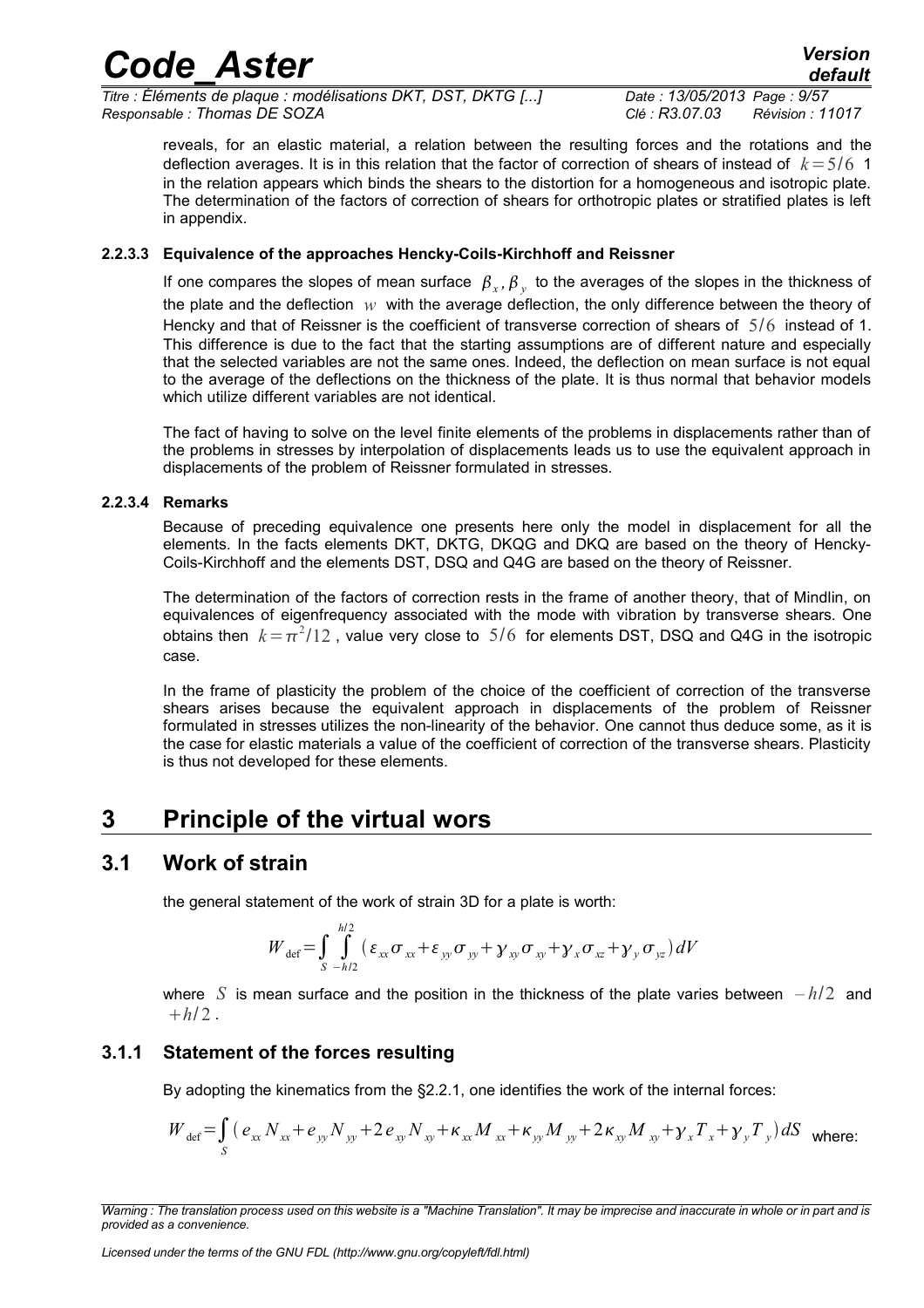*Titre : Éléments de plaque : modélisations DKT, DST, DKTG [...] Date : 13/05/2013 Page : 10/57 Responsable : Thomas DE SOZA Clé : R3.07.03 Révision : 11017*

*default*

$$
N = \begin{pmatrix} N_{xx} \\ N_{yy} \\ N_{xy} \end{pmatrix} = \int_{-h/2}^{h/2} \begin{pmatrix} \sigma_{xx} \\ \sigma_{yy} \\ \sigma_{xy} \end{pmatrix} dz \; ; \; M = \begin{pmatrix} M_{xx} \\ M_{yy} \\ M_{xy} \end{pmatrix} = \int_{-h/2}^{h/2} \begin{pmatrix} \sigma_{xx} \\ \sigma_{yy} \\ \sigma_{xy} \end{pmatrix} z \, dz \; ; \; T = \begin{pmatrix} T_x \\ T_y \end{pmatrix} = \int_{-h/2}^{h/2} \begin{pmatrix} \sigma_{xz} \\ \sigma_{yz} \end{pmatrix} dz \; .
$$

 $N_{xx}$ ,  $N_{yy}$ ,  $N_{xy}$  are the forces resulting from membrane (in  $N/m$ );  $M_{xx}$ ,  $\overline{M}_{yy}$ ,  $\overline{M}_{xy}$  are the forces resulting from bending or moments (in *N*);  $T_{\rm x}$ ,  $T_{\rm y}$  are the forces resulting from shears or shears (in  $\left\lfloor N/m\right\rfloor$ ).

#### **3.1.2 Relation forces resulting-strains**

the statement of the work of strain is also written:

$$
W_{\text{def}} = \int_{s} \int_{-h/2}^{h/2} \left[ \varepsilon \mathbf{C}(e, \alpha) \varepsilon \right] dV = \int_{s} \int_{-h/2}^{h/2} \left[ \mathbf{e} \mathbf{C} \mathbf{e} + z \mathbf{e} \mathbf{C} \kappa + z \kappa \mathbf{C} \mathbf{e} + z^2 \kappa \mathbf{C} \kappa + y \mathbf{C} \mathbf{y} \right] dV
$$

where  $C(e, \alpha)$  is the local matrix of behavior.

*Warning : The translation process used on this website is a "Machine Translation". It may be imprecise and inaccurate in whole or in part and is provided as a convenience.*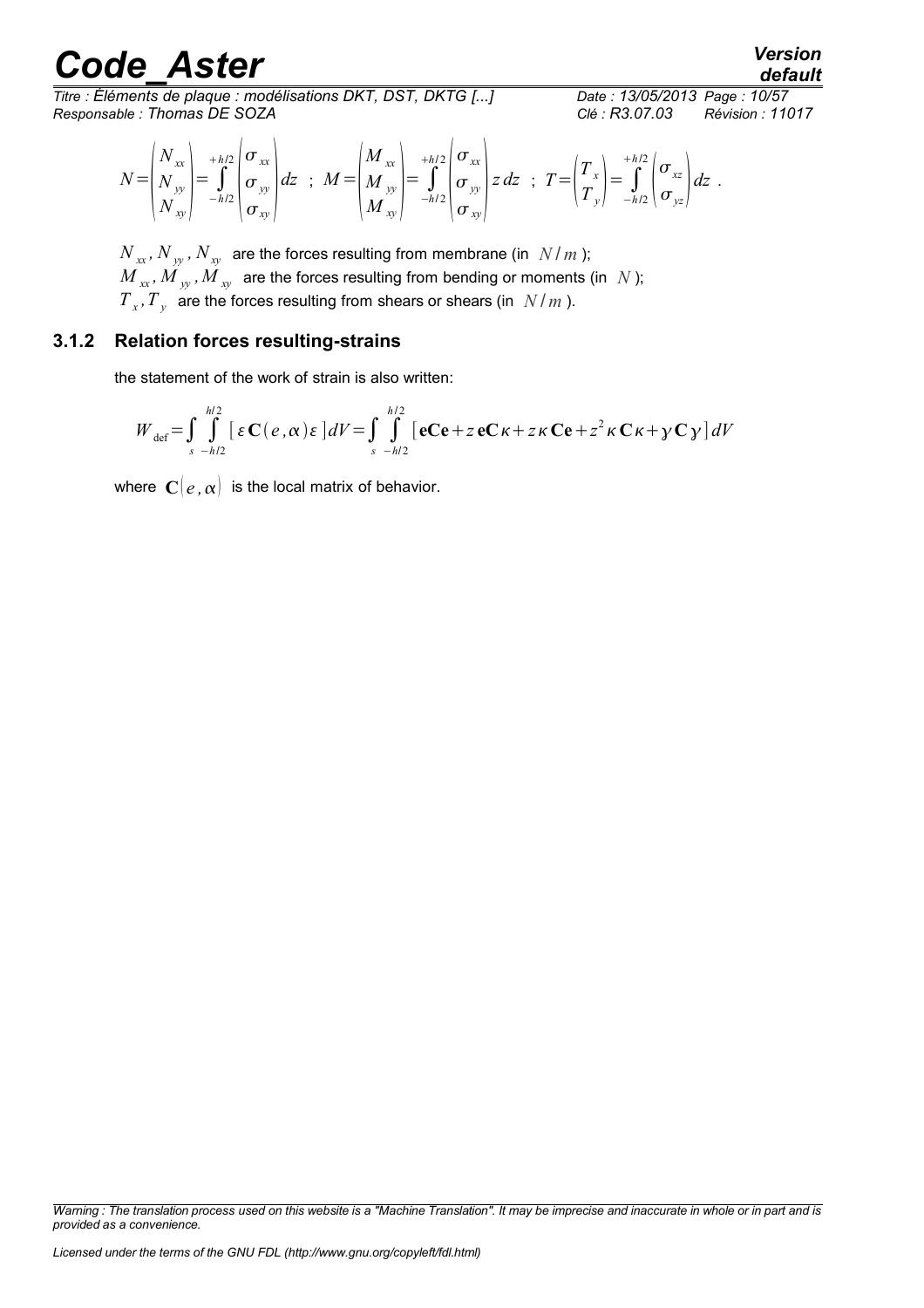| <b>Code Aster</b>                                            | <b>Version</b><br>default                 |
|--------------------------------------------------------------|-------------------------------------------|
| Titre : Éléments de plaque : modélisations DKT, DST, DKTG [] | Date: 13/05/2013 Page: 11/57              |
| Responsable : Thomas DE SOZA                                 | <b>Révision : 11017</b><br>Clé : R3.07.03 |

By means of the statement obtained for  $W_{\text{def}}$  in the preceding paragraph one and the finds the relation following between the resulting forces strains:

$$
\mathbf{N} = \mathbf{H}_{\mathbf{m}} \mathbf{e} + \mathbf{H}_{\mathbf{m}f} \kappa
$$
\n
$$
\mathbf{M} = \mathbf{H}_{\mathbf{m}f} \mathbf{e} + \mathbf{H}_{f} \kappa \quad \text{with} \quad \mathbf{H}_{m} = \int_{-h/2}^{+h/2} \mathbf{H} \, dz \,, \mathbf{H}_{\mathbf{m}f} = \int_{-h/2}^{+h/2} \mathbf{H} \, z \, dz \,, \mathbf{H}_{f} = \int_{-h/2}^{+h/2} \mathbf{H} \, z^{2} \, dz
$$
\n
$$
\mathbf{T} = \mathbf{H}_{\mathbf{ct}} \mathbf{y}
$$
\n
$$
\text{where:} \quad H_{\mathbf{ct}} = \begin{pmatrix} G_{11} & 0 \\ 0 & G_{22} \end{pmatrix} \quad \mathbf{e} = \begin{pmatrix} e_{xx} \\ e_{yy} \\ 2 \, e_{xy} \end{pmatrix}, \kappa = \begin{pmatrix} \kappa_{xx} \\ \kappa_{yy} \\ 2 \, \kappa_{xy} \end{pmatrix}, \mathbf{y} = \begin{pmatrix} \mathbf{y}_{x} \\ \mathbf{y}_{y} \end{pmatrix}
$$

The matrixes  $\mathbf{H}_{m}$ ,  $\mathbf{H}_{f}$  et  $\mathbf{H}_{ct}$  are the stiffness matrixes out of membrane, bending and transverse shears, respectively. The matrix **H***mf* is a stiffness matrix of coupling between the membrane and bending.

For an isotropic homogeneous elastic behavior of plate these matrixes have as a statement:

$$
\mathbf{H}_{m} = \frac{Eh}{1 - v^{2}} \begin{vmatrix} 1 & v & 0 \\ v & 1 & 0 \\ 0 & 0 & \frac{1 - v}{2} \end{vmatrix}, \mathbf{H}_{f} = \frac{Eh^{3}}{12(1 - v^{2})} \begin{vmatrix} 1 & v & 0 \\ v & 1 & 0 \\ 0 & 0 & \frac{1 - v}{2} \end{vmatrix}, \mathbf{H}_{ct} = \frac{kEh}{2(1 + v)} \begin{pmatrix} 1 & 0 \\ 0 & 1 \end{pmatrix},
$$

and  $\mathbf{H}_{mf} = 0$  because there is material symmetry compared to the plane  $z = 0$ .

For an orthotropic material, the behavior is given in appendix.

#### **3.1.3 Elastic internal energy of plate**

Taking into account the preceding remarks, the elastic internal energy of the plate is more usually expressed for this kind of geometry in the following way:

$$
\Phi_{\rm int} = \frac{1}{2} \int_{S} \left[ \mathbf{e} \left( \mathbf{H}_{m} \mathbf{e} + \mathbf{H}_{\rm int} \kappa \right) + \kappa \left( \mathbf{H}_{\rm int} \mathbf{e} + \mathbf{H}_{f} \kappa \right) + \gamma \mathbf{H}_{\rm ct} \gamma \right] dS
$$

that one can break up in the following way:

- $\Phi_{\text{membrane}} = \frac{1}{2}$  $rac{1}{2}$  $\int_S$ **e H***<sup>m</sup>* **energy of membrane**
- $\Phi_{\text{flexion}} = \frac{1}{2}$  $rac{1}{2}$  $\int_S$ **energy of bending**  $\Phi_{\text{cissillement}} = \frac{1}{2}$  $rac{1}{2}$  $\int_{S}$ **energy of shears**

$$
\Phi_{\text{couplace}} = \frac{1}{2} \int_{S} (\mathbf{e} \, \mathbf{H}_{\text{mf}} \, \kappa + \kappa \, \mathbf{H}_{\text{mf}} \, \mathbf{e}) \, dS \quad \text{energy of membrane-flexure coupling}
$$

#### **3.1.4 Remarks**

*Warning : The translation process used on this website is a "Machine Translation". It may be imprecise and inaccurate in whole or in part and is provided as a convenience.*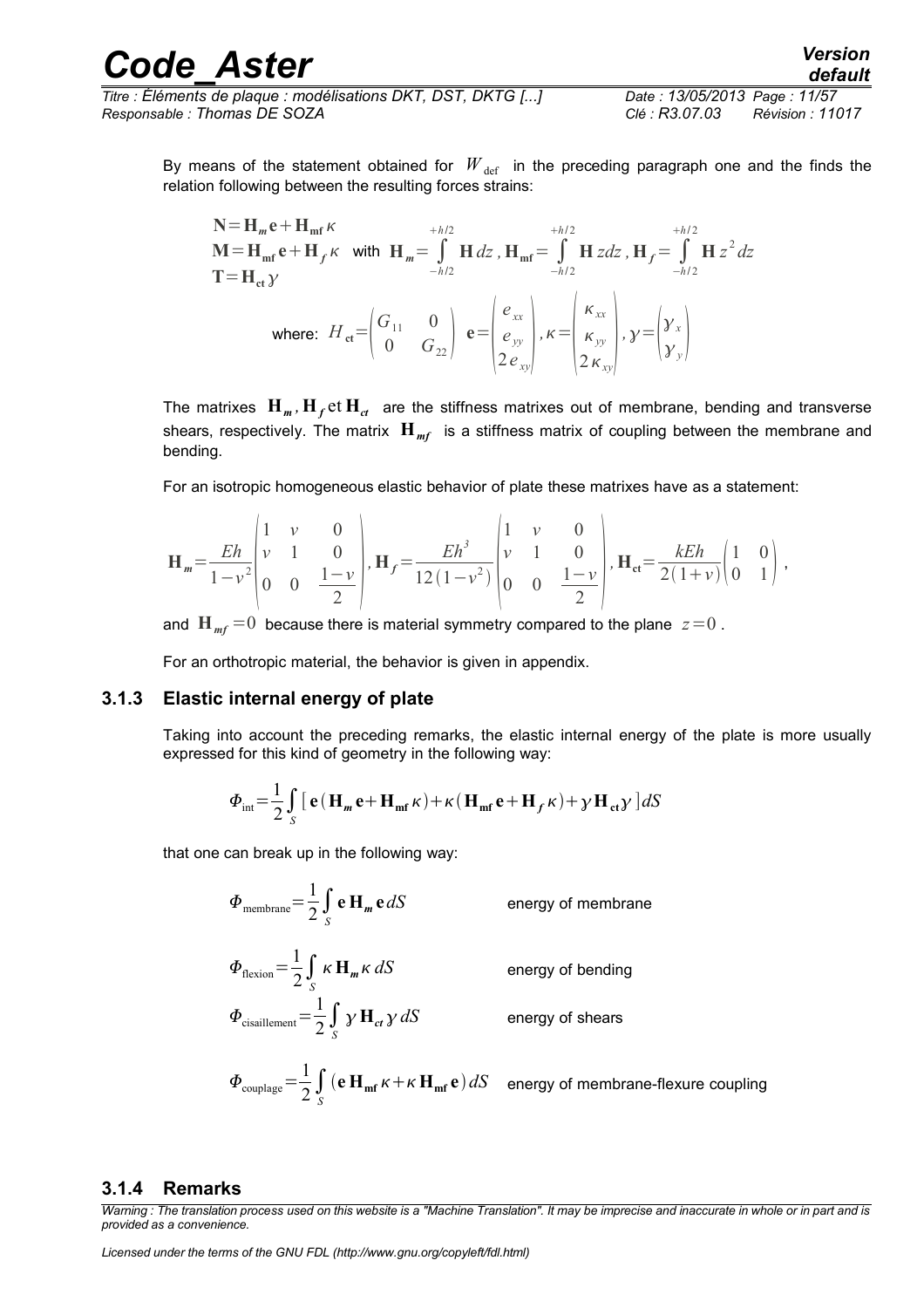the relations flexible  $\mathbf{H}_m$   $\mathbf{H}_f$ ,  $\mathbf{H}_{mf}$  with  $\mathbf{H}$  and  $\mathbf{H}_{ct}$  with  $\mathbf{H}_\gamma$  are valid whatever the constitutive law: elastic, with unelastic strains (thermoelasticity, plasticity,….).

For a plate made up of  $N$  orthotropic layers in elasticity, the matrixes  $\mathbf{H}_m$   $\mathbf{H}_f$ ,  $\mathbf{H}_{mf}$  and  $\mathbf{H}_{ct}$  are written:

$$
\mathbf{H}_{m} = \sum_{i=1}^{N} h_{i} \mathbf{H}_{i}, \mathbf{H}_{m} = \sum_{i=1}^{N} h_{i} \eta_{i} \mathbf{H}_{i}, \mathbf{H}_{f} = \sum_{i=1}^{N} \frac{1}{3} (z_{i+1}^{3} - z_{i}^{3}) \mathbf{H}_{i}, \mathbf{H}_{cf} = \sum_{i=1}^{N} h_{i} \mathbf{H}_{\gamma i}
$$

where:  $h_i = z_{i+1} - z_i$ ,  $\eta_i = \frac{1}{2}$  $\frac{1}{2}$  $\left(z_{i+1}+z_i\right)$  and  $\mathbf{H}_i$ ,  $\mathbf{H}_{\gamma i}$  the matrixes and **H** for  $\mathbf{H}_{\gamma}$  the layer

represent *i* .

The homogenization for multi-layer shells can lead to stiffness matrixes of membrane and bending nonproportional of the type:

$$
\mathbf{H}_{m} = \begin{pmatrix} C_{1111} & C_{1122} & 0 \\ C_{1122} & C_{2222} & 0 \\ 0 & 0 & C_{1212} \end{pmatrix}, \mathbf{H}_{f} = \begin{pmatrix} D_{1111} & D_{1122} & 0 \\ D_{1122} & D_{2222} & 0 \\ 0 & 0 & D_{1212} \end{pmatrix}, \mathbf{H}_{ct} = \begin{pmatrix} G_{11} & 0 \\ 0 & G_{22} \end{pmatrix}
$$

for which one cannot find equivalent values of the Young modulus and thickness allowing to find the classical statements of the stiffness, cf [bib7].

### **3.2 Work of the forces and couples external**

work of the forces and couples being exerted on the plate is expressed in the following way:

$$
W_{ext} = \int_{S}^{+h/2} \int_{-h/2}^{h/2} \mathbf{F}_{v} \cdot \mathbf{U} \, dV + \int_{S} \mathbf{F}_{s} \cdot \mathbf{U} \, dS + \int_{C}^{+h/2} \int_{-h/2}^{h/2} \mathbf{F}_{e} \cdot \mathbf{U} \, dz \, ds
$$

where  $\mathbf{F}_v$ ,  $\mathbf{F}_s$ ,  $\mathbf{F}_c$  are the voluminal, surface forces and of contour being exerted on the plate, respectively. C is the part of the contour of the plate to which the forces of contour **F***<sup>c</sup>* are applied. With the kinematics of the §2.2.1, one determines as follows:

$$
W_{ext} = \int_{S} (f_x u + f_y v + f_z w + c_x \theta_x + c_y \theta_y) dS + \int_{C} (\phi_x u + \phi_y v + \phi_z w + X_x \theta_x + X_y \theta_y) ds
$$
  
= 
$$
\int_{S} (f_x u + f_y v + f_z w + c_y \beta_x - c_x \beta_y) dS + \int_{C} (\phi_x u + \phi_y v + \phi_z w + X_y \beta_x - X_x \beta_y) ds
$$

•where are present on the plate:

$$
f_x
$$
,  $f_y$ ,  $f_z$  : surface forces acting according to x, y and z  
\n
$$
f_i = \int_{-h/2}^{h/2} \mathbf{F}_y \cdot \mathbf{e}_i dz + \mathbf{F}_s \cdot \mathbf{e}_i
$$
 where  $\mathbf{e}_x$  and  $\mathbf{e}_y$  are the basic vectors of the tangent plane

and **e***<sup>z</sup>* their normal vector.

 $c_x$ ,  $c_y$ : surface couples acting around the axes x and y. *h*/ 2 *h*

$$
c_i = \int_{-h/2}^{h/2} (z \, \mathbf{e}_z \wedge \mathbf{F}_v) \cdot \mathbf{e}_i dz + (\pm \frac{h}{2} \mathbf{e}_z \wedge \mathbf{F}_s) \cdot \mathbf{e}_i \quad \text{where} \quad \mathbf{e}_x, \mathbf{e}_y, \mathbf{e}_z \quad \text{are the basic vectors}
$$

previously definite.

*Warning : The translation process used on this website is a "Machine Translation". It may be imprecise and inaccurate in whole or in part and is provided as a convenience.*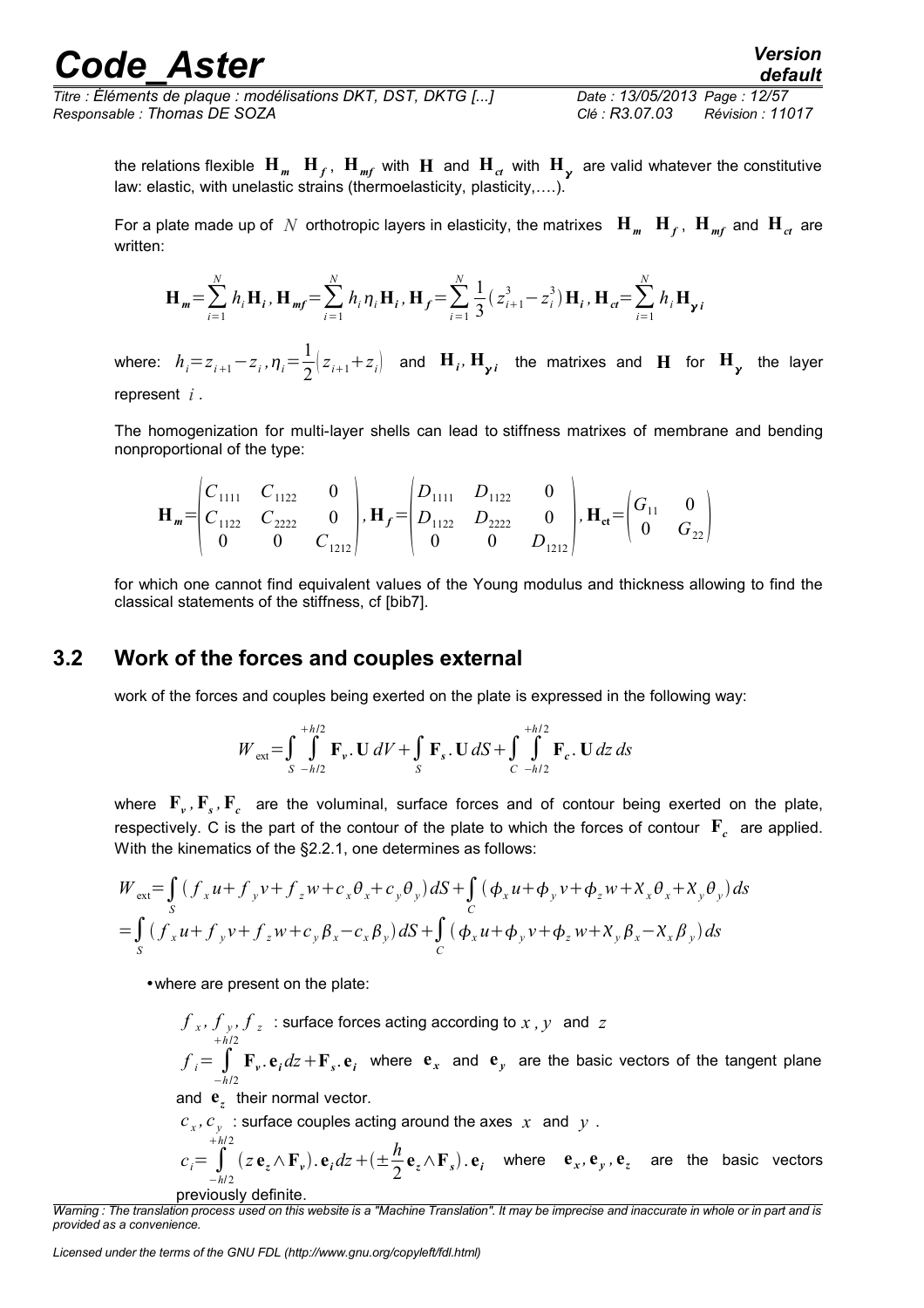*Titre : Éléments de plaque : modélisations DKT, DST, DKTG [...] Date : 13/05/2013 Page : 13/57 Responsable : Thomas DE SOZA Clé : R3.07.03 Révision : 11017*

• and where are present on the contour of the plate:

$$
\phi_x, \phi_y, \phi_z
$$
 : linear forces acting according to  $x, y$  and  $z$   
\n
$$
\phi_i = \int_{-h/2}^{h/2} \mathbf{F}_c \cdot \mathbf{e}_i dz
$$
 where  $\mathbf{e}_x, \mathbf{e}_y, \mathbf{e}_z$  are the basic vectors previously definite.  
\n
$$
X_x, X_y
$$
 : linear couples around the axes  $x$  and  $y$ .  
\n
$$
X_i = \int_{-h/2}^{h/2} (z \mathbf{e}_z \wedge \mathbf{F}_c) \cdot \mathbf{e}_i dz
$$
 where  $\mathbf{e}_x, \mathbf{e}_y, \mathbf{e}_z$  are the basic vectors previously definite.

**Note:**

*The moments compared to z are null.*

### **3.3 Principle of virtual work**

It is written in the following way:  $\delta W_{\text{ext}} = \delta W_{\text{def}}$  for all kinematically admissible displacements and rotations virtual.

#### **3.3.1 Kinematics of Hencky**

With this kinematics, it results from them after integration by parts of work of strain the balance equations static of the following plates:

$$
N_{xx,x} + N_{xy,y} + f_x = 0,
$$
  
\n• For the forces:  $N_{yy,y} + N_{xy,x} + f_y = 0,$   
\n $T_{x,x} + T_{y,y} + f_z = 0.$   
\n• For the couples:  $M_{xx,x} + M_{xy,y} - T_x + c_y = 0,$   
\n $M_{yy,y} + M_{xy,x} - T_y - c_x = 0.$ 

as well as the following boundary conditions on the contour *C* of *S* :

 $N_{rr} n_r + N_{rr} n_v = \phi_r$  $N_{yy} n_y + N_{yy} n_x = \phi_y$  $T_x n_x + T_y n_y = \phi_z$ , where  $w = \bar{w}$  $M_{xx}n_x + M_{xy}n_y = X_{yy}$  $M_{yy} n_y + M_{xy} n_x = -X_x$  $u=\overline{u}$  $v = \overline{v}$  $\beta_x = \overline{\theta}_y$  $\beta_y = -\overline{\theta}_x$ 

where  $n_x$  and  $n_y$  are the cosine directors of the norm with  $|C|$  directed towards the outside of the plate.

and  $\bar{u}$  the trace of on  $u$  C indicates .

the physical interpretation of these forces ( *N* , *T* and *M* ) starting from the preceding equations is given Ci - below:

*Warning : The translation process used on this website is a "Machine Translation". It may be imprecise and inaccurate in whole or in part and is provided as a convenience.*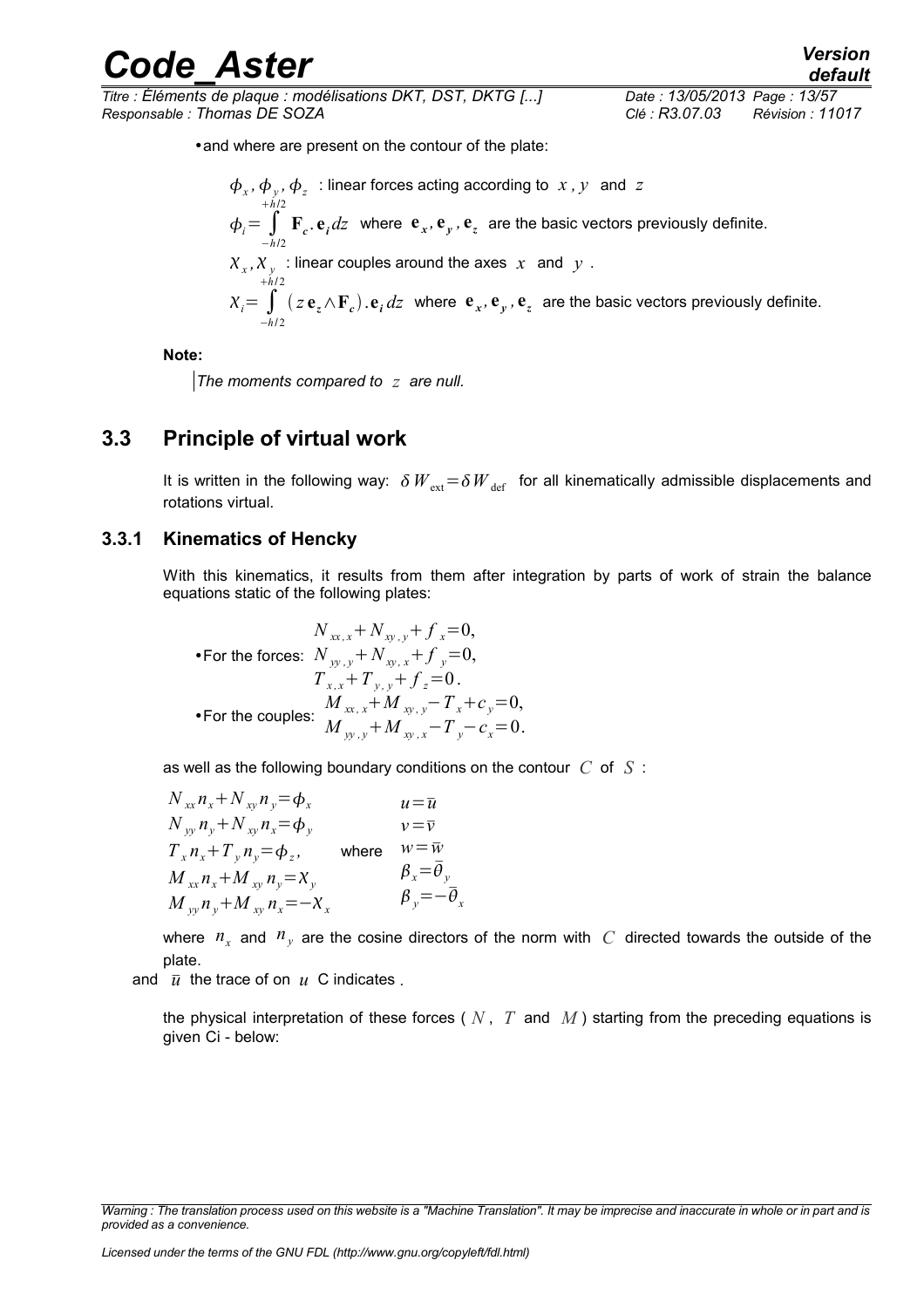*default*

*Titre : Éléments de plaque : modélisations DKT, DST, DKTG [...] Date : 13/05/2013 Page : 14/57 Responsable : Thomas DE SOZA Clé : R3.07.03 Révision : 11017*



#### **Appear 3.3.1-a: Resulting forces for a shell element**

#### **Note:**

 $N_{xx}$ ,  $N_{yy}$  the tractive efforts and  $N_{xy}$  the plane shears represent.  $M_{xx}$  and  $M_{yy}$  the couples of bending and  $\left. M_{_{X\!Y}} \right.$  the torque represent.  $\left. T_{_{X}} \right.$  and  $\left. T_{_{Y}} \right.$  are the shearing forces *transverse.*

#### **3.3.2 Kinematics of Coils-Kirchhoff**

One recalls that in the frame of this kinematics, one has the following relation binding derivative of the

deflection to rotations:  $\beta_x = -\frac{\partial w}{\partial x}$ ∂ *x*  $\beta_y = -\frac{\partial w}{\partial y}$ ∂ *y* . After a double integration by parts of the work of strain, one

obtains the following balance equations static:

\n- For the forces of membrane: 
$$
N_{xx,x} + N_{xy,y} + f_x = 0
$$
,
\n- For the transverse shears and bending stresses:  $M_{xx,xx} + 2M_{xy,xy} + M_{yy,yy} + f_z + c_{y,x} - c_{x,y} = 0$ ,
\n- $M_{xx,x} + M_{xy,y} - T_x + c_y = 0$ ,
\n- $M_{yy,y} + M_{xy,x} - T_y - c_x = 0$ .
\n

as well as the boundary conditions on the contour *C* and at the angular points *O* of the contour *C* of  $S$  :

$$
N_{xx}n_{x} + N_{xy}n_{y} = \phi_{x},
$$
\n
$$
N_{yy}n_{y} + N_{xy}n_{x} = \phi_{y},
$$
\n
$$
T_{n} + M_{ns,s} = \phi_{z} - X_{n,s},
$$
\n
$$
M_{nn} = X_{s},
$$
\n
$$
M_{ns}(O+) - M_{ns}(O-) = [X_{n}(O+) - X_{n}(O-)].
$$
\n
$$
T_{n} = T_{x}n_{x} + T_{y}n_{y},
$$
\nwith 
$$
M_{nn} = M_{xx}n_{x}^{2} + 2M_{xy}n_{x}n_{y} + M_{yy}n_{y}^{2},
$$
\n
$$
M_{ns} = -M_{xx}n_{x}n_{y} + M_{xy}(n_{x}^{2} - n_{y}^{2}) + M_{yy}n_{x}n_{y}.
$$

*Warning : The translation process used on this website is a "Machine Translation". It may be imprecise and inaccurate in whole or in part and is provided as a convenience.*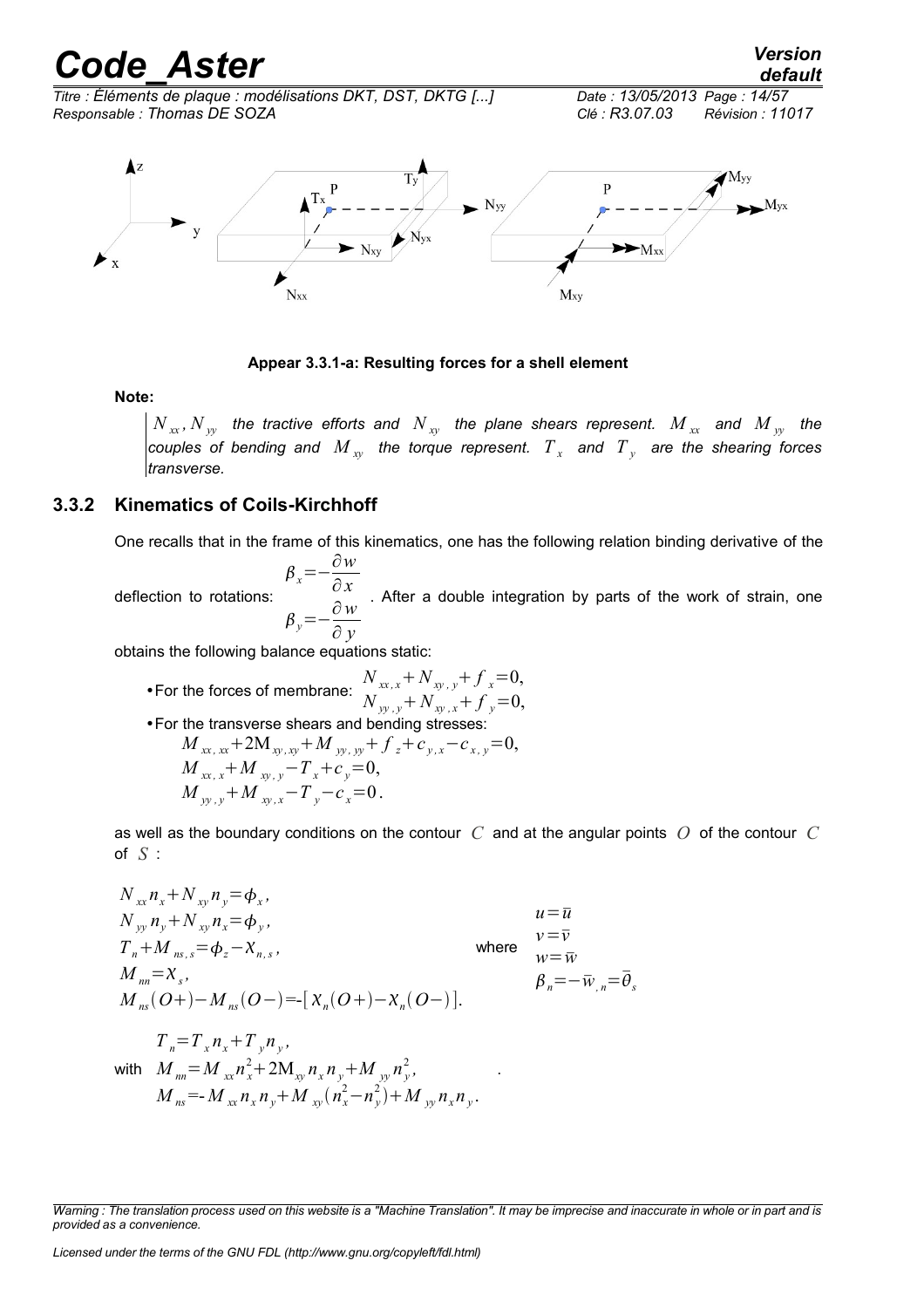

**Appear 3.3.2-a: Boundary condition with angular points for a shell element**

#### **Note:**

*The kinematics of Coils-Kirchhoff implies that on the contour of the plate the transverse shearing force is related to the twisting moment. It is noted that the order of the balance equations of bending is higher than with the kinematics of Hencky. Thus, to choose the kinematics of Coils - Kirchhoff amounts increasing the degree of the interpolation functions because one needs a larger regularity for the terms of deflection compared to the terms of membrane because of presence of second derivative of the deflection in the statement of the work of the strains. No shell element of the Code\_Aster uses this kinematics. One can thus have differences between the results got with the elements of the Code\_Aster and of the analytical results got by means of the kinematics of Coils-Kirchhoff for structures with angular contours.* 

#### **3.3.3 Principal boundary conditions met [bib1]**



**Figure 3.3.3-a: Boundary condition for a shell element**

the boundary conditions frequently met are gathered in the table which follows. They are given for the kinematics of Hencky in the reference defined by S and the norm external with the plate:

*Warning : The translation process used on this website is a "Machine Translation". It may be imprecise and inaccurate in whole or in part and is provided as a convenience.*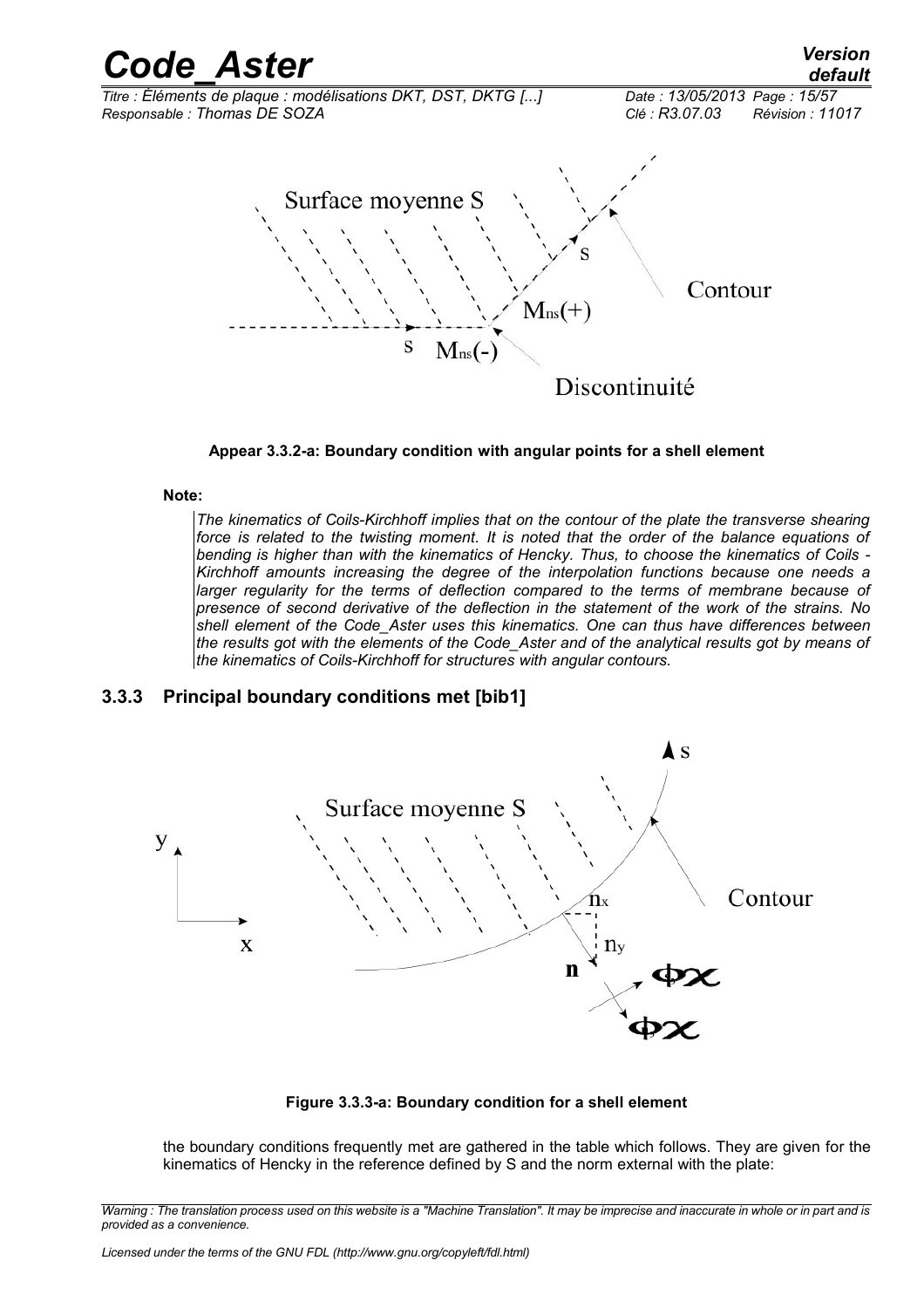# *Code\_Aster Version*<br> *Titre : Éléments de plaque : modélisations DKT. DST. DKTG [...]* Date : 13/05/2013 Page : 16/57

*default*

*Titre : Éléments de plaque : modélisations DKT, DST, DKTG [...] Date : 13/05/2013 Page : 16/57 Responsable : Thomas DE SOZA Clé : R3.07.03 Révision : 11017*

| <b>Fixed support</b>                                     | <b>Support simple</b>       | free Edge               | <b>Symmetry compared</b><br>to an axis $s$ | <b>Antisymetry</b><br>compared to an |
|----------------------------------------------------------|-----------------------------|-------------------------|--------------------------------------------|--------------------------------------|
|                                                          |                             |                         |                                            | axis <sub>S</sub>                    |
| $\bar{u}=0$ ,                                            | $\overline{u}_n = 0$ ,      |                         | $\overline{u}_n = 0$ ,                     | $\bar{u}_s = 0$ ,                    |
| $\bar{v} = 0$ ,                                          | $\bar{w}=0$ ,               |                         | $\overline{\theta}_s = 0$ .                | $\bar{w}=0$ ,                        |
| $\bar{w}=0,$                                             | $\overline{\theta}_n = 0$ . |                         |                                            | $\overline{\theta}_n = 0$ .          |
|                                                          |                             |                         |                                            |                                      |
| $\overline{\theta}_s = 0,$<br>$\overline{\theta}_n = 0.$ |                             |                         |                                            |                                      |
|                                                          | $\phi_s = 0$ ,              | $\phi_s = 0$ ,          | $\phi_s = 0$ ,                             | $\phi_n=0$ ,                         |
|                                                          | $X_{s} = 0$ .               | $\phi_n=0,$             | $\phi_z=0$ ,                               | $\chi_{s} = 0$ .                     |
|                                                          |                             | $\phi_z = 0$ ,          | $X_n = 0$ .                                |                                      |
|                                                          |                             | $x_s = 0,$<br>$x_n = 0$ |                                            |                                      |
|                                                          |                             |                         |                                            |                                      |

$$
u_n = un_x + vn_y; u_s = -un_y + vn_x,
$$
  
\n
$$
\theta_n = \theta_x n_x + \theta_y n_y; \theta_s = -\theta_x n_y + \theta_y n_x,
$$
  
\n
$$
\phi_n = \phi_x n_x^2 + 2 \phi_{xy} n_x n_y + \phi_y n_y^2,
$$
  
\n
$$
\phi_s = -\phi_x n_x n_y + \phi_{xy} (n_x^2 - n_y^2) + \phi_y n_x n_y,
$$
  
\n
$$
X_n = X_x n_x^2 + 2 X_{xy} n_x n_y + X_y n_y^2,
$$
  
\n
$$
X_s = -X_x n_x n_y + X_{xy} (n_x^2 - n_y^2) + X_y n_x n_y.
$$

**Note:** one numerical  $\beta_s = -\theta_n$ ,  $\beta_n = \theta_s$ .

*Warning : The translation process used on this website is a "Machine Translation". It may be imprecise and inaccurate in whole or in part and is provided as a convenience.*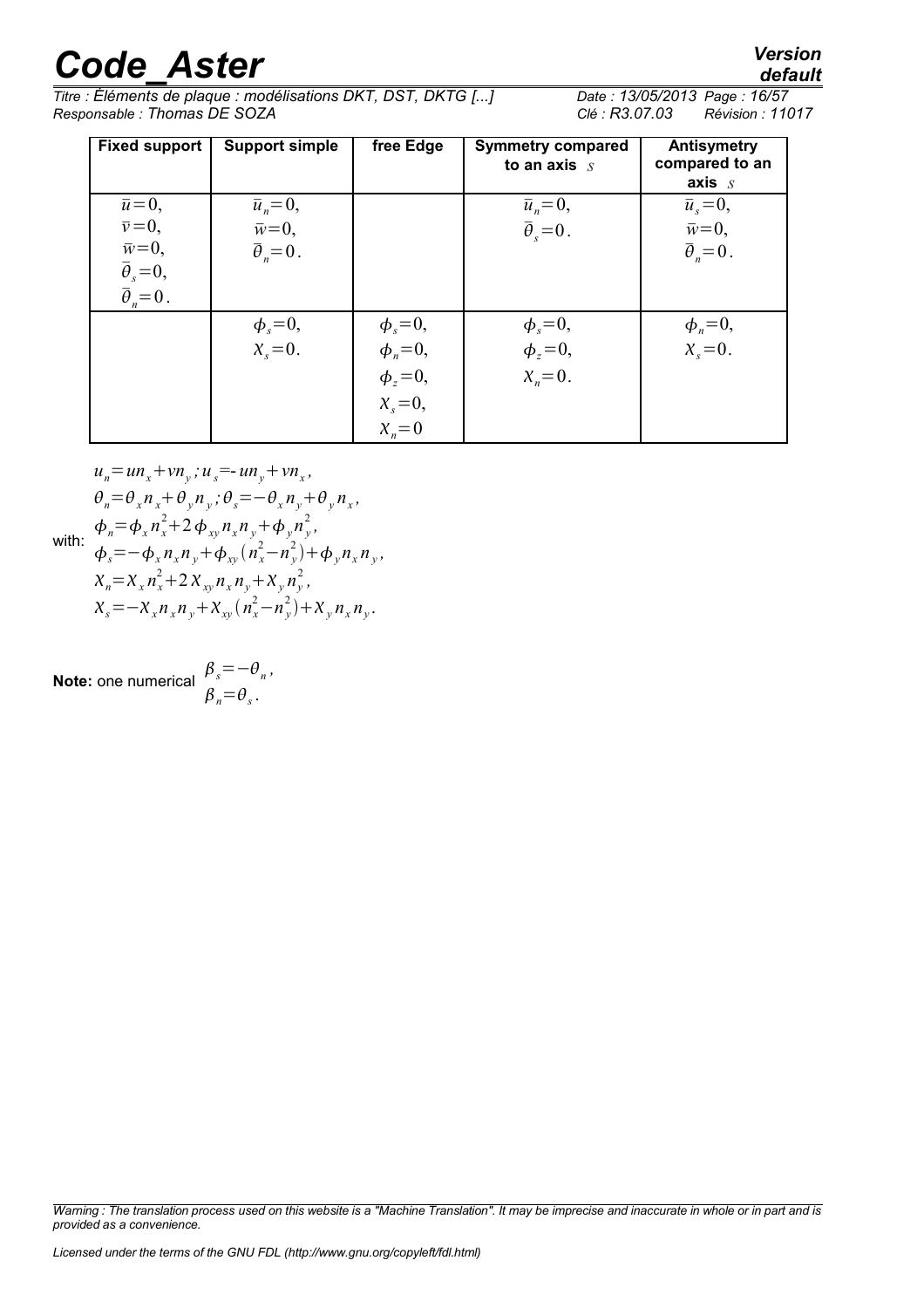*Titre : Éléments de plaque : modélisations DKT, DST, DKTG [...] Date : 13/05/2013 Page : 17/57 Responsable : Thomas DE SOZA Clé : R3.07.03 Révision : 11017*

### **4 A. Discrétisation of the formulation variational resulting from the principle of virtual work**

### **4.1 Introduction**

By exploiting the constitutive law, the virtual wor of the internal forces is written (with  $H_{\text{mf}} = 0$  until the §4.4, which does not remove anything with the generality following results, but allows to reduce the notations):

$$
\delta W_{int} = \int_{S} (\delta eH_{m}e + \delta \kappa H_{f} \kappa + \delta \gamma H_{ct} \gamma) dS
$$
  
with: 
$$
e = \begin{pmatrix} u_{,x} \\ v_{,y} \\ u_{,y} + v_{,x} \end{pmatrix}, \kappa = \begin{pmatrix} \beta_{x,x} \\ \beta_{y,y} \\ \beta_{x,y} + \beta_{y,x} \end{pmatrix}, \gamma = \begin{pmatrix} w_{,x} + \beta_{x} \\ w_{,y} + \beta_{y} \end{pmatrix}.
$$

It results from it that the shell elements are elements with five degrees of freedom per node. These degrees of freedom are displacements in the plane of the element *u* and *v* , except plane *w* and the two rotations  $\beta_x$  and  $\beta_y$  .

Elements DKT, DKTG and DST are triangular isoparametric elements. Elements DKQ, DKQG, DSQ and  $Q4y$  are quadrilateral isoparametric elements. They are represented below:



**Appear 4.1-a: Real elements**

*Warning : The translation process used on this website is a "Machine Translation". It may be imprecise and inaccurate in whole or in part and is provided as a convenience.*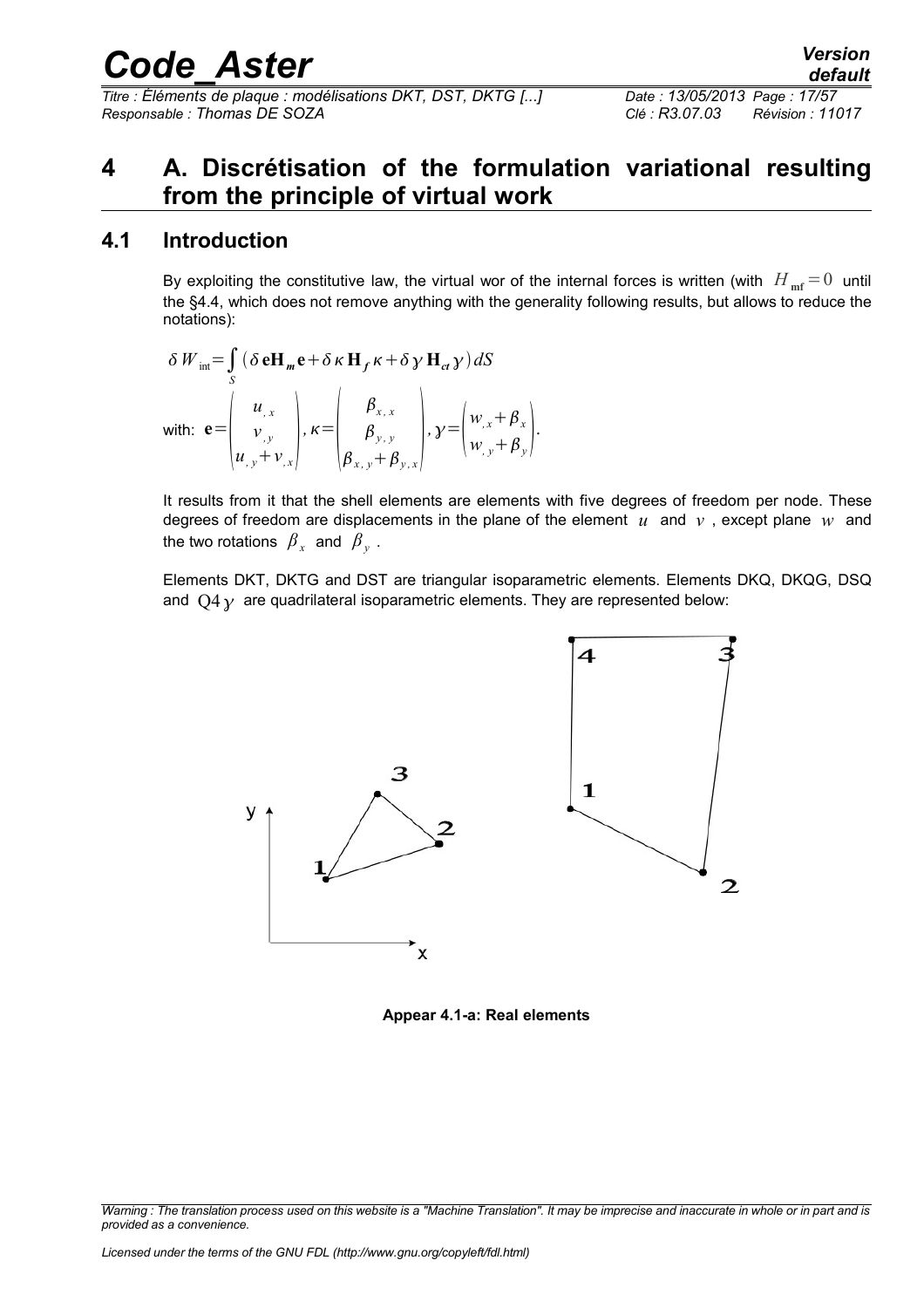*Titre : Éléments de plaque : modélisations DKT, DST, DKTG [...] Date : 13/05/2013 Page : 18/57 Responsable : Thomas DE SOZA Clé : R3.07.03 Révision : 11017*

the elements of reference are presented below:



#### **Appear 4.1-b: Elements of reference triangle and quadrangle**

One defines the reduced reference of the element as the reference  $(\xi, \eta)$  of the element of reference. The local coordinate system of the element, in its plane  $(x, y)$  is defined by the user. The direction *X1* of this local coordinate system is the projection of a direction of reference *d* as regards the element. This direction of reference  $d$  is chosen by the user who defines it by two nautical angles in the total reference. The norm N with the plane of the element (  $12 \wedge 13$  for a triangle numbered 123 and  $12\wedge14$  a quadrangle numbered 1234) fixes the second direction. The cross product of the two vectors previously definite  $Y1=N\wedge X1$  makes it possible to define the local trihedron in which will be expressed the generalized forces representing the stress state. The user will have to take care that the selected reference axis is not found parallel with the norm of certain shell elements. By default, the direction of reference *d* is the axis *X* of the total reference of definition of the mesh.

The essential difference between elements DKT, DKQ, DKTG, DKQG on the one hand and DST, DSQ,  $O4\gamma$  on the other hand comes owing to the fact that for the first the transverse distortion is null, that is to say still  $y=0$ . The difference between  $Q4 y$  and the elements DST and DSQ comes from a choice different of interpolation for the representation of the transverse shears.

### **4.2 Discretization of the field of displacement**

<span id="page-17-0"></span>If one discretizes the fields of displacement in the usual way for isoparametric elements i.e.:

$$
u = \sum_{i=1}^{N} N_i u_i, v = \sum_{i=1}^{N} N_i v_i, w = \sum_{i=1}^{N} N_i w_i, \beta_x = \sum_{i=1}^{N} N_i \beta_{xi}, \beta_y = \sum_{i=1}^{N} N_i \beta_{yi},
$$

and that one introduces this discretization into the variational formulation of the §4.1 it results from it a blocking in transverse shears analyzed in [bib1] which returns the solution in bending controlled by the effects of transverse shears, and not by bending, when the thickness of the plate becomes small compared to its characteristic dimension.

To cure this disadvantage the variational form presented in introduction is slightly modified so that:

$$
\delta W_{int} = \int_{S} (\delta e H_m e + \delta \kappa H_f \kappa + \delta \bar{\gamma} H_{ct} \bar{\gamma}) dS = \int_{S} (\delta e H_m e + \delta \kappa H_f \kappa + \delta T H_{ct}^{-1} T) dS
$$

*Warning : The translation process used on this website is a "Machine Translation". It may be imprecise and inaccurate in whole or in part and is provided as a convenience.*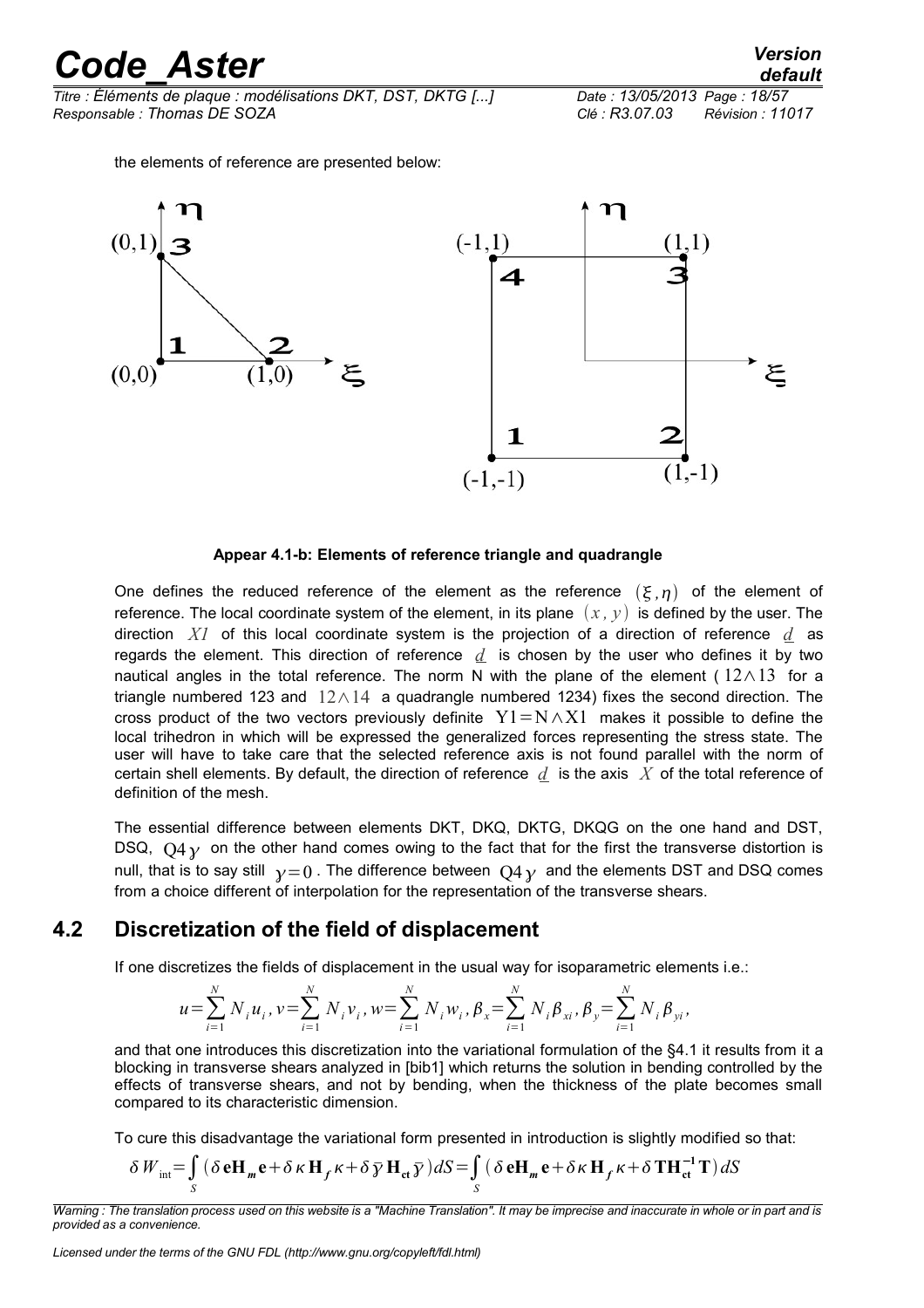| <b>Code Aster</b>                                            | <b>Version</b><br>default          |
|--------------------------------------------------------------|------------------------------------|
| Titre : Éléments de plaque : modélisations DKT, DST, DKTG [] | Date: 13/05/2013 Page: 19/57       |
| Responsable: Thomas DE SOZA                                  | Clé : R3.07.03<br>Révision : 11017 |

where  $\bar{y}$  are strains of substitution checking  $\bar{y} = y$  in a weak way (integral on the sides of the element) and such as  $T = H_{ct} \bar{y}$ . One checks thus that on the sides *ij* of the element ∫ *i j*  $\left(\overline{y}_s - \gamma_s\right)$ *ds* = 0 with  $\gamma_s = w_{,s} + \beta_s$ .

Two approaches are then possible; in the first, that of the element  $Q4\gamma$ , one uses the bilinear discretization of the fields of displacement and the fact that  $\bar{y}$  is constant on the sides of the element. The relations on the sides  $i\bar{j}$  then make it possible to express the values of  $\bar{y}$  on the sides according to the degrees of freedom of bending. In the second approach, which is that of the elements of type DKT, DKTG and DST, one uses the weak formulation of the preceding paragraph which makes it possible to bind bending to the shearing forces to deduce the interpolation from it from the terms of bending.

#### **4.2.1 Q4gamma It**

<span id="page-18-0"></span>approaches rests on the linear discretization of the fields of displacement presented above:

$$
u = \sum_{i=1}^{N} N_i u_i, v = \sum_{i=1}^{N} N_i v_i, w = \sum_{i=1}^{N} N_i w_i, \beta_x = \sum_{i=1}^{N} N_i \beta_{xi}, \beta_y = \sum_{i=1}^{N} N_i \beta_{yi},
$$

where the functions  $\left| N \right|_i$  are given below.



Functions  $N_i$  for the elements  $Q4\gamma$ 

**Note:**

One also notes 
$$
N_i(\xi, \eta) = \frac{1}{4}(1 + \xi_i \xi)(1 + \eta_i \eta)
$$
 with  $(\xi_1, \xi_2, \xi_3, \xi_4) = (-1, 1, 1, -1)$  and  $(\eta_1, \eta_2, \eta_3, \eta_4) = (-1, -1, 1, 1)$ .

*Warning : The translation process used on this website is a "Machine Translation". It may be imprecise and inaccurate in whole or in part and is provided as a convenience.*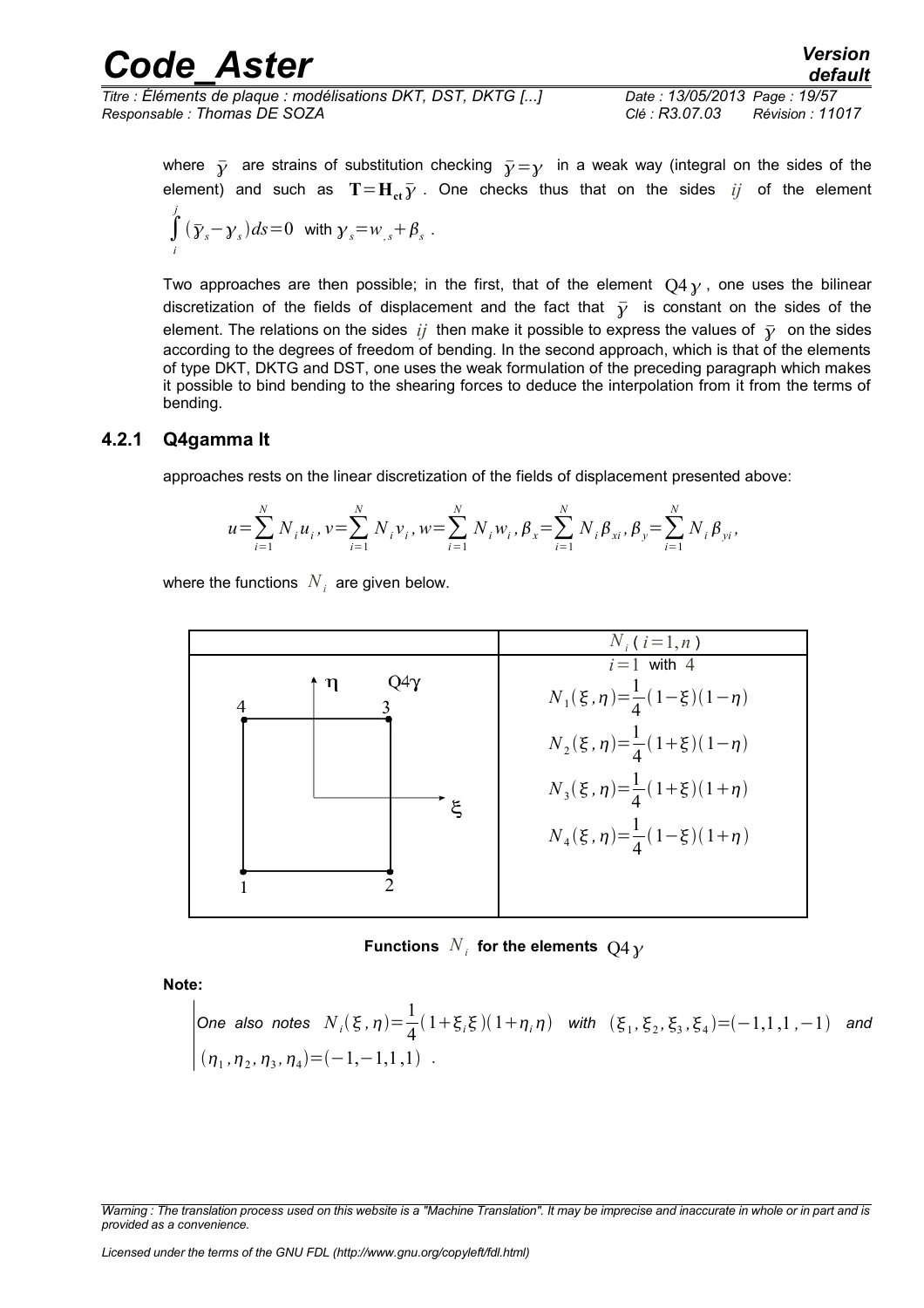*Titre : Éléments de plaque : modélisations DKT, DST, DKTG [...] Date : 13/05/2013 Page : 20/57 Responsable : Thomas DE SOZA Clé : R3.07.03 Révision : 11017*

#### **4.2.2 Approaches DKT, DKQ, DKTG, DKQG, DST, DSQ**

Like  ${T}_x{=}M_{xx,x}{+}M_{xy,y}$ et ${T}_y{=}M_{yy,y}{+}M_{xy,x}$  and  ${\bf M}{=} {\bf H}_f{\bf \kappa}$  one from of deduced that  $\bar{{\bf \mathit{y}}}$  is defined according to second derivative of  $\beta_{x}^{\,}$  and  $\beta_{y}^{\,}$  via two balance equations internal and of the constitutive law in bending. The discretization retained for  $\beta_x$  and  $\beta_y$  , such as  $\beta_s$  is quadratic on the sides and  $\,\beta_{_n}\,$  linear, then utilizes of the incomplete quadratic shape functions in the form:

$$
\beta_x = \sum_{k=1}^N N_k \beta_{xk} + \sum_{k=N+1}^{2N} P_{xk} \alpha_k, \beta_y = \sum_{k=1}^N N_k \beta_{yk} + \sum_{k=N+1}^{2N} P_{yk} \alpha_k \text{ with } P_{xk} = P_k C_k \text{ et } P_{yk} = P_k S_k
$$

where  $C_k$  and  $S_k$  are the cosine and directing sines on the side  $ij$  to which the node belongs  $k$ defined by:  $C_k \!=\! x_{ji}/L_k \!=\! (x_j \!-\! x_i)/L_k$ ;  $S_k \!=\! y_{ij}/L_k \!=\! (y_j \!-\! y_i)/L_k$ ;  $L_k \!=\! \!\left(x_{ji}^2 \!+\! y_{ji}^2\right)^2$  $\frac{1}{2}$ .

**Note:**

*To introduce the preceding discretization amounts adding like degrees of freedom with the*  $e$ lement of rotations  $\,\alpha_{_k}\,$  in the middle of the sides  $\,k\,$  of the element. Indeed, rotations  $\,\beta_{_S}\,$  and  $\beta_n$  such as:

$$
\begin{pmatrix} \beta_s \\ \beta_n \end{pmatrix} = \begin{pmatrix} C & S \\ S & -C \end{pmatrix} \begin{pmatrix} \beta_x \\ \beta_y \end{pmatrix}
$$

are quadratic for  $\ \beta_{_S} \ \ x$  and linear for  $\ \beta_{_n} \ \$  with:

$$
\beta_s = (1 - s^{\prime}) \beta_{si} + s^{\prime} \beta_{sj} + 4 s^{\prime} (1 - s^{\prime}) \alpha_k; \beta_n = (1 - s^{\prime}) \beta_{ni} + s^{\prime} \beta_{nj} \text{ where } 0 \le s^{\prime} = s/L_k \le 1.
$$

One observes thus that:  $\beta_{sk} = \beta_s (s = \frac{1}{2})$ 2  $) = \frac{1}{2}$  $\frac{1}{2}(\beta_{si}+\beta_{sj})+\alpha_{k}$ .

It is the relation ∫ *j i*  $\frac{1}{2}(\bar{y}_s - \gamma_s)ds = 0$  with  $\gamma_s = w_{,s} + \beta_s$  which will make it possible to eliminate the additional degrees of freedom and to express them according to displacements and of nodal rotations.



Variation de  $\beta$ 

Variation de  $\beta_n$ 



*Warning : The translation process used on this website is a "Machine Translation". It may be imprecise and inaccurate in whole or in part and is provided as a convenience.*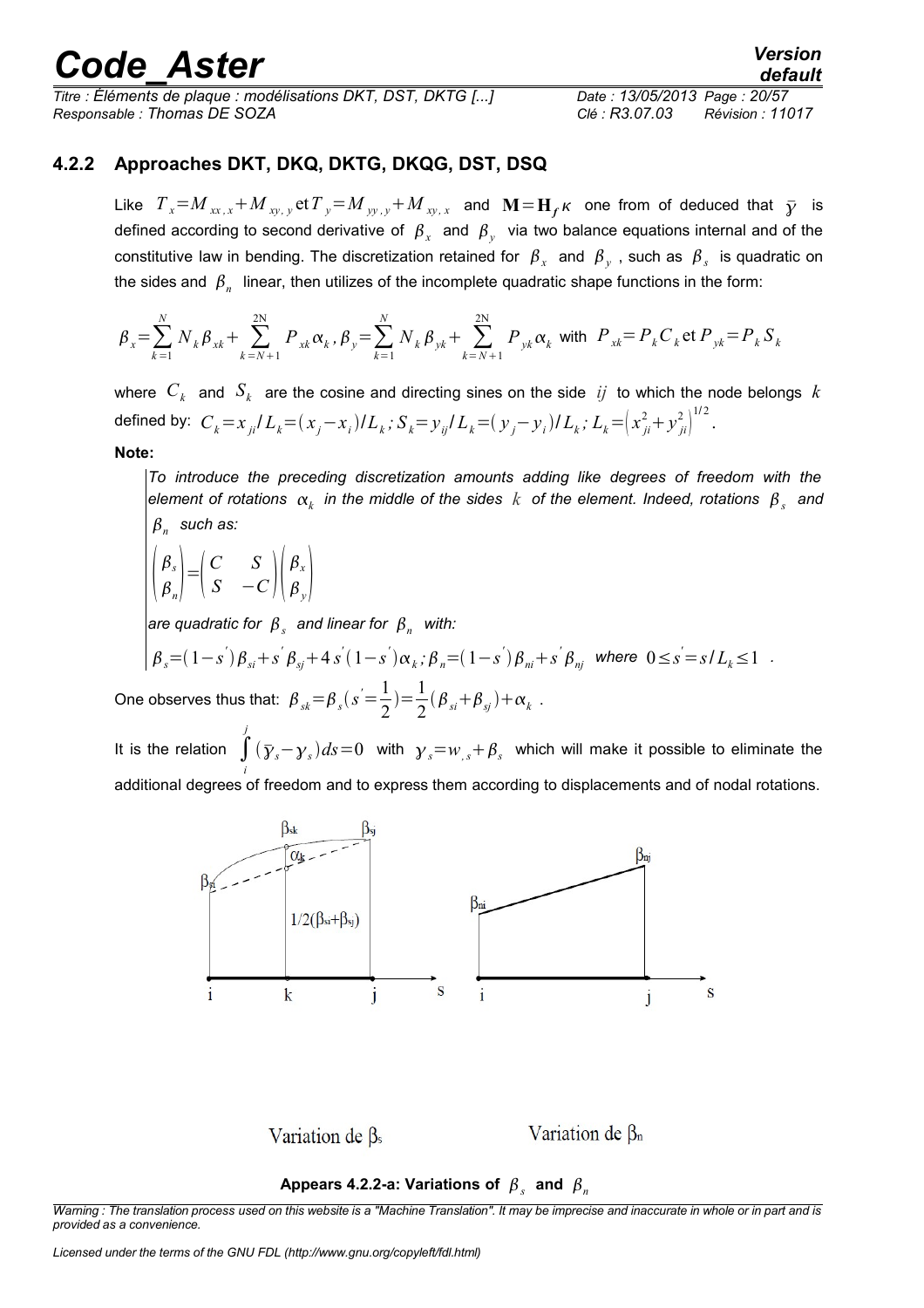*Titre : Éléments de plaque : modélisations DKT, DST, DKTG [...] Date : 13/05/2013 Page : 21/57 Responsable : Thomas DE SOZA Clé : R3.07.03 Révision : 11017*



<code>Functions  $\,N_i\,$  and  $\,P_i\,$  for elements DKT, DST, DKTG, DKQG, DKQ, DSQ</code>

### **4.3 Discretization of the strain field**

the jacobian matrix  $J(\xi, \eta)$  are:

$$
\mathbf{J} = \begin{pmatrix} x_{,\xi} & y_{,\xi} \\ x_{,\eta} & y_{,\eta} \end{pmatrix} = \begin{pmatrix} \sum_{i=1}^{N} N_{i,\xi} x_i & \sum_{i=1}^{N} N_{i,\xi} y_i \\ \sum_{i=1}^{N} N_{i,\eta} x_i & \sum_{i=1}^{N} N_{i,\eta} y_i \end{pmatrix} = \begin{pmatrix} J_{11} & J_{12} \\ J_{21} & J_{22} \end{pmatrix}.
$$

Moreover:

$$
\begin{pmatrix}\n\frac{\partial}{\partial x} \\
\frac{\partial}{\partial y}\n\end{pmatrix} = j \begin{pmatrix}\n\frac{\partial}{\partial \xi} \\
\frac{\partial}{\partial \eta}\n\end{pmatrix} \text{avec } \mathbf{j} = \begin{pmatrix}\nJ_{11} & j_{12} \\
j_{21} & j_{22}\n\end{pmatrix} = \mathbf{J}^{-1} = \frac{1}{J} \begin{pmatrix}\nJ_{22} & -J_{12} \\
-J_{21} & J_{11}\n\end{pmatrix} \text{ où } J = \det \mathbf{J} = J_{11} J_{22} - J_{12} J_{21}
$$

It is pointed out that the field of displacement is discretized by:

$$
\begin{pmatrix} u \\ v \end{pmatrix} = \sum_{k=1}^N N_k \left(\xi, \eta \right) \begin{pmatrix} u^k \\ v^k \end{pmatrix} \quad \text{and} \quad \begin{pmatrix} w \\ \beta_x \\ \beta_y \end{pmatrix} = \sum_{k=1}^N N_k \left(\xi, \eta \right) \begin{pmatrix} w_k \\ \beta_{xk} \\ \beta_{yk} \end{pmatrix} + \begin{bmatrix} 2N \\ \sum_{k=N+1}^{2N} \begin{pmatrix} 0 \\ P_{xk}(\xi, \eta) \\ P_{yk}(\xi, \eta) \end{pmatrix} \alpha_k \end{bmatrix}, \text{ the term}
$$

between hooks being present for the elements of type DKT, DKTG, DST, but not for the elements  $Q4y$ .

Note: in *Code Aster*, the jacobian matrix makes it possible to pass from the element of reference to the local coordinate system of the element (and not the total reference) because it is easier to work in this reference.

*Licensed under the terms of the GNU FDL (http://www.gnu.org/copyleft/fdl.html)*

*default*

*Warning : The translation process used on this website is a "Machine Translation". It may be imprecise and inaccurate in whole or in part and is provided as a convenience.*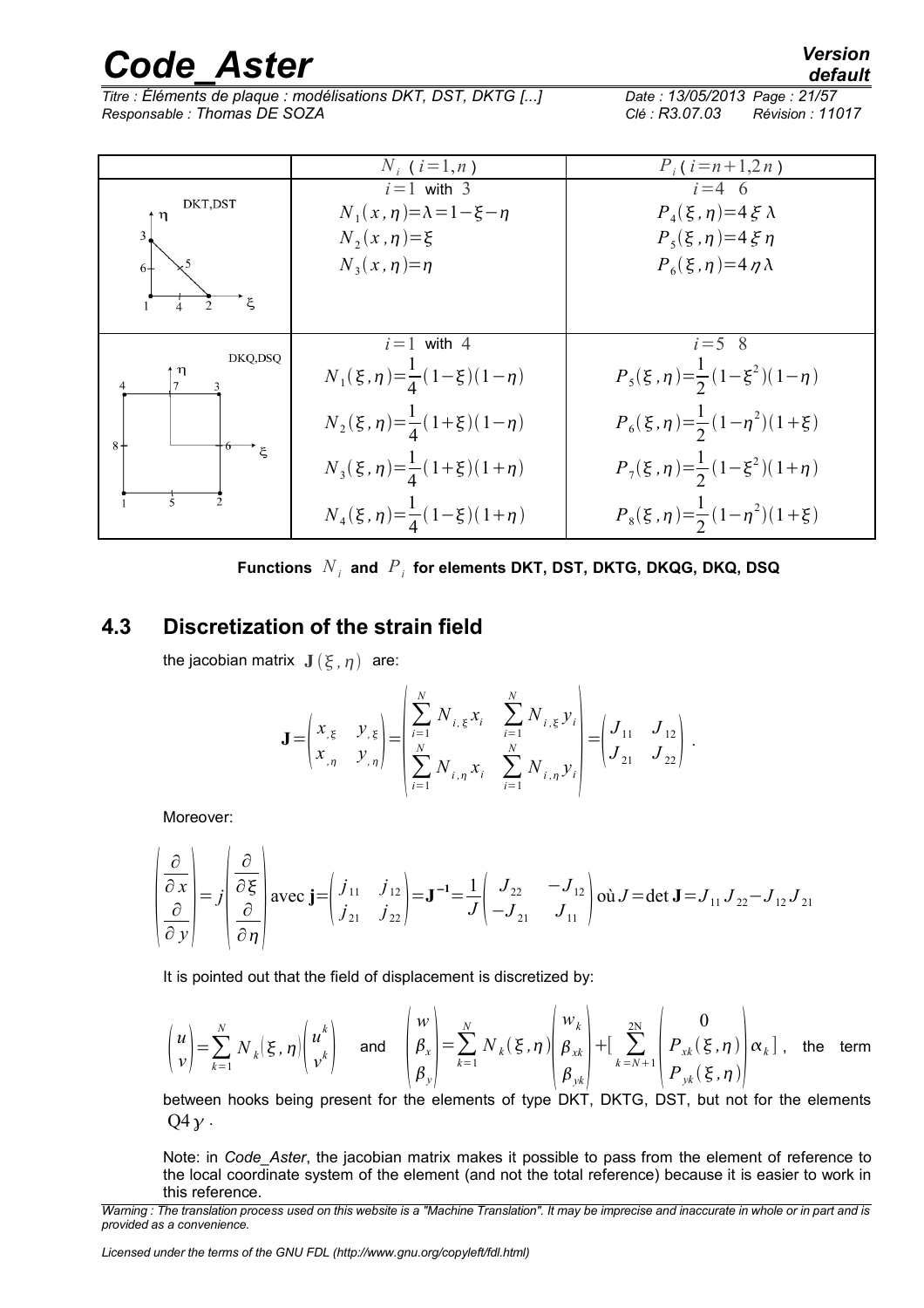*Titre : Éléments de plaque : modélisations DKT, DST, DKTG [...] Date : 13/05/2013 Page : 22/57 Responsable : Thomas DE SOZA Clé : R3.07.03 Révision : 11017*

*default*

#### **4.3.1 Discretization of the membrane strain field:**

$$
e_{xx} = u_{,x} = \sum_{k=1}^{N} N_{k,x}(\xi, \eta) u^{k} = \sum_{k=1}^{N} (j_{11} N_{k,\xi} + j_{12} N_{k,\eta}) u^{k},
$$
  
\n
$$
e_{yy} = v_{,y} = \sum_{k=1}^{N} N_{k,y}(\xi, \eta) v^{k} = \sum_{k=1}^{N} (j_{21} N_{k,\xi} + j_{22} N_{k,\eta}) v^{k},
$$
  
\n
$$
2 e_{xy} = u_{,x} + v_{,y} = \sum_{k=1}^{N} N_{k,y}(\xi, \eta) u^{k} + N_{k,x}(\xi, \eta) v^{k}
$$
  
\n
$$
= \sum_{k=1}^{N} (j_{21} N_{k,\xi} + j_{22} N_{k,\eta}) u^{k} + (j_{11} N_{k,\xi} + j_{12} N_{k,\eta}) v^{k}
$$

Maybe in matric form:

$$
\begin{pmatrix} e_{xx} \\ e_{yy} \\ 2e_{xy} \end{pmatrix} = \sum_{k=1}^{N} \mathbf{B}_{mk} \mathbf{U}_{k} \text{ where } \mathbf{U}_{k} = \begin{pmatrix} u_{k} \\ v_{k} \end{pmatrix} \text{ is the membrane field of displacement to the node } k
$$

and:

$$
B_{mk} = \begin{pmatrix} j_{11} N_{k,\xi} + j_{12} N_{k,\eta} & 0 \\ 0 & j_{21} N_{k,\xi} + j_{22} N_{k,\eta} \\ j_{21} N_{k,\xi} + j_{22} N_{k,\eta} & j_{11} N_{k,\xi} + j_{12} N_{k,\eta} \end{pmatrix}
$$

The transition matrix of the membrane strains at the field of displacement  $|U_{m}=$ 

 $\begin{bmatrix} u_N \\ v_N \end{bmatrix}$ in the plane of

 $\vert u_N \vert$ 

 $u_1$  $v<sub>1</sub>$ ...

the element is written as follows:  $\mathbf{B}_{m[3\times2\text{N}]}=[\mathbf{B}_{m1}... \mathbf{B}_{mN}]$ .

#### **4.3.2 Discretization of the transverse distortion**

#### **4.3.2.1 For the elements Q4g**

One linearly discretizes the constant  $\bar{v}$  field by side so that:

$$
\bar{y} = \mathbf{j} \ \bar{y}^{ref}
$$
\n
$$
\bar{y}^{ref} = \left( \frac{\bar{y}_{\xi}}{\bar{y}_{\eta}} \right) = \left( \frac{1 - \eta}{2} y_{\xi}^{12} + \frac{1 + \eta}{2} y_{\xi}^{34} \right)
$$
\n
$$
\frac{1 - \xi}{2} y_{\eta}^{23} + \frac{1 - \xi}{2} y_{\eta}^{41} \right)
$$
\nwhere

where  $\bar{y}^{\text{ref}}$  is the transverse field of distortion in the element of

reference.

*Warning : The translation process used on this website is a "Machine Translation". It may be imprecise and inaccurate in whole or in part and is provided as a convenience.*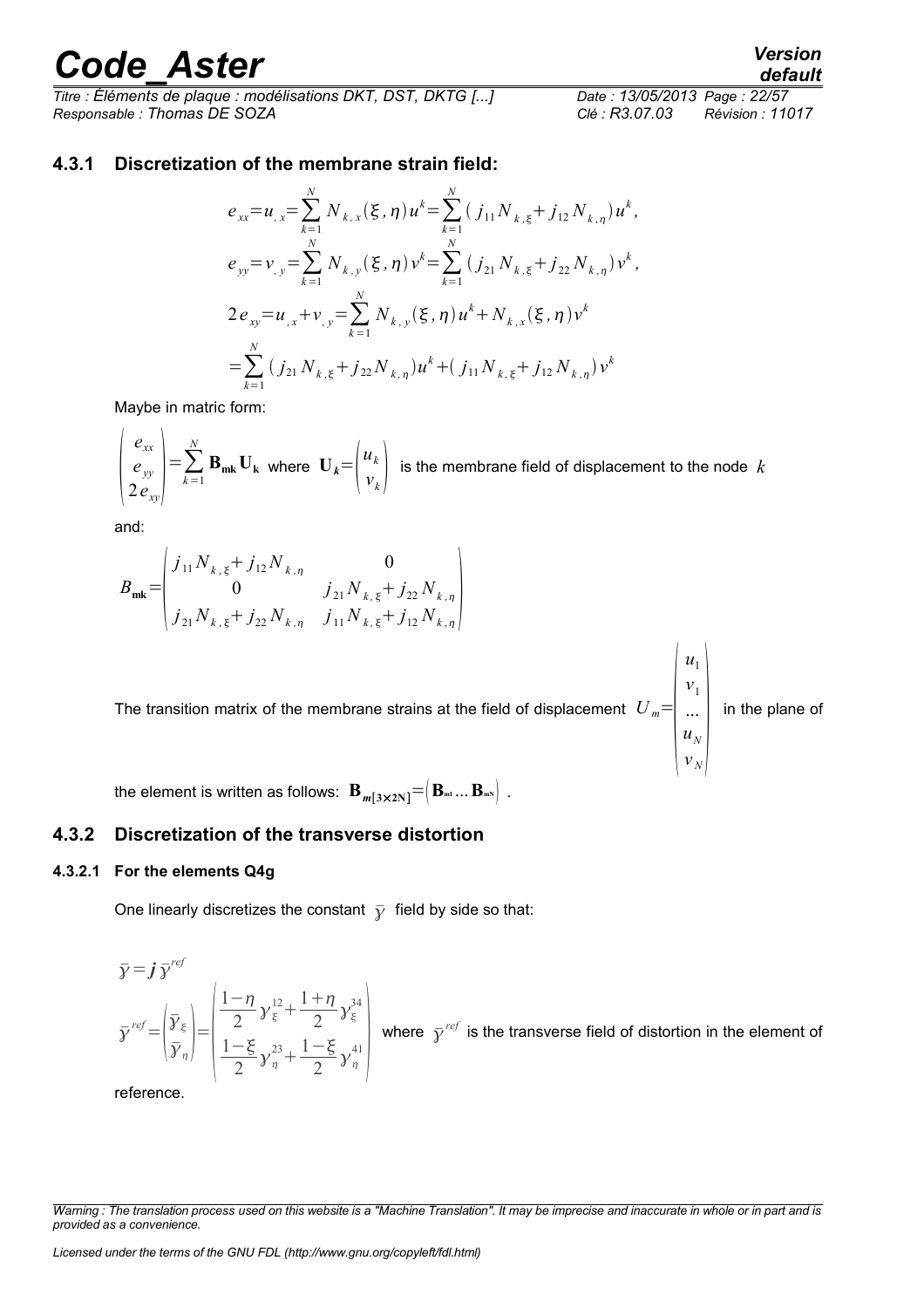# *Code\_Aster Version*<br>default<br>Titre : Éléments de plaque : modélisations DKT. DST. DKTG [...] Date : 13/05/2013 Page : 23/57

 $\overline{T}$ *Titre : Éléments de plaque : modélisations DKT, DST, DKTG [...] Responsable : Thomas DE SOZA Clé : R3.07.03 Révision : 11017*

$$
\int_{-1}^{+\infty} (\bar{y}_{\xi} - (w_{,\xi} + \beta_{\xi})) d\xi = 0 ;
$$
  
By means of then the relations (cf 4.2):  $\frac{1}{+1}$   

$$
\int_{-1}^{+\infty} (\bar{y}_{\eta} - (w_{,\eta} + \beta_{\eta})) d\eta = 0
$$
 for  $\xi = \pm 1$ ,  
 $y_{\xi}^{ij} = \frac{1}{2} (w_j - w_i + \beta_{\xi i} + \beta_{\xi j}) ;$   
one establishes that:  
 $y_{\eta}^{kp} = \frac{1}{2} (w_p - w_k + \beta_{\eta p} + \beta_{\eta k}) ;$  for  $(ij) \in (12,34)$  and  $(kp) \in (23,41)$ .

*w*1

By deferring the two results above in the statement of  $\,\overline{\jmath}^{\,loc}\,$  , one from of deduced that:

$$
\bar{\mathbf{y}}^{ref} = \begin{pmatrix} \bar{y}_{\xi} \\ \bar{y}_{\eta} \end{pmatrix} = \begin{pmatrix} \mathbf{B}_{\xi}^{ref} u_{\xi}^{ref} \\ \mathbf{B}_{\eta}^{ref} u_{\eta}^{ref} \end{pmatrix} = \mathbf{B}^{ref} u^{ref} \quad \text{where} \quad u^{ref} = \begin{pmatrix} w_{1} \\ \beta_{\xi 1} \\ \vdots \\ w_{N} \\ \beta_{\xi N} \\ \beta_{\eta N} \end{pmatrix} \quad \text{and} \quad \mathbf{B}^{ref} = (\mathbf{B}_{1}, \dots, \mathbf{B}_{N}) \quad \text{with}
$$
\n
$$
\mathbf{B}_{k} = \begin{pmatrix} N_{k, \xi} & \xi_{k} N_{k, \xi} & 0 \\ N_{k, \eta} & 0 & \eta_{k} N_{k, \eta} \end{pmatrix} \quad N = 4 \quad k \in [1, N] \quad \xi_{k}, \quad \eta_{k} \text{ are defined to 4.2.1.}
$$

It is now necessary to express the rotations given here in the element of reference according to rotations in the local coordinate system.

Like 
$$
\begin{pmatrix} \beta_{\xi k} \\ \beta_{\eta k} \end{pmatrix} = J_k \begin{pmatrix} \beta_{xk} \\ \beta_{yk} \end{pmatrix} = \begin{pmatrix} J_{11k} & J_{12k} \\ J_{21k} & J_{22k} \end{pmatrix} \begin{pmatrix} \beta_{xk} \\ \beta_{yk} \end{pmatrix}
$$
 one from of deduced that  $\bar{y}^{ref} = \mathbf{B}_{loc} u_{loc}$  where  $\begin{pmatrix} w_1 \\ \beta_{x1} \\ \vdots \\ w_N \\ w_N \end{pmatrix}$  and  $\mathbf{B}_{loc} = (\mathbf{B}_{loc1}, ..., \mathbf{B}_{locN})$  with  $\mathbf{B}_{lock} = \begin{pmatrix} N_{k, \xi} & \xi_k N_{k, \xi} J_{11k} & \xi_k N_{k, \xi} J_{12k} \\ N_{k, \eta} & \eta_k N_{k, \eta} J_{21k} & \eta_k N_{k, \eta} J_{22k} \end{pmatrix}$ . It  $\begin{pmatrix} \beta_{x1} \\ \beta_{y2} \\ \beta_{y3} \\ \beta_{y3} \end{pmatrix}$ 

will be noticed that the jacobian matrix  $\bm{J}_k$  is expressed in each point of the element.

Finally: 
$$
\overline{y} = \begin{pmatrix} \overline{y}_x \\ \overline{y}_y \end{pmatrix} = \begin{pmatrix} j_{11} & j_{12} \\ j_{21} & j_{22} \end{pmatrix} \overline{y}^{ref} = \mathbf{B}_c u_{loc}
$$
 with  $\mathbf{B}_{c[2 \times 3N]} = j\mathbf{B}_{loc}$ .

*Licensed under the terms of the GNU FDL (http://www.gnu.org/copyleft/fdl.html)*

*Warning : The translation process used on this website is a "Machine Translation". It may be imprecise and inaccurate in whole or in part and is provided as a convenience.*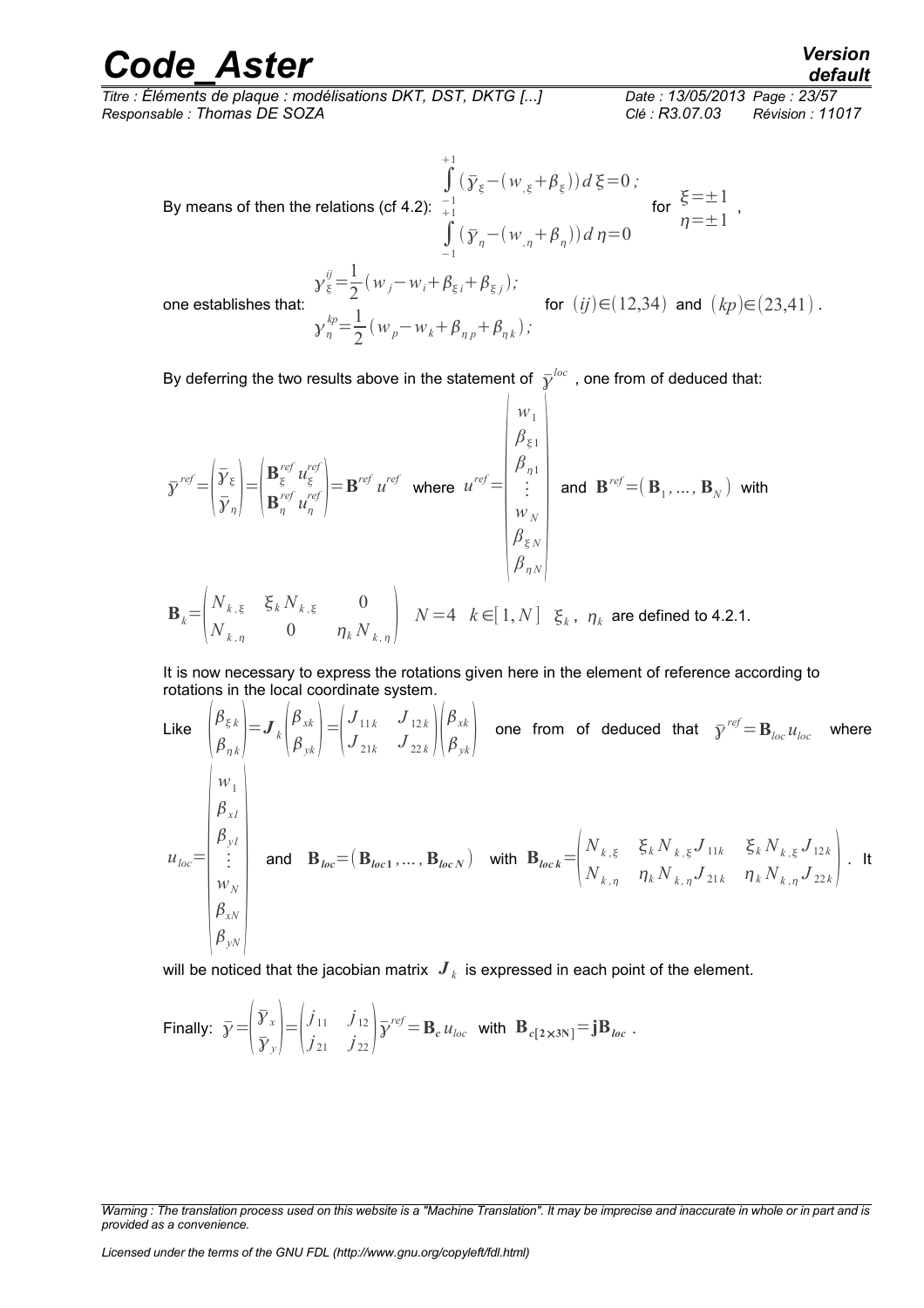*Titre : Éléments de plaque : modélisations DKT, DST, DKTG [...] Date : 13/05/2013 Page : 24/57 Responsable : Thomas DE SOZA Clé : R3.07.03 Révision : 11017*

#### **4.3.2.2 For the elements of type DKT, DST, DKTG**

With regard to the transverse distortions one deduces from  $T_{x} = M_{xx,x} + M_{xy,y}$ et  $T_{y} = M_{yy,y} + M_{xy,x}$  with  $\mathbf{M} = \mathbf{H}_f \kappa$  that  $\mathbf{T} = \bar{\mathbf{H}}_f \beta_{,xx}$  where:

$$
\beta_{,xx}^{T} = \begin{pmatrix} \beta_{x,xx} & \beta_{x,yy} & \beta_{x,xy} & \beta_{y,xx} & \beta_{y,yy} & \beta_{y,xy} \end{pmatrix} \text{ and}
$$
\n
$$
\overline{H}_{f} = \begin{pmatrix} H_{11} & H_{33} & 2H_{13} & H_{13} & H_{23} & H_{12} + H_{33} \\ H_{13} & H_{23} & H_{12} + H_{33} & H_{22} & 2H_{23} \end{pmatrix} \text{ where are } \mathbf{H}_{ij} \text{ to them the terms}
$$
\n
$$
(i, j) \text{ of } \mathbf{H}_{f}.
$$
\n
$$
\beta_{x,xx} = \sum_{k=1}^{N} N_{k,xx}(\xi, \eta) \beta_{x} + \sum_{k=N+1}^{2N} P_{x,k,xx}(\xi, \eta) \alpha_{k} = \sum_{k=1}^{N} N_{k,xx}(\xi, \eta) \beta_{x} + \sum_{k=N+1}^{N} (j_{11}^{2} P_{x,k,xx} + 2j_{11}j_{12} P_{x,k,xy} + j_{12}^{2} P_{x,k,yy}) \alpha_{k},
$$
\n
$$
\beta_{x,yy} = \sum_{k=1}^{N} N_{k,yy}(\xi, \eta) \beta_{x} + \sum_{k=N+1}^{2N} P_{x,k,yy}(\xi, \eta) \alpha_{k} = \sum_{k=1}^{N} N_{k,yy}(\xi, \eta) \beta_{x} + \sum_{k=N+1}^{2N} (j_{21}^{2} P_{x,k,xy} + 2j_{21}j_{22} P_{x,k,zy} + j_{22}^{2} P_{x,k,yy}) \alpha_{k},
$$
\n
$$
\beta_{x,xy} = \sum_{k=1}^{N} N_{k,xy}(\xi, \eta) \beta_{x} + \sum_{k=N+1}^{2N} P_{x,k,xy}(\xi, \eta) \alpha_{k}
$$
\n
$$
= \sum_{k=1}^{N} N_{k,xy}(\xi, \eta) \beta_{x} + \sum_{k=N+1}^{2N} (j_{11}j_{21} P_{x,k,zx} + [j_{11}j_{22} + j_{12}j_{21}] P_{x,k,zy} + j_{12}j_{22
$$

where  $\left| P_{\mathrm{xx}} \right\rangle$ ,  $\left| P_{\mathrm{yy}} \right\rangle$  and  $\left| \alpha \right\rangle$  are defined into 4.2.2

*Warning : The translation process used on this website is a "Machine Translation". It may be imprecise and inaccurate in whole or in part and is provided as a convenience.*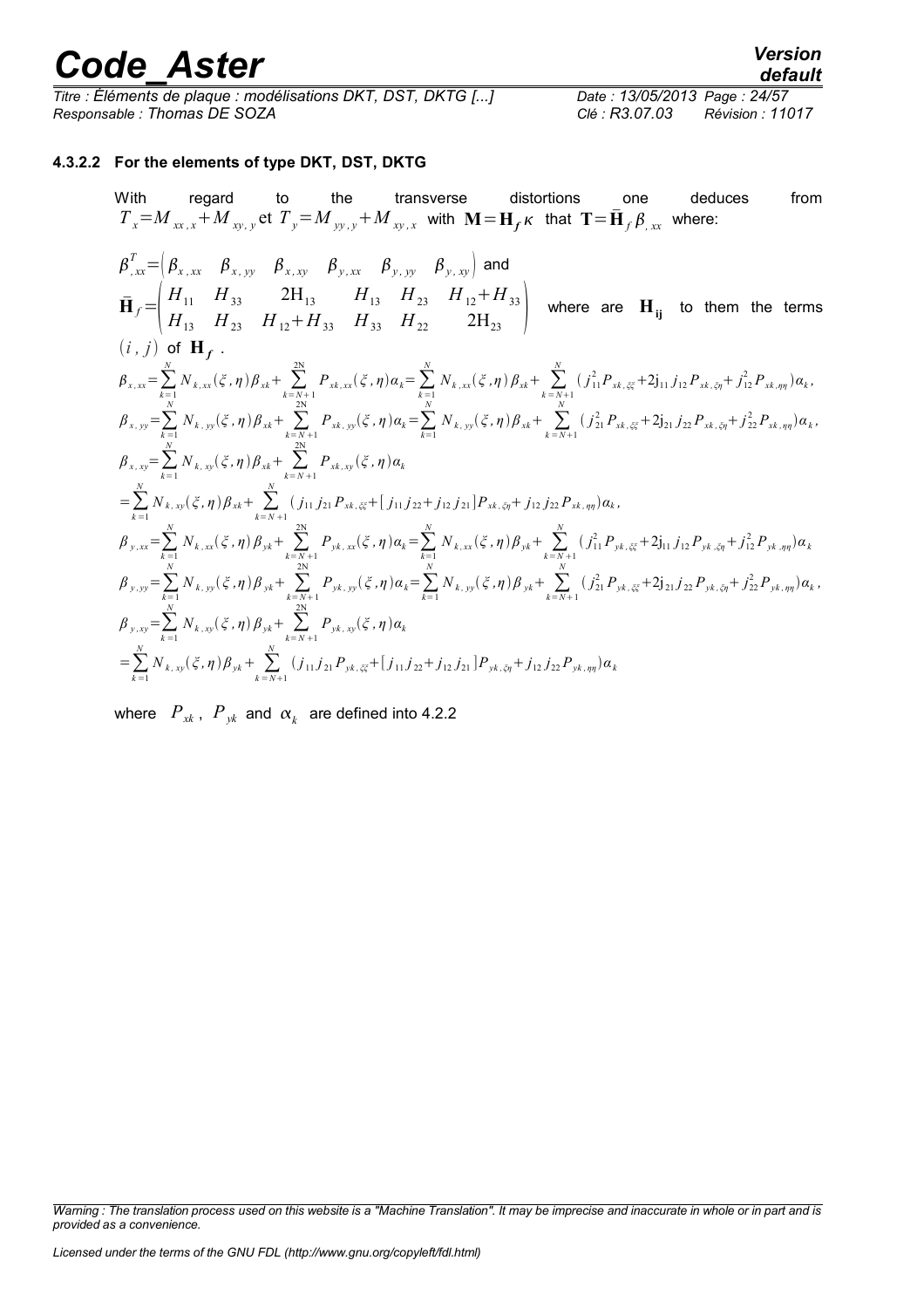*Code\_Aster Version Titre : Éléments de plaque : modélisations DKT, DST, DKTG [...] Date : 13/05/2013 Page : 25/57 Responsable : Thomas DE SOZA Clé : R3.07.03 Révision : 11017*

is still in matric form:

*default*

 $T = \bar{H}_f$  $|\beta_{y,yy}|$  $\beta_{x,xx}$  $\beta_{x, yy}$  $\beta_{\rm x \, ,\, xy}$  $\beta_{y,xx}$  $\begin{bmatrix} \beta_{y \, , \, yy} \ \beta_{y \, , \, xy} \end{bmatrix}$ =  $\mathbf{H}_f \sum_{k=1}^N$  $\vert 0 \vert$ 0  $j_{11}^2 N_{k, \text{gg}} + 2 j_{11} j_{12} N_{k, \text{g}, \eta} + j_{12}^2 N_{k, \eta, \eta}$  0 0  $j_{21}^2 N_{k,\xi\xi} + 2 j_{21} j_{22} N_{k,\xi\eta} + j_{22}^2 N_{k,\eta\eta}$  0 0  $j_{11}j_{21}N_{k,\xi\xi}+[j_{11}j_{22}+j_{12}j_{21}]N_{k,\xi\eta}+j_{12}j_{22}N_{k,\eta\eta}$  0 0 *j*<sub>11</sub>  $N_{k, \xi\xi} + 2 j_{11} j_{12} N_{k, \xi\eta} + j_{12}^2 N_{k, \eta\eta}$ 0  $j_{21}^2 N_{k,\xi\xi} + 2 j_{21} j_{22} N_{k,\xi\eta} + j_{22}^2 N_{k,\eta\eta}$ 0<br>
0<br>
0<br>
0<br> *j*<sub>11</sub> *j*<sub>21</sub> *N*<sub>*k*,  $\xi_{\xi}$ </sub> + 2 *j*<sub>21</sub> *j*<sub>22</sub> *N*<sub>*k*,  $\xi_{\eta}$ </sub> + *j*<sub>22</sub> *N*<sub>*k*,  $\eta_{\eta}$ </sub><br>
0<br> *j*<sub>11</sub> *j*<sub>21</sub> *N*<sub>*k*,  $\xi_{\xi}$ </sub> + [*j*<sub>11</sub> *j*<sub>22</sub> + *j*<sub>12</sub> *j*<sub>22</sub> *N*<sub>*k*,  $\xi_{\eta}$ </sub> + *j*<sub>12</sub>*j wk*  $\beta_{x_k}$  $\beta_{yk}^{\text{max}}$  $+ \bar{H}_f \sum_{k=1}^{2N}$  $\alpha_{k}$  $\mathcal{L}$  $C_k(j_{11}^2 P_{k,55} + 2 j_{11} j_{12} P_{k,57} + j_{12}^2 P_{k,77}$  $C_k$   $(j_{21}^2 P_{k,\xi\xi} + 2 j_{21} j_{22} P_{k,\xi\eta} + j_{22}^2 P_{k,\eta\eta}$  $C_k(j_{11}j_{22}P_{k,\xi\xi} + [j_{11}j_{22} + j_{12}j_{21}]P_{k,\xi\eta} + j_{12}j_{22}P_{k,\eta\eta}$  $S_k(j_{11}^2 P_{k, \xi\xi} + 2 j_{11} j_{12} P_{k, \xi\eta} + j_{12}^2 P_{k, \eta\eta})$  $S_k(j_{21}^2 P_{k, \xi\xi} + 2 j_{21} j_{22} P_{k, \xi\eta} + j_{22}^2 P_{k, \eta\eta})$  $S_k(j_{21}^2 P_{k, \text{gg}} + 2 j_{21} j_{22} P_{k, \text{g}} + j_{22}^2 P_{k, \eta}$ <br>  $S_k(j_{11} j_{22} P_{k, \text{g}} + [j_{11} j_{22} + j_{12} j_{21}] P_{k, \text{g}} + j_{12} j_{22} P_{k, \eta}$ =  $\bar{\mathbf{H}_f} \sum_{k=1}$ *N*  $\mathbf{P}_{f\beta k}$   $\beta_{x}$ *wk*  $\left(\begin{matrix} \boldsymbol{\beta}_{xk} \ \boldsymbol{\beta}_{yk} \end{matrix}\right)^+$ <sub>k</sub>  $+\sum_{k=N+1}$  $\sum^{2N}$  **H**<sub>f</sub>T<sub>2</sub>  $S_k P_k$  $C_k P_{k, \xi \xi}$  $C_k P_{k, \eta \eta}$  $C_k P_{k, \xi \eta}$  $S_k P_{k, \xi \xi}$  $S_k P_{k, \eta \eta}$ <br> $S_k P_{k, \xi \eta}$  $\alpha_k = \bar{\mathbf{H}}_f \sum_{k=1}^k$  $\sum_{k=1}^{N} P_{f \beta k} U_{f \beta k} + \bar{H}_f T_2 \sum_{k=N+1}^{2N}$  $\sum_{\alpha}^{2N}$  **T**<sub>ck</sub>  $\alpha_k = \mathbf{H}_f \mathbf{P}_{f\beta} \mathbf{U}_{f\beta} + \mathbf{H}_f \mathbf{T}_2 \mathbf{T}_{\alpha} \alpha$ 

where  $\mathbf{T}_{\boldsymbol{\alpha}} = (\mathbf{T}_{c(N+1)} ... \mathbf{T}_{c2N})$  and  $\mathbf{T}_{2} = \begin{pmatrix} \mathbf{t}_{2} & 0 \ 0 & \mathbf{t}_{2} \end{pmatrix}$  $\begin{bmatrix} \mathbf{t}_2 & \mathbf{0} \\ \mathbf{0} & \mathbf{t}_2 \end{bmatrix}$  with  $\mathbf{t}_2 = \begin{bmatrix} \mathbf{0} & \mathbf{0} \\ \mathbf{0} & \mathbf{0} \end{bmatrix}$  $j_{11}^2$  $\frac{2}{11}$   $j_{12}^2$  $2j_{11} j_{12}$   $j_{11} j_{12}$  $j_{21}^2$  $\frac{2}{21}$   $j_{22}^2$  $2j_{21} j_{22}$  $j_{11} j_{21}$   $j_{12} j_{22}$   $j_{11} j_{22} + j_{12} j_{21}$ .

We then use the relation  $$\int$$ *i j*  $\left(\bar{\gamma}_s\!-\!\gamma_s\right)\!d\!s\!=\!0$  with  ${\gamma}_s\!=\!w_{,s}\!+\!\beta_s$  for each side ij of the element which makes it possible to obtain them  $\vert\alpha_k\vert$  since she is still written:

$$
w_j - w_i + \frac{L_k}{2} (C_k \beta_{xi} + S_k \beta_{yi} + C_k \beta_{xj} + S_k \beta_{yj}) + \frac{2}{3} L_k \alpha_k = L_k \overline{y}_{sk} \text{ where:}
$$
  

$$
\overline{y}_{sk} = (C_k - S_k) \overline{y} = (C_k - S_k) \mathbf{H}_{ct}^{-1} \mathbf{T} = (C_k - S_k) \mathbf{H}_{ct}^{-1} [\overline{\mathbf{B}}_{c\beta} \mathbf{U}_{f\beta} + \overline{\mathbf{B}}_{c\alpha} \alpha]
$$

where  $\left|C_k\right|$ ,  $\left|S_k\right|$  and  $\left|L_k\right|$  are defined into 4.2.2.

*Warning : The translation process used on this website is a "Machine Translation". It may be imprecise and inaccurate in whole or in part and is provided as a convenience.*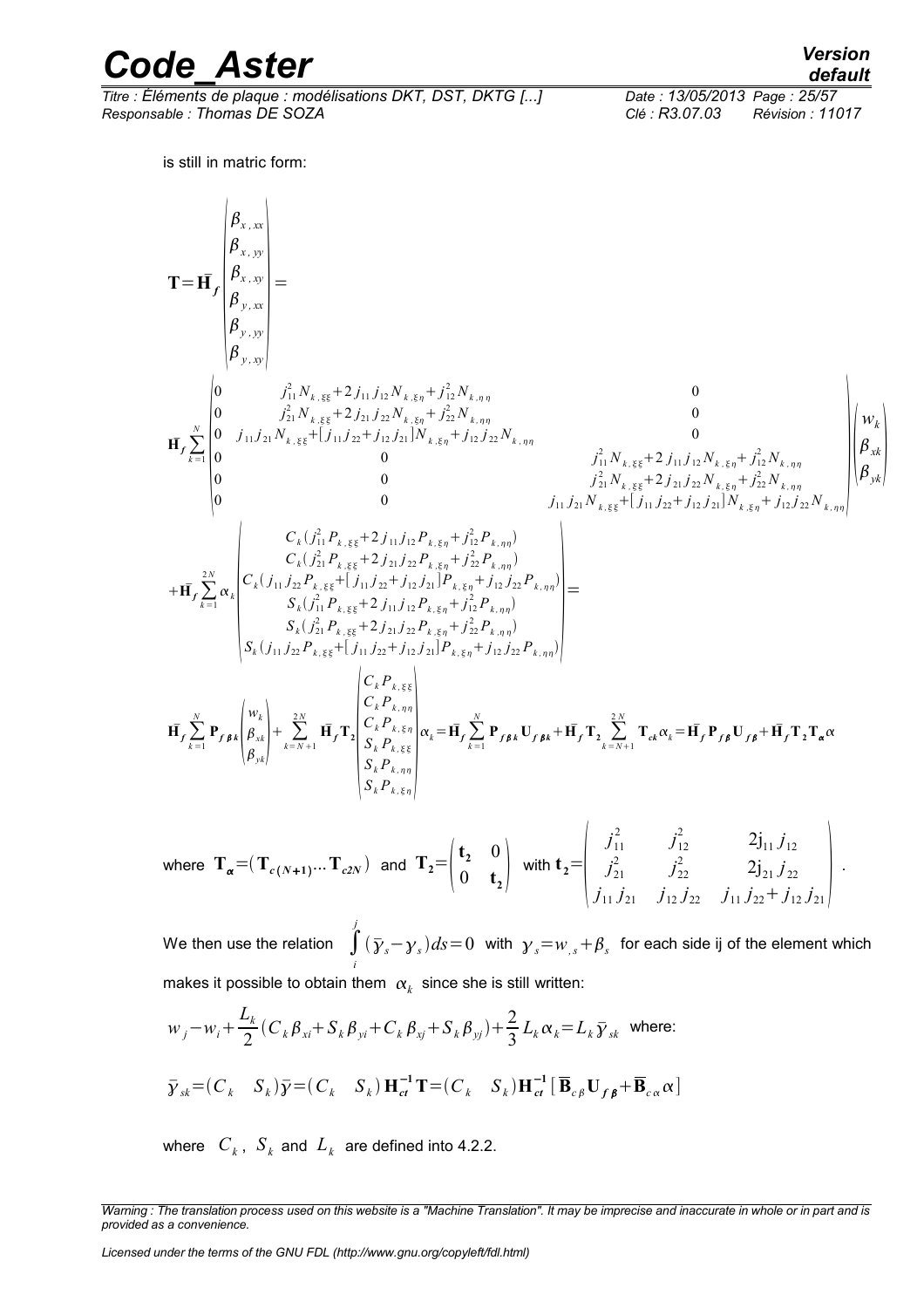*Titre : Éléments de plaque : modélisations DKT, DST, DKTG [...] Date : 13/05/2013 Page : 26/57 Responsable : Thomas DE SOZA Clé : R3.07.03 Révision : 11017*

**Note:** 

 $\bar{B}_{c}$  *and*  $\bar{B}_{c\beta}$  *correspond to the integration of the term*  $\bar{\gamma}_s$  *on each side*  $\it ij$  *of the element.* One evaluates the integral by means of two points of gauss of X-coordinates  $\pm 1/\sqrt{3}$  and weight  $1/2$  in *the element of reference*  $[-1,+1]$  *. Thus the term*  $\bar{\textbf{B}}_{c\alpha}$  *and*  $\bar{\textbf{B}}_{c\beta}$  *can be written:* 

$$
\overline{\mathbf{B}}_{ca} = \frac{1}{2} \left[ \overline{H}_f T_2 (PG_I) T_a (PG_I) + \overline{H}_f T_2 (PG_2) T_a (PG_2) \right]
$$
\nand\n
$$
\overline{\mathbf{B}}_{cg} = \frac{1}{2} \left[ \overline{H}_f P_{f\beta} (PG_I) + \overline{H}_f P_{f\beta} (PG_2) \right].
$$

The relation above is still written in matric form:  $A_{\alpha} \alpha = A_{\alpha} U_{\beta\beta}$ 

with: 
$$
\mathbf{A}_{\alpha} = \frac{2}{3} \begin{pmatrix} L_{N+1} & 0 & 0 \\ 0 & \ddots & 0 \\ 0 & 0 & L_{2N} \end{pmatrix} - \begin{pmatrix} L_{N+1} C_{N+1} & L_{N+1} S_{N+1} \\ \vdots & \vdots \\ L_{2N} C_{2N} & L_{2N} S_{2N} \end{pmatrix} \mathbf{H}_{ct}^{-1} \mathbf{B}_{ca}
$$

and:

$$
A_{w} = -\frac{1}{2} \begin{vmatrix} -2 & L_{N+1}C_{N+1} & L_{N+1}S_{N+1} & 2 & L_{N+1}C_{N+1} & L_{N+1}S_{N+1} & 0 & 0 & 0 \\ 0 & 0 & 0 & -2 & L_{k+1}C_{k+1} & L_{k+1}S_{k+1} & 2 & L_{k+1}C_{k+1} & L_{k+1}S_{k+1} \\ 0 & 0 & 0 & 0 & 0 & 0 & -2 & L_{2N-1}C_{2N-1} & L_{2N-1}S_{2N-1} \\ \vdots & \vdots & \vdots & \vdots & \vdots & \vdots & \vdots & \vdots & \vdots & \vdots & \vdots & \vdots & \vdots & \vdots & \vdots & \vdots & \vdots & \vdots & \vdots & \vdots & \vdots & \vdots & \vdots & \vdots & \vdots & \vdots & \vdots & \vdots & \vdots & \vdots & \vdots & \vdots & \vdots & \vdots & \vdots & \vdots & \vdots & \vdots & \vdots & \vdots & \vdots & \vdots & \vdots & \vdots & \vdots & \vdots & \vdots & \vdots & \vdots & \vdots & \vdots & \vdots & \vdots & \vdots & \vdots & \vdots & \vdots & \vdots & \vdots & \vdots & \vdots & \vdots & \vdots & \vdots & \vdots & \vdots & \vdots & \vdots & \vdots & \vdots & \vdots & \vdots & \vdots & \vdots & \vdots & \vdots & \vdots & \vdots & \vdots & \vdots & \vdots & \vdots & \vdots & \vdots & \vdots
$$

$$
+ \begin{pmatrix} L_{N+1} C_{N+1} & L_{N+1} S_{N+1} \\ \vdots & \vdots \\ L_{2N} C_{2N} & L_{2N} S_{2N} \end{pmatrix} \mathbf{H}_{ct}^{-1} \overline{\mathbf{B}}_{c\beta}
$$

Thus  $\alpha = \mathbf{A}_\beta \, \mathbf{U}_{f\!\!f\!\!f} \, \text{avec}\, \mathbf{A}_\beta = \mathbf{A}_\alpha^{-1} \, \mathbf{A}_\nu$  , which implies  $\mathbf{T} \!=\! [\, \bar{\mathbf{B}}_{c\beta} \!+\! \bar{\mathbf{B}}_{c\alpha} \mathbf{A}_\beta \,] \mathbf{U}_{f\!\!f\!\!f\!\!f} \,$  .

#### **Note:**

*For the elements DST, this statement is simplified a little since*  $\bar{\bf B}_{cB}=0$  *because of linearity of the shape functions*  $N_k$   $(k=1,2,3)$ .

*This statement is simpler for elements DKT, DKTG and DKQ since they are without transverse distortion,*

*i.e.* 
$$
\bar{y} = 0
$$
, which implies  $\mathbf{A}_{\alpha} = \begin{pmatrix} 1 & 0 & 0 \\ 0 & \ddots & 0 \\ 0 & 0 & 1 \end{pmatrix}$  and

*Warning : The translation process used on this website is a "Machine Translation". It may be imprecise and inaccurate in whole or in part and is provided as a convenience.*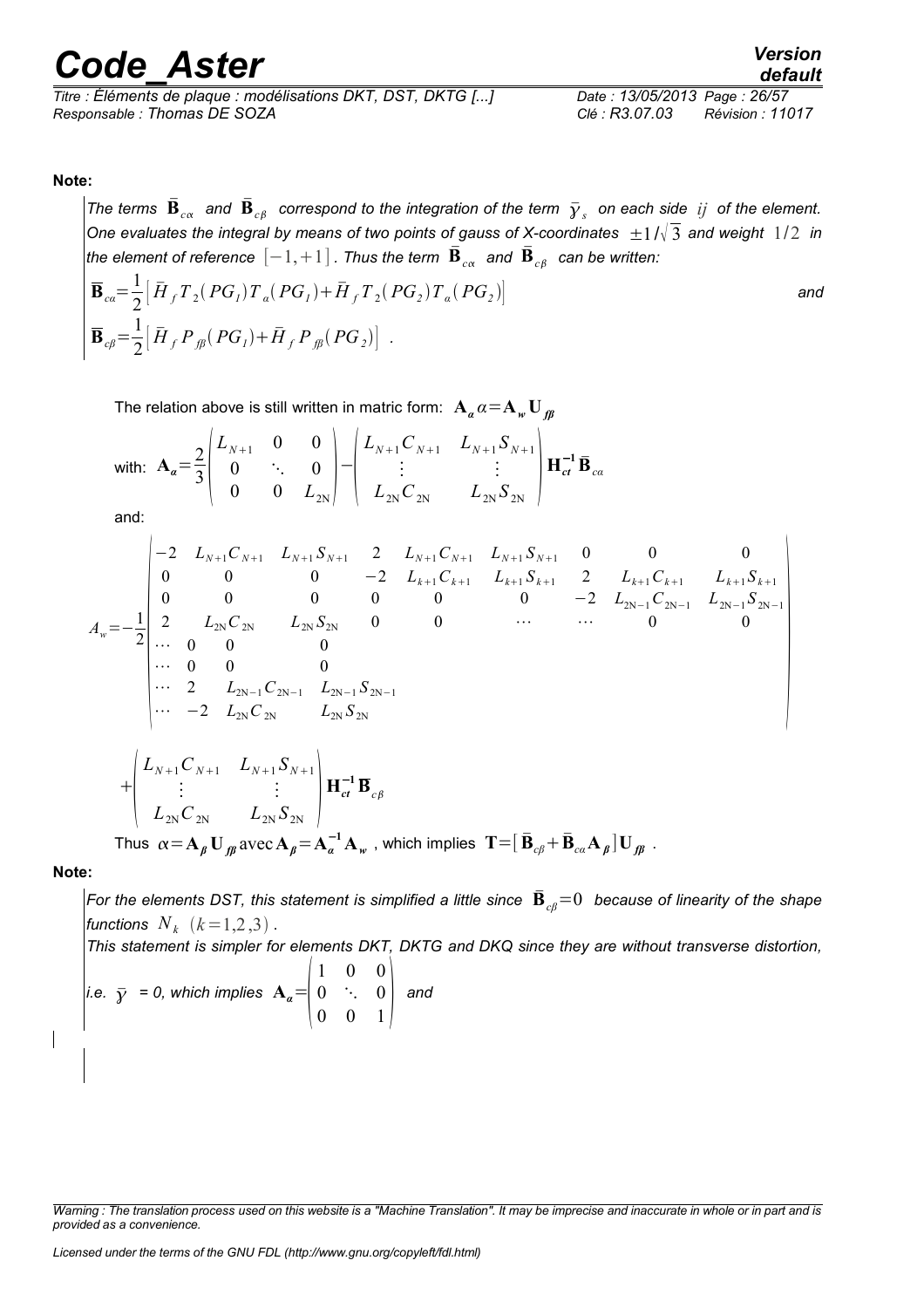|  | <b>Code Aster</b>           |                |                  |                                                                    |                       |          |                                                              |                  | Version<br>default |
|--|-----------------------------|----------------|------------------|--------------------------------------------------------------------|-----------------------|----------|--------------------------------------------------------------|------------------|--------------------|
|  |                             |                |                  | Titre : Éléments de plaque : modélisations DKT, DST, DKTG []       |                       |          | Date: 13/05/2013 Page: 27/57                                 |                  |                    |
|  | Responsable: Thomas DE SOZA |                |                  |                                                                    |                       |          | Clé: R3.07.03                                                | Révision : 11017 |                    |
|  |                             |                |                  |                                                                    |                       |          |                                                              |                  |                    |
|  |                             |                |                  | $-2/L_{N+1}$ $C_{N+1}$ $S_{N+1}$ $2/L_{N+1}$ $C_{N+1}$ $S_{N+1}$ 0 |                       |          |                                                              |                  |                    |
|  |                             |                |                  |                                                                    |                       |          | 0 0 0 $-2/L_{k+1}$ $C_{k+1}$ $S_{k+1}$ $2/L_{k+1}$ $C_{k+1}$ | $S_{k+1}$        | $\cdots$           |
|  |                             | $\overline{0}$ | $\boldsymbol{0}$ |                                                                    | $0 \qquad 0 \qquad 0$ |          | $-2/L_{2N-1}$ $C_{2N-1}$ $S_{2N-1}$                          |                  |                    |
|  |                             | $C_{2N}$       |                  | $\overline{0}$                                                     | $\overline{0}$        | $\cdots$ | $\cdots$                                                     | $\theta$         | $\cdots$           |
|  |                             |                |                  |                                                                    |                       |          |                                                              |                  |                    |

*It is also noticed that for elements DKT, DKTG the statement of the forces sharp is calculated from the equilibrium and not starting from the behavior (on the basis of the behavior one would find a value zero shears what would not make it possible to carry out the equilibrium!). It results from it according to the §3.1.1 from the non-zero shearing stresses transverse in the thickness from the plate that one is in*

…  $2/L_{2N-1}$  *C*<sub>2N−1</sub> *S*<sub>2N−1</sub><br>
… −2/ *L*<sub>2N</sub> *C*<sub>2N</sub> *S*<sub>2N</sub>

 $\begin{bmatrix} \dots & 2l \end{bmatrix}$ 

*formulation DKT or DST.*

 $\cdots$  0 0 0

*Warning : The translation process used on this website is a "Machine Translation". It may be imprecise and inaccurate in whole or in part and is provided as a convenience.*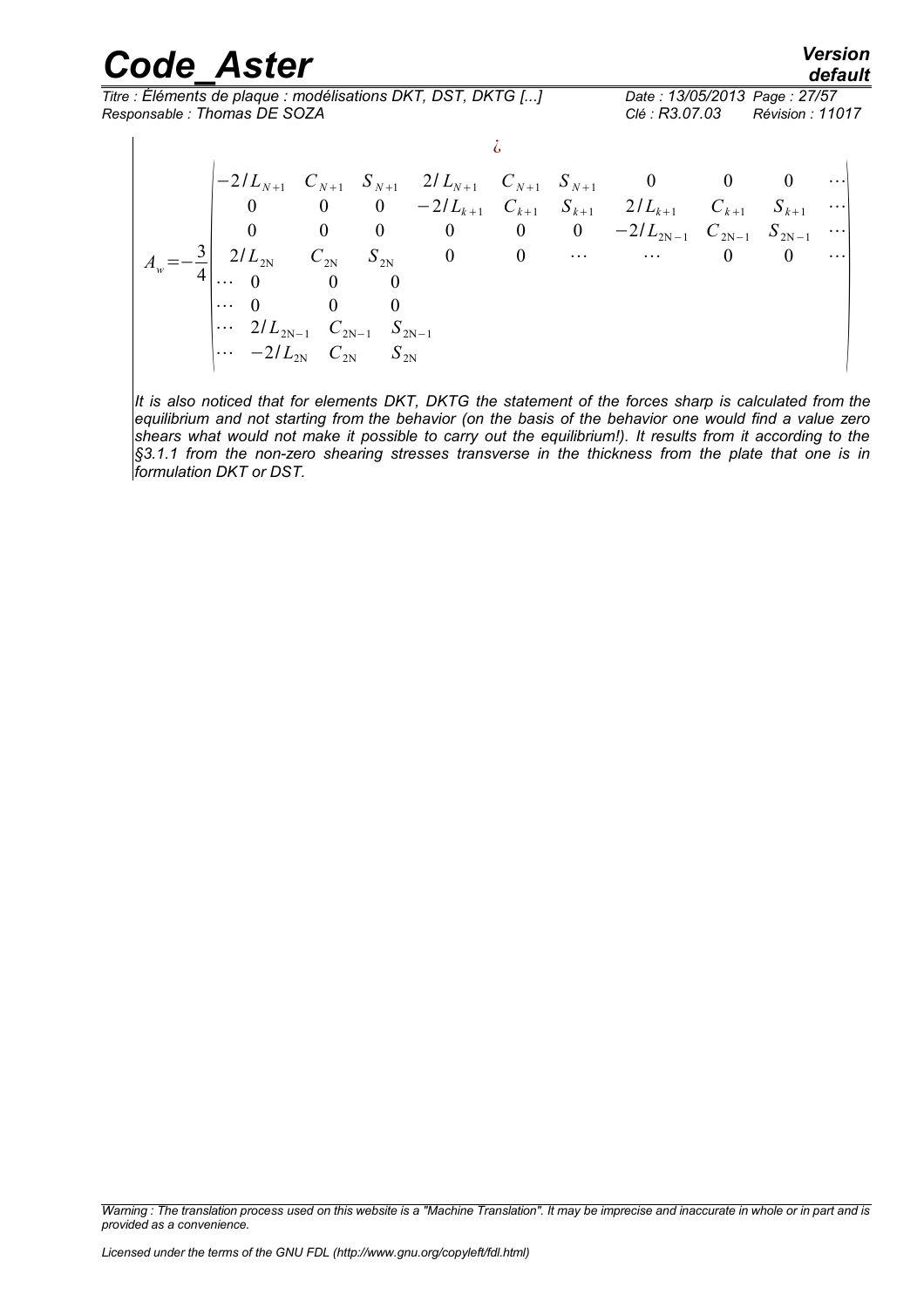# *Code\_Aster Version*<br>*Titre : Éléments de plaque : modélisations DKT. DST. DKTG [...] Date : 13/05/2013 Page : 28/57*

 $T$ itre : Éléments de plaque : modélisations DKT, DST, DKTG [...] *Responsable : Thomas DE SOZA Clé : R3.07.03 Révision : 11017*

#### **4.3.3 Discretization of the strain field of bending:**

#### **4.3.3.1 For the Q4g elements**

the relation binding the strains of bending to the field of displacement of bending is written:

$$
k_{xx} = \beta_{x,x} = j_{11} \beta_{x,\xi} + j_{12} \beta_{x,\eta} = j_{11} \sum_{k=1}^{N} N_{k,\xi} \beta_{xk} + j_{12} \sum_{k=1}^{N} N_{k,\eta} \beta_{xk},
$$
  
\n
$$
\kappa_{yy} = \beta_{y,y} = j_{21} \beta_{y,\xi} + j_{22} \beta_{y,\eta} = j_{21} \sum_{k=1}^{N} N_{k,\xi} \beta_{yk} + j_{22} \sum_{k=1}^{N} N_{k,\eta} \beta_{yk},
$$
  
\n
$$
2 \kappa_{xy} = \beta_{y,x} + \beta_{x,y} = j_{11} \beta_{y,\xi} + j_{12} \beta_{y,\eta} + j_{21} \beta_{x,\xi} + j_{22} \beta_{x,\eta} = j_{21} \sum_{k=1}^{N} N_{k,\xi} \beta_{xk} + j_{22} \sum_{k=1}^{N} N_{k,\eta} \beta_{xk}
$$
  
\n
$$
+ j_{11} \sum_{k=1}^{N} N_{k,\xi} \beta_{yk} + j_{12} \sum_{k=1}^{N} N_{k,\eta} \beta_{yk}.
$$

That is to say still in matric form:

$$
\begin{pmatrix} \kappa_{xx} \\ \kappa_{yy} \\ 2\kappa_{xy} \end{pmatrix} = \sum_{k=1}^{N} \mathbf{B}_{jk} \mathbf{U}_{jk} \text{ where } \mathbf{U}_{jk} = \begin{pmatrix} w_k \\ \beta_{xk} \\ \beta_{yk} \end{pmatrix} \text{ the field of displacement of bending to the node}
$$

represents *k* ,

with:

$$
\mathbf{B}_{jk} = \begin{pmatrix} 0 & j_{11}N_{k,\xi} + j_{12}N_{k,\eta} & 0 \\ 0 & 0 & j_{21}N_{k,\xi} + j_{22}N_{k,\eta} \\ 0 & j_{21}N_{k,\xi} + j_{22}N_{k,\eta} & j_{11}N_{k,\xi} + j_{12}N_{k,\eta} \end{pmatrix}.
$$
\nThe transition matrix of the field of displacement of bending 
$$
\mathbf{U}_{f} = \begin{pmatrix} w_{1} \\ \beta_{x1} \\ \beta_{y1} \\ \vdots \\ \beta_{yN} \\ \beta_{xN} \\ \beta_{yN} \\ \beta_{yN} \end{pmatrix}
$$
 to the strains of bending is

written then:  $\mathbf{B}_{f[3\times3n]} = (\mathbf{B}_{f1}, \cdots, \mathbf{B}_{fN})$ .

*Licensed under the terms of the GNU FDL (http://www.gnu.org/copyleft/fdl.html)*

*Warning : The translation process used on this website is a "Machine Translation". It may be imprecise and inaccurate in whole or in part and is provided as a convenience.*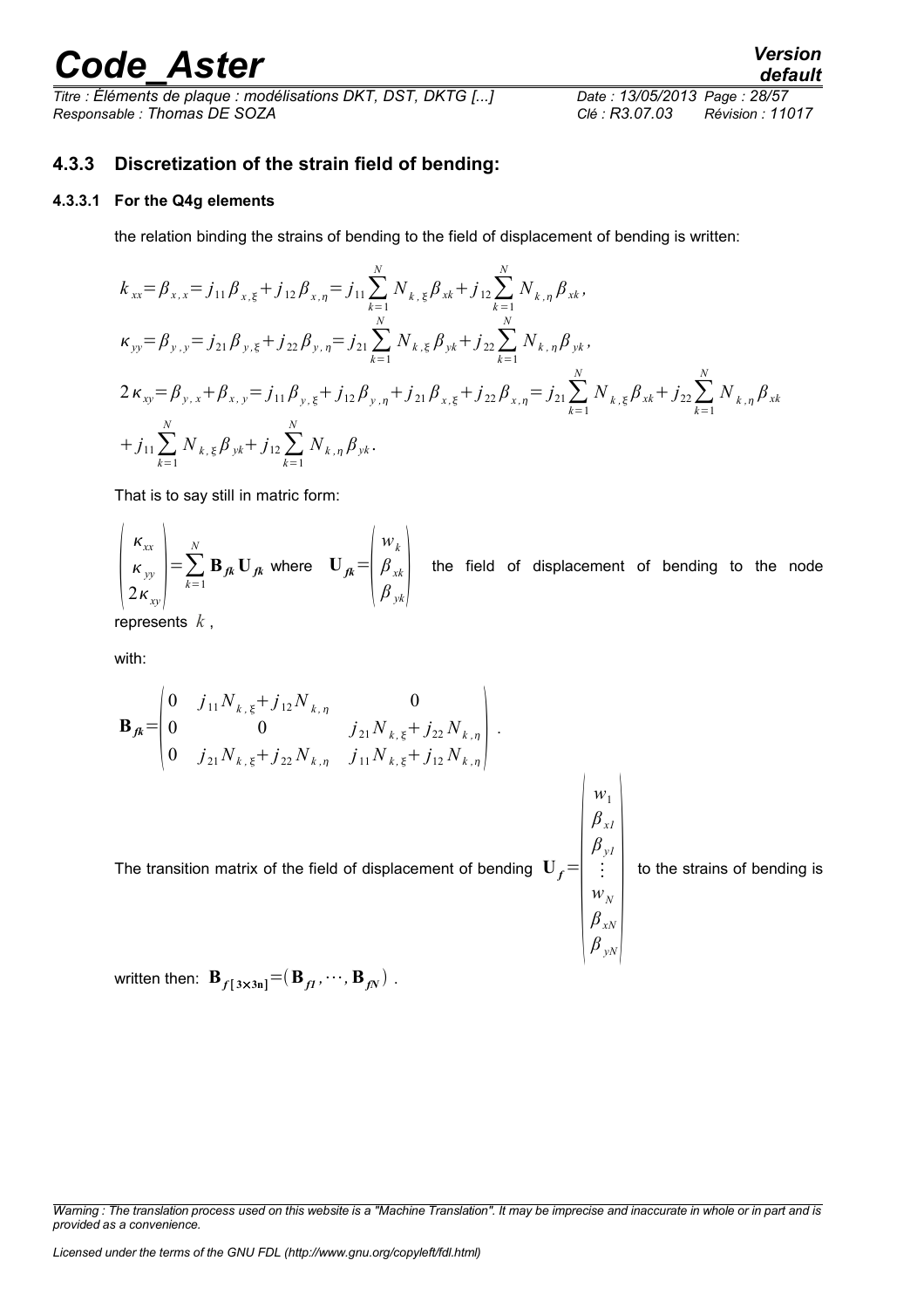*Titre : Éléments de plaque : modélisations DKT, DST, DKTG [...] Date : 13/05/2013 Page : 29/57 Responsable : Thomas DE SOZA Clé : R3.07.03 Révision : 11017*

 $\overline{1}$ 

#### **4.3.3.2 For the elements of type DKT, DKTG, DST:**

The relation binding the strains of bending to the field of displacement of bending is written:

$$
\kappa_{xx} = \beta_{x,x} = j_{11}\beta_{x,\xi} + j_{12}\beta_{x,\eta} = j_{11}(\sum_{k=1}^{N} N_{k,\xi}\beta_{xk} + \sum_{k=N+1}^{2N} P_{xk,\xi}\alpha_{k}) + j_{12}(\sum_{k=1}^{N} N_{k,\eta}\beta_{xk} + \sum_{k=N+1}^{2N} P_{xk,\eta}\alpha_{k}),
$$
  
\n
$$
\kappa_{yy} = \beta_{y,y} = j_{21}\beta_{y,\xi} + j_{22}\beta_{y,\eta} = j_{21}(\sum_{k=1}^{N} N_{k,\xi}\beta_{yk} + \sum_{k=N+1}^{2N} P_{yk,\xi}\alpha_{k}) + j_{22}(\sum_{k=1}^{N} N_{k,\eta}\beta_{yk} + \sum_{k=N+1}^{2N} P_{yk,\eta}\alpha_{k}),
$$
  
\n
$$
2\kappa_{xy} = \beta_{y,x} + \beta_{x,y} = j_{11}\beta_{y,\xi} + j_{12}\beta_{y,\eta} + j_{21}\beta_{x,\xi} + j_{22}\beta_{x,\eta} =
$$
  
\n
$$
j_{21}(\sum_{k=1}^{N} N_{k,\xi}\beta_{xk} + \sum_{k=N+1}^{2N} P_{xk,\xi}\alpha_{k}) + j_{22}(\sum_{k=1}^{N} N_{k,\eta}\beta_{xk} + \sum_{k=N+1}^{2N} P_{xk,\eta}\alpha_{k}) + j_{11}(\sum_{k=1}^{N} N_{k,\xi}\beta_{yk} + \sum_{k=N+1}^{2N} P_{yk,\xi}\alpha_{k})
$$
  
\n
$$
+ j_{12}(\sum_{k=1}^{N} N_{k,\eta}\beta_{yk} + \sum_{k=N+1}^{2N} P_{yk,\eta}\alpha_{k}).
$$

#### **For elements DKT, DKTG, DKQ:**

In matric form the preceding relation is also written by introducing the relation  $\alpha = A_{\beta} U_{\beta \beta}$ :

$$
\begin{pmatrix}\n\kappa_{xx} \\
\kappa_{yy} \\
2\kappa_{xy}\n\end{pmatrix} = \begin{pmatrix}\nj_{11} \mathbf{B}_{\beta x} \xi + j_{12} \mathbf{B}_{\beta x \eta} \\
j_{21} \mathbf{B}_{\beta y} \xi + j_{22} \mathbf{B}_{\beta y \eta} \\
j_{11} \mathbf{B}_{\beta y} \xi + j_{12} \mathbf{B}_{\beta y \eta} + j_{21} \mathbf{B}_{\beta x} \xi + j_{22} \mathbf{B}_{\beta x \eta}\n\end{pmatrix} \mathbf{U}_f = \mathbf{B}_{f[3 \times 3 \mathbb{N}]} \mathbf{U}_f \text{ where } \mathbf{U}_f = \begin{pmatrix}\nw_1 \\
\beta_{y1} \\
\vdots \\
w_N \\
\beta_{yN} \\
\beta_{xN} \\
\beta_{yN}\n\end{pmatrix}
$$

of displacement in bending for the element represents with:

$$
B_{\beta x\xi} = \left(\frac{6P_{N+1,\xi}C_{N+1}}{4L_{N+1}} - \frac{6P_{2N,\xi}C_{2N}}{4L_{2N}}, N_{1,x} - \frac{3}{4}\left(P_{N+1,\xi}C_{N+1}^2 + P_{2N,\xi}C_{2N}^2\right),
$$
  
\n
$$
-\frac{3}{4}\left(P_{N+1,\xi}C_{N+1}S_{N+1} + P_{2N,\xi}C_{2N}S_{2N}\right), L,
$$
  
\n
$$
\frac{6P_{N+k,\xi}C_{N+k}}{4L_{N+k}} - \frac{6P_{N+k-1,\xi}C_{N+k-1}}{4L_{N+k-1}}, N_{k,\xi} - \frac{3}{4}\left(P_{N+k,\xi}C_{N+k}^2 + P_{N+k-1,x}C_{N+k-1}^2\right),
$$
  
\n
$$
-\frac{3}{4}\left(P_{N+k,\xi}C_{N+k}S_{N+k} + P_{N+k-1,\xi}C_{N+k-1}S_{N+k-1}\right), L
$$
  
\n
$$
(k=2,...,N)
$$

*Warning : The translation process used on this website is a "Machine Translation". It may be imprecise and inaccurate in whole or in part and is provided as a convenience.*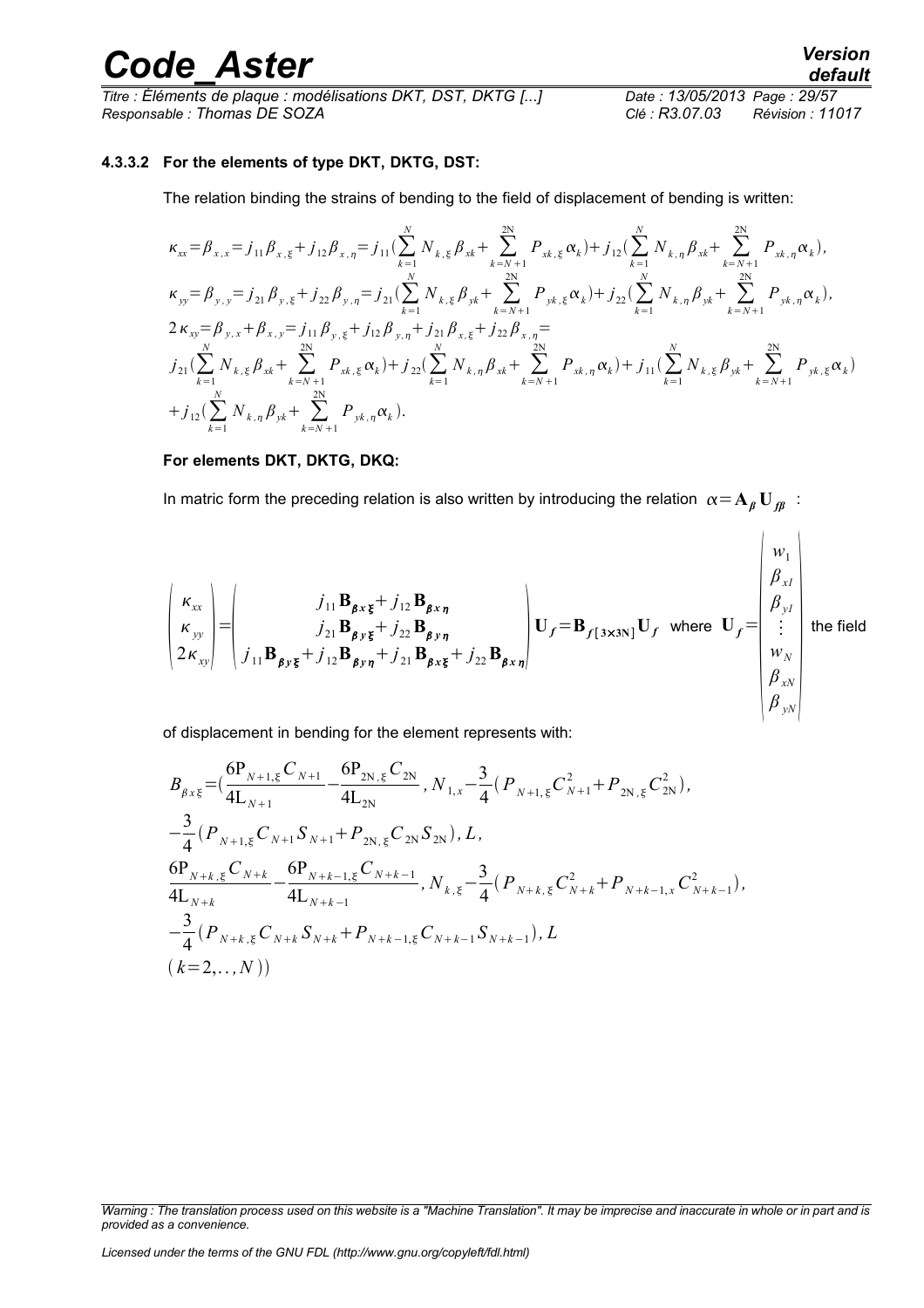# *Code\_Aster Version*<br>Titre : Éléments de plaque : modélisations DKT. DST. DKTG [...] Date : 13/05/2013 Page : 30/57

*Titre : Éléments de plaque : modélisations DKT, DST, DKTG [...] Responsable : Thomas DE SOZA Clé : R3.07.03 Révision : 11017*

$$
B_{\beta x \eta} = \left(\frac{6P_{N+1,\eta}C_{N+1}}{4L_{N+1}} - \frac{6P_{2N,\eta}C_{2N}}{4L_{2N}}, N_{1,\eta} - \frac{3}{4}(P_{N+1,\eta}C_{N+1}^2 + P_{2N,\eta}C_{2N}^2),\right.\\ \left. - \frac{3}{4}(P_{N+1,\eta}C_{N+1}S_{N+1} + P_{2N,\eta}C_{2N}S_{2N}), \cdots,\\ \frac{6P_{N+k,\eta}C_{N+k}}{4L_{N+k}} - \frac{6P_{N+k-1,\eta}C_{N+k-1}}{4L_{N+k-1}}, N_{k,\eta} - \frac{3}{4}(P_{N+k,\eta}C_{N+k}^2 + P_{N+k-1,\eta}C_{N+k-1}^2),\\ -\frac{3}{4}(P_{N+k,\eta}C_{N+k}S_{N+k} + P_{N+k-1,\eta}C_{N+k-1}S_{N+k-1}), \cdots\\ (k=2,\ldots,N))\right)
$$
\n
$$
B_{\beta y\xi} = \left(\frac{6P_{N+1,\xi}S_{N+1}}{4L_{2N}} - \frac{6P_{2N,\xi}S_{2N}}{4L_{2N}}, -\frac{3}{4}(P_{N+1,\xi}C_{N+1}S_{N+1} + P_{2N,\xi}C_{2N}S_{2N}),\\ N_{1,\xi} - \frac{3}{4}(P_{N+1,\xi}S_{N+k}^2 + P_{2N,\xi}S_{2N}^2), \cdots,\\ \frac{6P_{N+k,\xi}S_{N+k}}{4L_{N+k}} - \frac{6P_{N+k-1,\xi}S_{N+k-1}}{4L_{N+k-1}}, -\frac{3}{4}(P_{N+k,\xi}C_{N+k}S_{N+k} + P_{N+k-1,\xi}C_{N+k-1}S_{N+k-1}S_{N,k-1}),\\ N_{k,\xi} - \frac{3}{4}(P_{N+k,\xi}S_{N+k} + P_{N+k-1,\xi}S_{N+k-1}^2), \cdots\\ (k=2,\ldots,N))\right)
$$
\n
$$
B_{\beta y\eta} = \left(\frac{6P_{N+1,\eta}S_{N+1}}{4L_{2N}} - \frac{6P_{2N,\eta}S_{2N}}{4L_{2N}}, -\frac{3}{4}(P_{N+1,\eta}C_{N+
$$

#### **For elements DST, DSQ:**

The relation binding the strains of bending to the field of displacement in bending is also written in matric form:

$$
\begin{pmatrix}\n\kappa_{xx} \\
\kappa_{yy} \\
2\kappa_{xy}\n\end{pmatrix} = \sum_{k=1}^{N} \mathbf{B}_{fjk} \mathbf{U}_{fjk} + \sum_{k=N+1}^{2N} \mathbf{B}_{f\alpha k} \mathbf{U}_{f\alpha k} \text{ where } \mathbf{U}_{fjk} = \begin{pmatrix}\nw_k \\
\beta_{xk} \\
\beta_{yk}\n\end{pmatrix} \text{ and } \mathbf{U}_{f\alpha k} = \alpha_k \text{ represent the field}
$$

of displacement of bending to the node K, so that:

*Warning : The translation process used on this website is a "Machine Translation". It may be imprecise and inaccurate in whole or in part and is provided as a convenience.*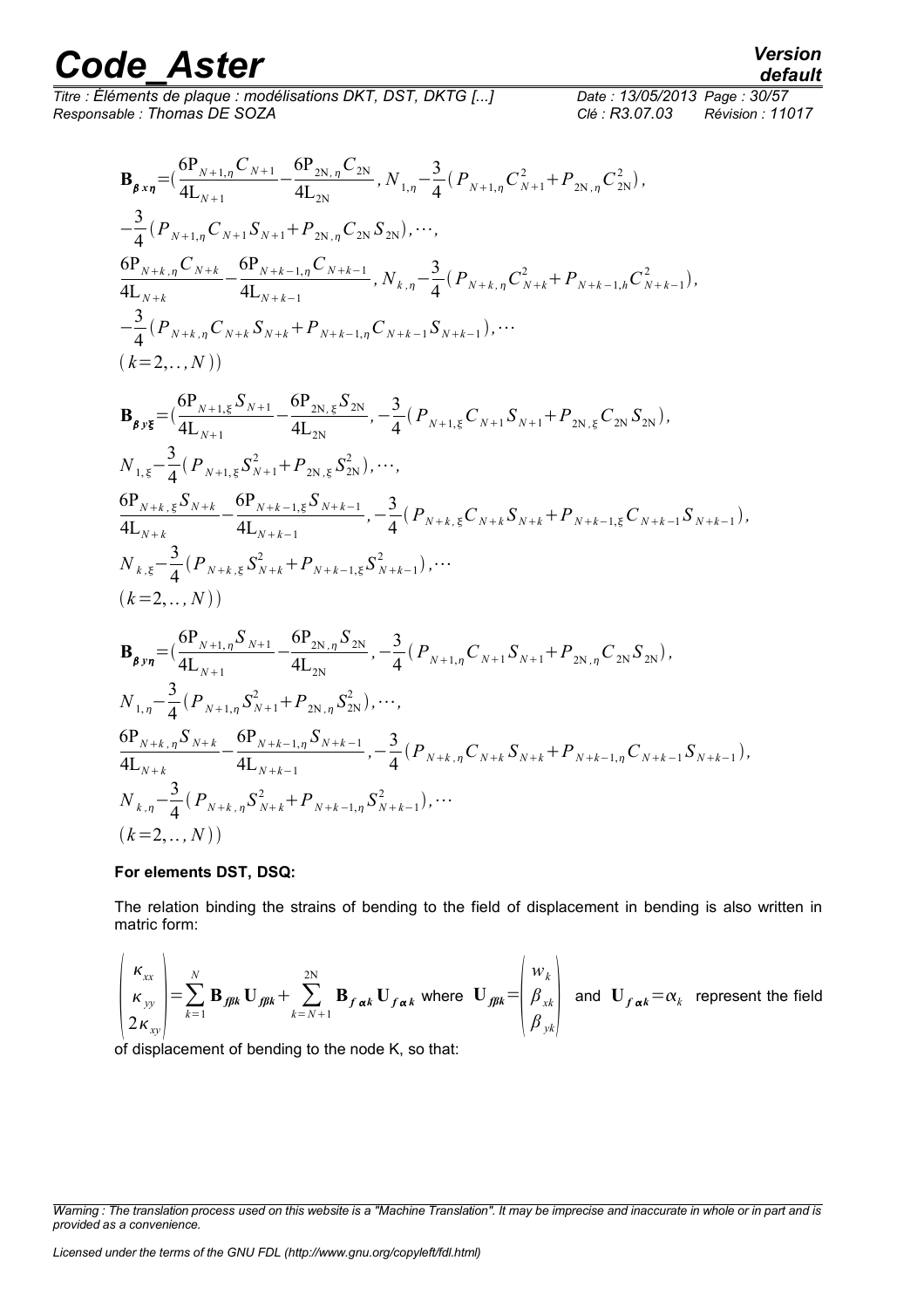J.

*Titre : Éléments de plaque : modélisations DKT, DST, DKTG [...] Date : 13/05/2013 Page : 31/57 Responsable : Thomas DE SOZA Clé : R3.07.03 Révision : 11017*

$$
\mathbf{B}_{f\beta k} = \begin{pmatrix} 0 & j_{11} N_{k,\xi} + j_{12} N_{k,\eta} & 0 \\ 0 & 0 & j_{21} N_{k,\xi} + j_{22} N_{k,\eta} \\ 0 & j_{21} N_{k,\xi} + j_{22} N_{k,\eta} & j_{11} N_{k,\xi} + j_{12} N_{k,\eta} \end{pmatrix}
$$
 and  

$$
\mathbf{B}_{f\alpha k} = \begin{pmatrix} j_{11} P_{x k,\xi} + j_{12} P_{x k,\eta} & 0 \\ j_{21} P_{y k,\xi} + j_{12} P_{x k,\eta} & 0 \\ j_{21} P_{y k,\xi} + j_{22} P_{y k,\eta} & 0 \end{pmatrix}.
$$

The transition matrix of the field of displacement of bending  $\mathbf{U}_f\!=\!(\mathbf{U}_{f\boldsymbol{\beta}},\alpha)$  with  $\mathbf{U}_{f\boldsymbol{\beta}}\!=$  $\vdots$ 

 $\alpha =$  $\vert_{\alpha}$  $\alpha_1$  $\vdots$  $\alpha_{N}$  to the strains of bending is written then:  $\mathbf{B}_{f[3\times 4N]} = (\mathbf{B}_{f\beta I}, \cdots, \mathbf{B}_{f\beta N}, \mathbf{B}_{f\alpha(N+1)}, \cdots, \mathbf{B}_{f\alpha 2N}) = (\mathbf{B}_{f\beta[3\times 3N]}, \mathbf{B}_{f\alpha[3\times N]})$ .

#### **4.4 Stiffness matrix**

the principle of the virtual wors is written in the following way:  $\delta W_{ext} = \delta W_{int}$  that is to say still in elasticity  $\delta \textbf{U}^T\textbf{K}\textbf{U}\!=\!\textbf{F}\,\delta\textbf{U}$  in matric form where  $\textbf{K}$  is the stiffness matrix coming from the assembly in the total reference of all the elementary stiffness matrixes.

#### **4.4.1 Elemental stiffness matrix for the Q4g elements**

$$
\delta W_{int}^{e} = \int_{e} \left[ \delta e(H_{m}e + H_{mf}\kappa) + \delta \kappa (H_{mf}e + H_{f}\kappa) + \delta \bar{\gamma} H_{ct} \bar{\gamma} \right] dS =
$$
\n
$$
\int_{e} (\delta U_{m}^{T} B_{m}^{T} H_{m} B_{m} U_{m} + \delta U_{m}^{T} B_{m}^{T} H_{mf} B_{f} U_{f} + \delta U_{f}^{T} B_{f}^{T} H_{mf} B_{m} U_{m} + \delta U_{f}^{T} B_{f}^{T} H_{f} B_{f} U_{f}
$$
\n
$$
+ \delta U_{f}^{T} B_{c}^{T} H_{ct} B_{c} U_{f} dS =
$$
\n
$$
\delta U_{m}^{T} \left( \int_{e} B_{m}^{T} H_{m} B_{m} dS \right) U_{m} + \delta U_{f}^{T} \left( \int_{e} B_{f}^{T} H_{f} B_{f} dS \right) U_{f} + dU_{m}^{T} \left( \int_{e} B_{m}^{T} H_{mf} B_{f} dS \right) U_{f}
$$
\n
$$
+ \delta U_{f}^{T} \left( \int_{e} B_{f}^{T} H_{mf} B_{m} dS \right) U_{m}
$$
\n
$$
+ \delta U_{f}^{T} \left( \int_{e} B_{c}^{T} H_{ct} B_{c} dS \right) U_{f} = \delta U_{m}^{T} K_{m} U_{m} + \delta U_{f}^{T} K_{f} U_{f} + \delta U_{m}^{T} K_{mf} U_{f} + \delta U_{f}^{T} K_{fm} U_{m} + \delta U_{f}^{T} K_{c} U_{f}
$$

*Warning : The translation process used on this website is a "Machine Translation". It may be imprecise and inaccurate in whole or in part and is provided as a convenience.*

*default*

 $|\beta_{xN}|$ 

 $\begin{bmatrix} \beta_{xN} \ \beta_{yN} \end{bmatrix}$ 

and

 $W_N$ 

*w*1  $\beta_{xI}$  $\beta_{yI}$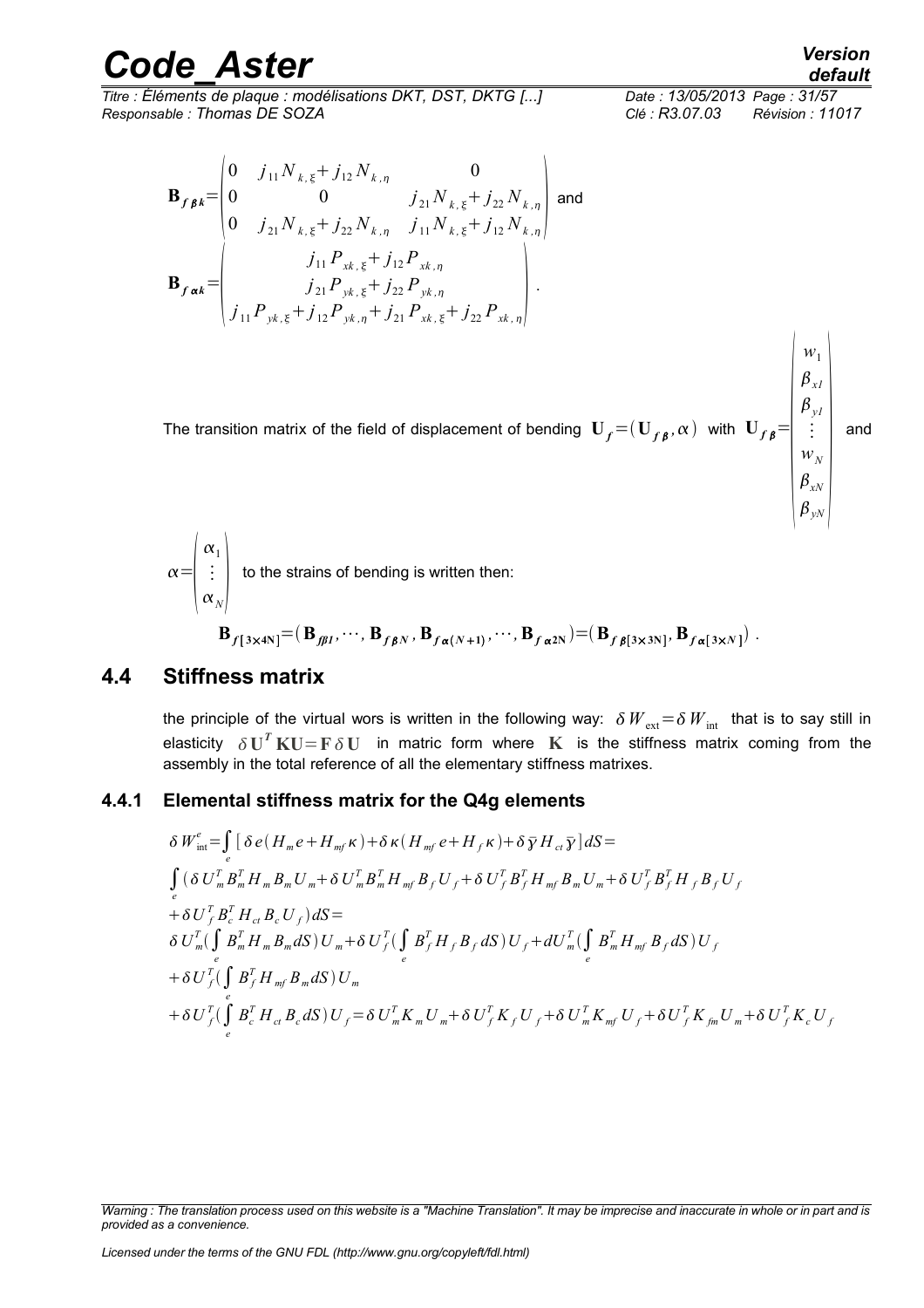*Titre : Éléments de plaque : modélisations DKT, DST, DKTG [...] Responsable : Thomas DE SOZA Clé : R3.07.03 Révision : 11017*

*default*

with 
$$
K_{mf} = K_{fm}^T
$$
.  
\nThis is still written:  $\delta W_{int}^e = \left(\delta U_m, \delta U_f\right) K \begin{pmatrix} U_m \\ U_f \end{pmatrix}$  where  
\n
$$
K_{[5N \times 5N]} = \begin{pmatrix} K_{m[2N \times 2N]} & K_{mf[2N \times 3N]} \\ K_{mf[3N \times 2N]} & K_{f[3N \times 3N]} + K_{c[3N \times 3N]} \end{pmatrix}
$$
 is the

e stiffness matrix of the element.

#### **4.4.2 Elemental stiffness matrix for elements DKT, DKTG, DKQ**

Since the relation  $\bar{y} = 0$  is satisfied, one can write:

$$
\delta W_{int}^{e} = \int_{e} \delta e (H_{m}e + H_{mf}k) + \delta \kappa (H_{mf}e + H_{f}k) dS =
$$
\n
$$
\int_{e} (\delta U_{m}^{T} B_{m}^{T} H_{m} B_{m} U_{m} + \delta U_{m}^{T} B_{m}^{T} H_{mf} B_{f} U_{f} + \delta U_{f}^{T} B_{f}^{T} H_{mf} B_{m} U_{m} + \delta U_{f}^{T} B_{f}^{T} H_{f} B_{f} U_{f}) dS =
$$
\n
$$
\delta U_{m}^{T} (\int_{e} B_{m}^{T} H_{m} B_{m} dS) U_{m} + \delta U_{f}^{T} (\int_{e} B_{f}^{T} H_{f} B_{f} dS) U_{f} + \delta U_{m}^{T} (\int_{e} B_{m}^{T} H_{mf} B_{f} dS) U_{f}
$$
\n
$$
+ \delta U_{f}^{T} (\int_{e} B_{f}^{T} H_{mf} B_{m} dS) U_{m} = \delta U_{m}^{T} K_{m} U_{m} + \delta U_{f}^{T} K_{f} U_{f} + \delta U_{m}^{T} K_{mf} U_{f} + \delta U_{f}^{T} K_{fm} U_{m}
$$
\nwith  $K_{mf} = K_{fm}^{T}$ .

 $\pi$  This is still written:  $\delta\text{ }W_{\text{int}}^{e}\!\!=\!\!\left(\delta\text{ }U_{\text{ }m}\text{, }\delta\text{ }U_{\text{ }f}\right)K\!\left(\frac{U_{\text{ }m}}{U_{\text{ }f}}\right)$ 

 $U_f$ where  $K_{\text{\tiny{[5N\times5N]}}}$  =  $\left| \frac{K}{K} \right|$  $K_{m[2N\times2N]}$  *K mf* [2N×3N]  $K_{mf[3N\times2N]}^T$   $K_{f[3N\times3N]}$  is the stiffness matrix of the element.

#### **4.4.3 Elemental stiffness matrix for elements DST, DSQ**

$$
\delta W_{int}^{e} = \int_{e} \delta e(H_{m}e + H_{mf}\kappa) + \delta \kappa (H_{mf}e + H_{f}\kappa) + \delta TH_{ct}^{-1}TdS =
$$
\n
$$
\int_{e} (\delta U_{m}^{T}B_{m}^{T}H_{m}B_{m}U_{m} + \delta U_{m}^{T}B_{m}^{T}H_{mf}B_{f}U_{f} + \delta U_{f}^{T}B_{f}^{T}H_{mf}B_{m}U_{m} + \delta U_{f}^{T}B_{f}^{T}H_{f}B_{f}U_{f}
$$
\n
$$
+ \delta U_{ff}B_{cf}^{T}H_{ct}^{-1}B_{cf}U_{ff} + \delta U_{ff}B_{cf}^{T}H_{ct}^{-1}B_{c\alpha}\kappa + \delta \alpha^{T}B_{c\alpha}^{T}H_{ct}^{-1}B_{cf}U_{ff} + \delta \alpha^{T}B_{ca}^{T}H_{ct}^{-1}B_{ca}\alpha)dS =
$$
\n
$$
\delta U_{m}^{T}(\int_{e}^{T}B_{m}^{T}H_{m}B_{m}dS)U_{m} + \delta U_{f}^{T}(\int_{e}^{T}B_{f}^{T}H_{f}B_{f}dS)U_{f} + \delta U_{m}^{T}(\int_{e}^{T}B_{m}^{T}H_{mf}B_{f}dS)U_{f} + \delta U_{f}^{T}(\int_{e}^{T}B_{f}^{T}H_{mf}B_{f}dS)U_{f} + \delta U_{f}^{T}(\int_{e}^{T}B_{f}^{T}H_{mf}B_{f}dS)U_{f} + \delta U_{f}^{T}(\int_{e}^{T}B_{f}^{T}H_{mf}B_{f}dS)U_{f} + \delta U_{f}^{T}(\int_{e}^{T}B_{f}^{T}H_{mf}B_{f}dS)U_{f} + \delta U_{f}^{T}(\int_{e}^{T}B_{f}^{T}H_{f}B_{f}dS)U_{f} + \delta U_{f}^{T}(\int_{e}^{T}B_{f}^{T}H_{mf}B_{f}dS)U_{f} + \delta U_{f}^{T}(\int_{e}^{T}B_{f}^{T}H_{mf}B_{f}dS)U_{f} + \delta U_{f}^{T}(\int_{e}^{T}B_{f}^{T}H_{mf}B
$$

*Licensed under the terms of the GNU FDL (http://www.gnu.org/copyleft/fdl.html)*

*Warning : The translation process used on this website is a "Machine Translation". It may be imprecise and inaccurate in whole or in part and is provided as a convenience.*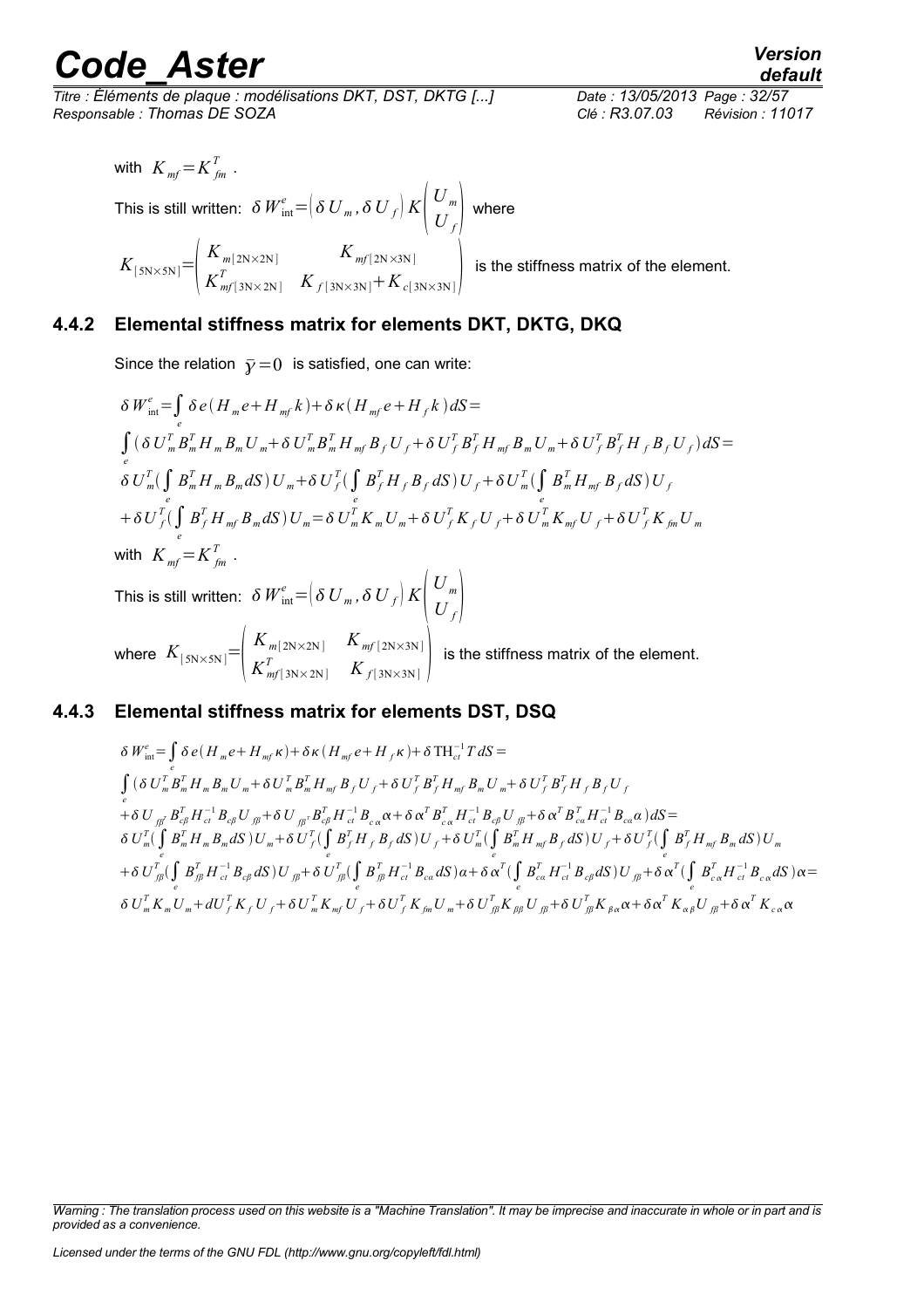*Titre : Éléments de plaque : modélisations DKT, DST, DKTG [...] Date : 13/05/2013 Page : 33/57 Responsable : Thomas DE SOZA Clé : R3.07.03 Révision : 11017*

One also knows that  $\, {\bf U}_f^{}\!=\! ({\bf U}_{f\,{\boldsymbol{\beta}}},\alpha\,) \,$  from where it results that:

$$
K_{f11} = \int_{S} B_{f\beta}^{T} H_{f} B_{f\beta} dS ;
$$
  
\n
$$
K_{f12} = \begin{pmatrix} K_{f11} & K_{f12} \\ K_{f12}^{T} & K_{22} \end{pmatrix}
$$
 with:  $K_{f12} = \int_{S}^{S} B_{f\beta}^{T} H_{f} B_{f\alpha} dS ;$   
\n
$$
K_{f22} = \int_{S}^{S} B_{f\alpha}^{T} H_{f} B_{f\alpha} dS .
$$
  
\n
$$
K_{mf11} = \int_{S} B_{m}^{T} H_{mf} B_{f\beta} dS ;
$$
  
\n
$$
K_{mf12} = \int_{S}^{S} B_{m}^{T} H_{mf} B_{f\beta} dS ;
$$

 $K$ <sub>*fm*</sub> =  $K$ <sup>*T*</sup><sub>*mf*</sub> .

Using the fact that  $\alpha = A_{\beta}U_{\beta}$  one from of deduced that:

$$
\delta W_{int} = \delta U_m^T K_m U_m + \delta U_{\beta\beta}^T K_f' U_{\beta\beta} + \delta U_m^T K_{mf}' U_{\beta\beta} + \delta U_{\beta\beta}^T K_{fm}' U_m
$$
 where:  
\n
$$
K_f' = K_{f11} + K_{\beta\beta} + A_\beta^T (K_{f22} + K_{ca}) A_\beta + (K_{f12} + K_{\beta a}) A_\beta + A_\beta^T (K_{f12}^T + K_{\beta a}^T) .
$$
\n
$$
K_{mf}' = K_{mf11} + K_{mf12} A_\beta
$$

This is still written: 
$$
\delta W_{int}^e = \left(\delta U_m, \delta U_{fb}\right) K \begin{pmatrix} U_m \\ U_{fb} \end{pmatrix}
$$
 where  $K_{[5N\times5N]} = \begin{pmatrix} K_{m[2N\times2N]} & K'_{mf[2N\times3N]} \\ K'_{mf[3N\times2N]} & K'_{f[3N\times3N]} \end{pmatrix}$ 

is the elemental stiffness matrix for a shell element.

#### **4.4.4 Assembly of the elementary matrixes**

the principle of virtual work for all the elements is written:

$$
\delta W_{\text{int}} = \sum_{e=1}^{\text{nb} \text{elem}} \delta W_{\text{int}}^e = \delta \mathbf{U}^T \mathbf{K} \mathbf{U} \quad \text{where} \quad \mathbf{U} \text{ is all the degrees of freedom of discretized structure and}
$$

K comes from the assembly of the elementary matrixes.

#### **4.4.4.1 Degrees of freedom**

the process of assembly of the elementary matrixes implies that all the degrees of freedom are expressed in the total reference. In the total reference, the degrees of freedom are three displacements compared to the three axes of the total cartesian coordinate system and the three rotations compared to these three axes. One thus uses transition matrixes of the local coordinate system to the total reference for each element. However it was seen previously that the degrees of freedom of the shell elements are two displacements in the plan of the plate, displacement except plane and two rotations. These rotations not being exactly rotations compared to the axes of the plate since  $\beta_x(x\,,y) {=} \theta_y(x\,,y)$ ,  $\beta_y(x\,,y) {=} {-} \theta_x(x\,,y)$  it is necessary to take account of it with the level of the assembly to reveal the good degrees of freedom  $\theta_{x_i}, \theta_{y_i}$ .

#### **4.4.4.2 Fictitious rotations**

rotation compared to the normal with the plate is regarded as not being a degree of freedom. To ensure compatibility between the transition of the local coordinate system the total reference, one thus adds a local additional degree of freedom of rotation to the plate which is that corresponding to rotation compared to the normal with the plane of the element. This implies an expansion of the blocks of dimension  $(5,5)$  of the local stiffness matrix into cubes blocks of dimension  $(6,6)$  by adding one line and a column corresponding to this rotation. These additional lines and these columns are a priori null. One then carries out the transition of the local stiffness matrix extended to the global stiffness matrix.

*Warning : The translation process used on this website is a "Machine Translation". It may be imprecise and inaccurate in whole or in part and is provided as a convenience.*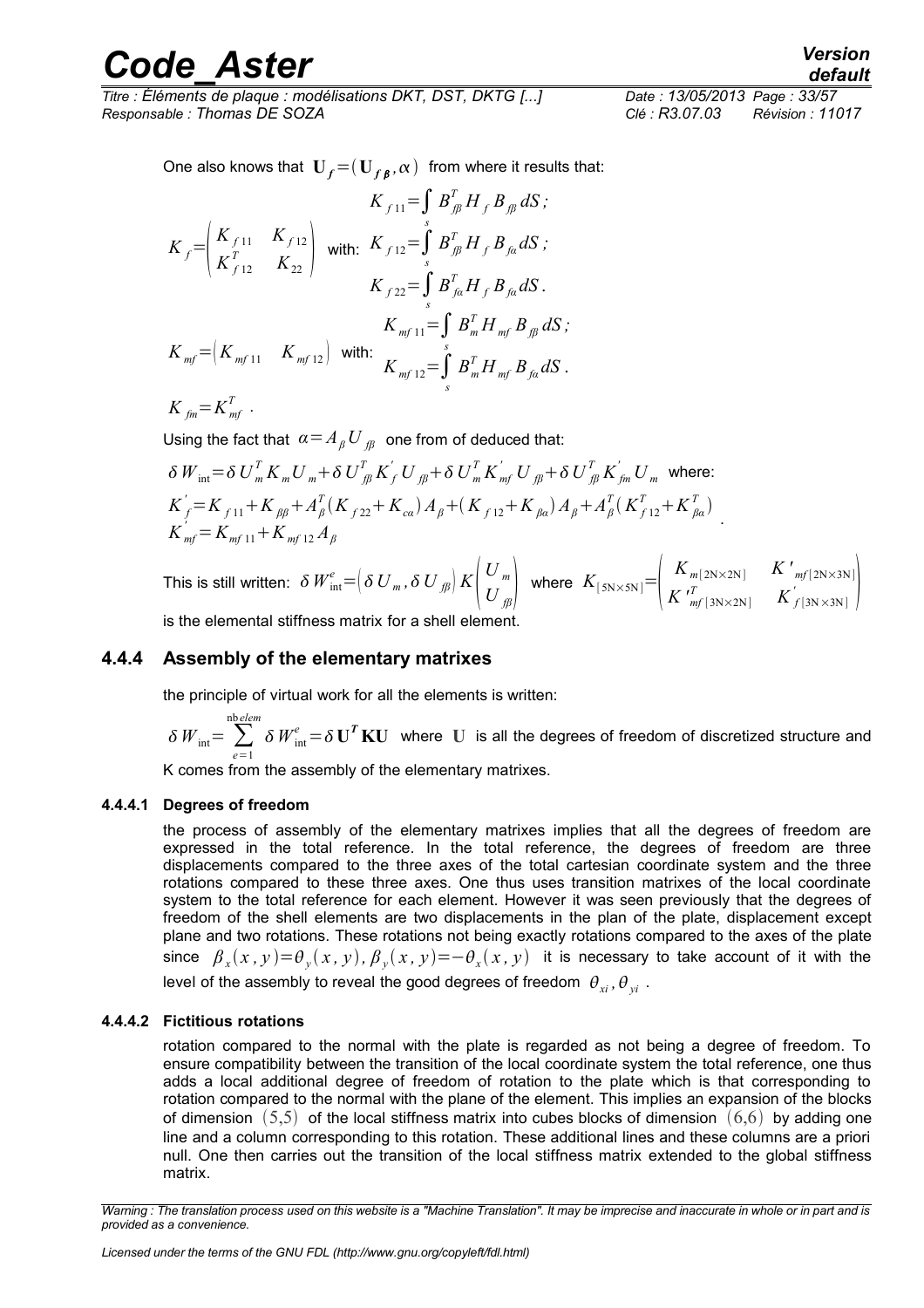*Titre : Éléments de plaque : modélisations DKT, DST, DKTG [...] Date : 13/05/2013 Page : 34/57 Responsable : Thomas DE SOZA Clé : R3.07.03 Révision : 11017*

*default*

In the preceding transformation, one was satisfied to add rotations compared to the norms with the plane of the elements without modifying strain energy. The contribution to the energy brought by these additional degrees of freedom is indeed null and no stiffness is associated for them.

The global stiffness matrix thus obtained presents the risk however to be noninvertible. To avoid this nuisance it is allowed to allot a small stiffness to these additional degrees of freedom on the level of the widened local stiffness matrix. Practically, one chooses it between 10-6 and 10-3 times the diagonal minor term of the stiffness matrix of local bending. The user can choose this multiplicative coefficient COEF\_RIGI\_DRZ itself in AFFE\_CARA\_ELEM; by default it is worth 10-5.

### **4.5 Mass matrix**

the terms of the mass matrix are obtained after discretization of the following variational formulation:

$$
\delta W_{mass}^{ac} = \int_{-h/2}^{+h/2} \int_{S} \rho \ddot{\mathbf{u}} \, \delta \mathbf{u} \, dz \, dS = \int_{S} \rho_{m} (\ddot{u} \, \delta u + \ddot{v} \, \delta v + \ddot{w} \, \delta w) + \rho_{mf} (\ddot{u} \, \delta \beta_{x} + \ddot{v} \, \delta \beta_{y} + \ddot{\beta}_{x} \, \delta u + \ddot{\beta}_{y} \, \delta v) + \rho_{f} (\ddot{\beta}_{x} \, \delta \beta_{x} + \ddot{\beta}_{y} \, \delta \beta_{y}) \, dS
$$

with 
$$
\rho_m = \int_{-h/2}^{+h/2} \rho \, dz
$$
,  $\rho_{mf} = \int_{-h/2}^{+h/2} \rho z \, dz$ , et  $\rho_f = \int_{-h/2}^{+h/2} \rho z^2 \, dz$ .

#### **Note:**

*If the plate is homogeneous or symmetric compared to*  $z=0$  then  $\rho_{\text{mf}}=0$  . One considers in *the continuation of the talk that it is always the case.*

#### **4.5.1 Elementary mass matrix classical**

#### **4.5.1.1 Q4g Element**

the discretization of displacement for this isoparametric element is:

$$
\mathbf{u} = \sum_{k=1}^{N} N_k \begin{pmatrix} u_k \\ v_k \\ w_k \\ \beta_{x_k} \\ \beta_{y_k} \end{pmatrix} k = 1, \cdots, N
$$

*Warning : The translation process used on this website is a "Machine Translation". It may be imprecise and inaccurate in whole or in part and is provided as a convenience.*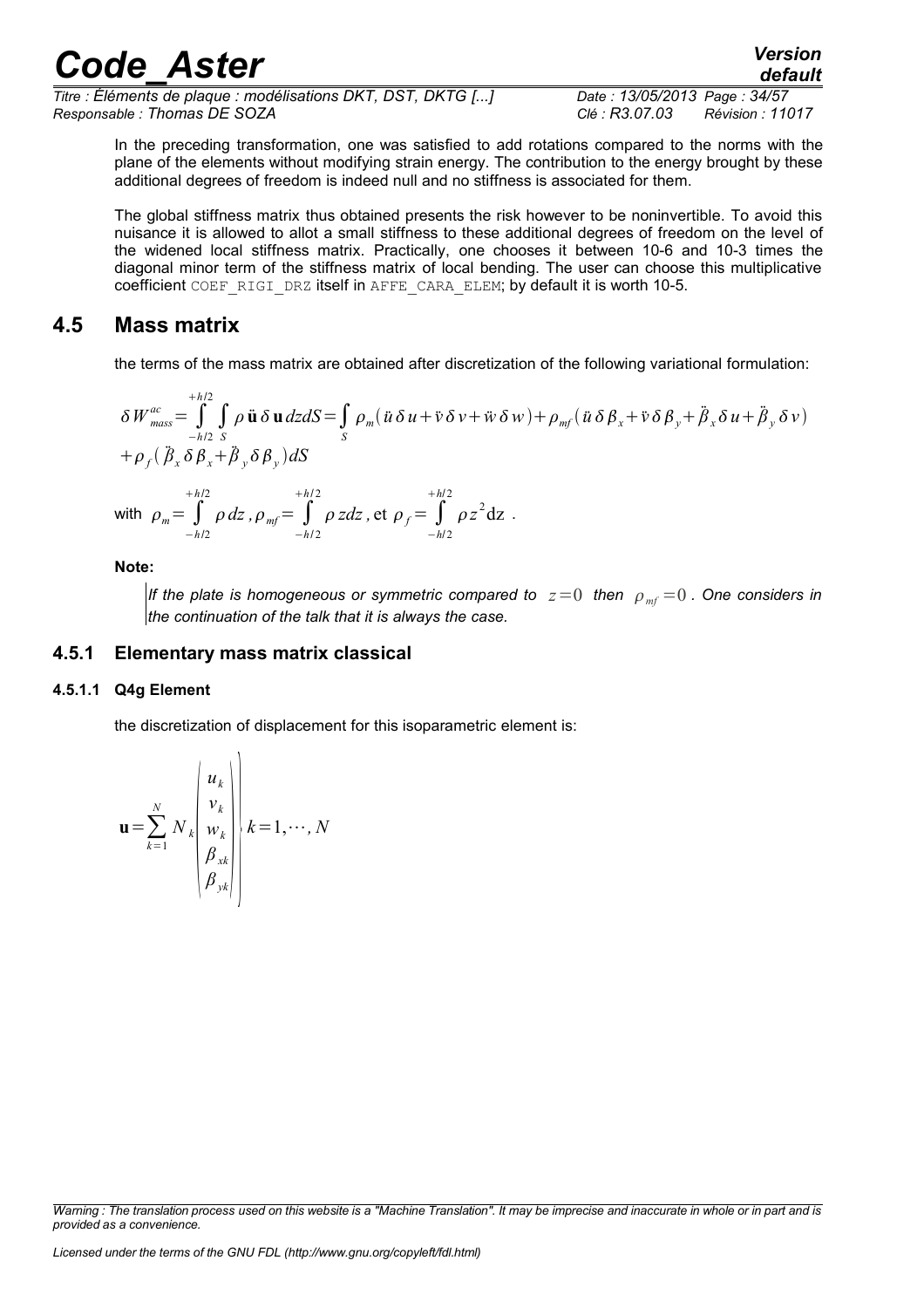$\overline{1}$ 

*Titre : Éléments de plaque : modélisations DKT, DST, DKTG [...] Date : 13/05/2013 Page : 35/57 Responsable : Thomas DE SOZA Clé : R3.07.03 Révision : 11017*

The mass matrix, in the base where the degrees of freedom are gathered according to the directions of translation and rotation, has then as a statement:

 $\overline{1}$ 

$$
\mathbf{M} = \begin{pmatrix}\n\mathbf{M}_{m} & 0 & 0 & \mathbf{M}_{mf} & 0 \\
0 & \mathbf{M}_{m} & 0 & 0 & \mathbf{M}_{mf} \\
0 & 0 & \mathbf{M}_{m} & 0 & 0 \\
\mathbf{M}_{mf}^{T} & 0 & 0 & \mathbf{M}_{f} & 0 \\
0 & \mathbf{M}_{mf}^{T} & 0 & 0 & \mathbf{M}_{f}\n\end{pmatrix}
$$
\nwith:  $\mathbf{M}_{m} = \int_{S} \rho_{m} \mathbf{N}^{T} \mathbf{N} dS$ ,  $\mathbf{M}_{mf} = \int_{S} \rho_{mf} \mathbf{N}^{T} \mathbf{N} dS \text{ et } \mathbf{M}_{f} = \int_{S} \rho_{f} \mathbf{N}^{T} \mathbf{N} dS$  and  $\mathbf{N} = \begin{pmatrix} N_{1} \cdots N_{k} \end{pmatrix}$ .

#### **4.5.1.2 Elements of type DKT, DST**

Like 
$$
\begin{pmatrix} w \\ \beta_x \\ \beta_y \end{pmatrix} = \sum_{k=1}^N N_k(\xi, \eta) \begin{pmatrix} w_k \\ \beta_{x^k} \\ \beta_{y^k} \end{pmatrix} + \sum_{k=N+1}^{2N} \begin{pmatrix} 0 \\ P_{x^k}(\xi, \eta) \\ P_{y^k}(\xi, \eta) \end{pmatrix} \alpha_k
$$
 where  $\alpha = \mathbf{A}_{\beta} \mathbf{U}_{f\beta}$  one from of deduced

that:

$$
\begin{pmatrix} w \\ \beta_x \\ \beta_y \end{pmatrix} = \sum_{k=1}^N \begin{pmatrix} N_k(\xi, \eta) & 0 & 0 \\ N_{k x w}(\xi, \eta) & N_{k x x}(\xi, \eta) & N_{k x y}(\xi, \eta) \\ N_{k y w}(\xi, \eta) & N_{k y x}(\xi, \eta) & N_{k y y}(\xi, \eta) \end{pmatrix} \begin{pmatrix} w_k \\ \beta_{k x} \\ \beta_{k y} \end{pmatrix}.
$$

The membrane part of the elementary matrix of mass is the same one as for Q4g with *k*=3 instead of 4 in **N** . The bending part is composed of the blocks *kp* ( *k* ième line and *p* ième column) following:

$$
\rho_f \begin{pmatrix} N_{k x w} N_{p x w} + N_{k y w} N_{p y w} + \rho_m N_k N_p / \rho_f & N_{k x w} N_{p x x} + N_{k y w} N_{p y x} & N_{k x w} N_{p x y} + N_{k y w} N_{p y y} \\ N_{k x x} N_{p x w} + N_{k y x} N_{p y w} & N_{k x x} N_{p x x} + N_{k y x} N_{p y x} & N_{k x x} N_{p x y} + N_{k y x} N_{p y y} \\ N_{k x y} N_{p x w} + N_{k y y} N_{p y w} & N_{k x y} N_{p x x} + N_{k y y} N_{p y x} & N_{k x y} N_{p x y} + N_{k y y} N_{p y y} \end{pmatrix}
$$

#### **4.5.2 Improved elementary mass matrix**

As the deflection of a flexbeam can be represented by a linear approximation with difficulty, one can enrich the shape functions for the terms by bending. This approach is used in *Code\_Aster* for the elements of the type DKT, DST and Q4g where the shape functions used in the computation of the mass matrix of bending are of order 3. The interpolation for  $w$  is written as follows:

$$
w = \sum_{k=1}^{N} N_{(k-1)N+1}(\xi, \eta) w_k + N_{(k-1)N+2}(\xi, \eta) w_{\xi k} + N_{(k-1)N+3}(\xi, \eta) w_{\eta k}
$$

*Licensed under the terms of the GNU FDL (http://www.gnu.org/copyleft/fdl.html)*

*Warning : The translation process used on this website is a "Machine Translation". It may be imprecise and inaccurate in whole or in part and is provided as a convenience.*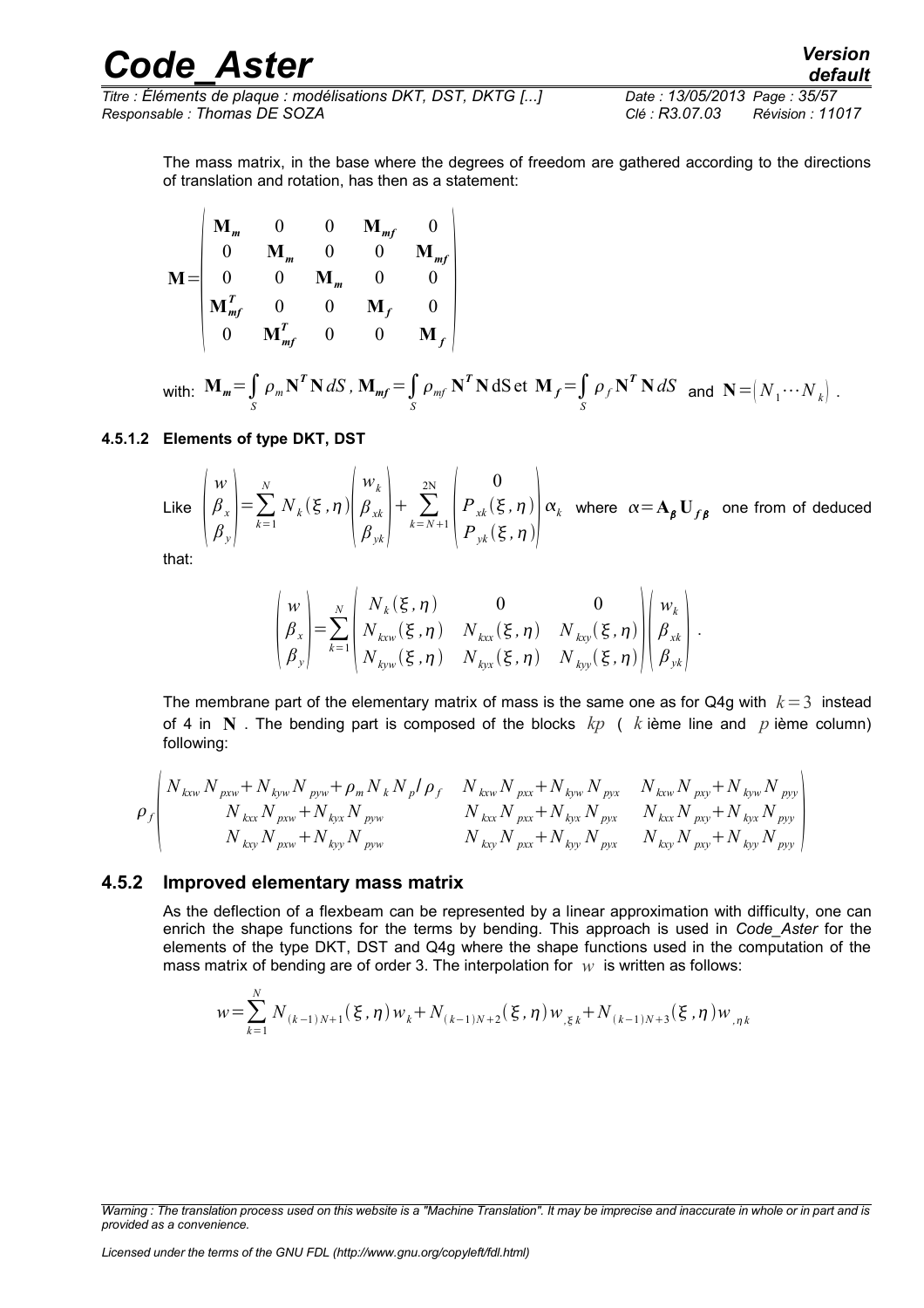*Responsable : Thomas DE SOZA Clé : R3.07.03 Révision : 11017*

 $\uparrow$   $\eta$ 

DKT,DST

DKQ,DSQ,Q4Y

 $\sqrt{2}$ 

*Titre : Éléments de plaque : modélisations DKT, DST, DKTG [...] Date : 13/05/2013 Page : 36/57*

where the shape functions are given for the triangle and the quadrangle in the following table:

|                          | 3<br>$\times^5$<br>$6-$<br>ع                                                                                                                                                                                                                                                                                                                                                                                                                                                                                                                                                       | $8 -$<br>ξ<br>5                                                                                                                                                                                                                                                                                                                                                                                                                                                                                                                                                                                                                                                                                                                                                                                                                  |
|--------------------------|------------------------------------------------------------------------------------------------------------------------------------------------------------------------------------------------------------------------------------------------------------------------------------------------------------------------------------------------------------------------------------------------------------------------------------------------------------------------------------------------------------------------------------------------------------------------------------|----------------------------------------------------------------------------------------------------------------------------------------------------------------------------------------------------------------------------------------------------------------------------------------------------------------------------------------------------------------------------------------------------------------------------------------------------------------------------------------------------------------------------------------------------------------------------------------------------------------------------------------------------------------------------------------------------------------------------------------------------------------------------------------------------------------------------------|
| Interpolation<br>for $w$ | $\lambda = 1 - \xi - \eta$<br>$i=1$ with 9<br>$N_1(\xi, \eta) = 3\lambda^2 - 2\lambda^3 + 2\xi\eta\lambda$<br>$N_2(\xi, \eta) = \lambda^2 \xi + \xi \eta \lambda/2$<br>$N_3(\xi, \eta) = \lambda^2 \eta + \xi \eta \lambda/2$<br>$N_4(\xi, \eta) = 3\xi^2 - 2\xi^3 + 2\xi \eta \lambda$<br>$N_5(\xi, \eta) = \xi^2(-1+\xi) - \xi \eta \lambda$<br>$N_6(\xi, \eta) = \xi^2 \eta + \xi \eta \lambda/2$<br>$N_7(\xi, \eta) = 3\eta^2 - 2\eta^3 + 2\xi\eta\lambda$<br>$N_s(\xi, \eta) = \eta^2 \xi + \xi \eta \lambda/2$<br>$N_{\rm g}(\xi,\eta) = \eta^2(-1+\eta) - \xi \eta \lambda$ | $i=1$<br>$\overline{12}$<br>$N_1(\xi, \eta) = \frac{1}{8}(1-\xi)(1-\eta)(2-\xi^2-\eta^2-\xi-\eta)$<br>$N_2(\xi, \eta) = \frac{1}{8}(1-\xi)(1-\eta)(1-\xi^2)$<br>$N_3(\xi, \eta) = \frac{1}{8}(1-\xi)(1-\eta)(1-\eta^2)$<br>$N_4(\xi, \eta) = \frac{1}{8}(1+\xi)(1-\eta)(2-\xi^2-\eta^2+\xi-\eta)$<br>$N_5(\xi, \eta) = -\frac{1}{8}(1+\xi)(1-\eta)(1-\xi^2)$<br>$N_6(\xi, \eta) = \frac{1}{8}(1+\xi)(1-\eta)(1-\eta^2)$<br>$N_7(\xi, \eta) = \frac{1}{8}(1+\xi)(1+\eta)(2-\xi^2-\eta^2+\xi+\eta)$<br>$N_8(\xi, \eta) = -\frac{1}{8}(1+\xi)(1+\eta)(1-\xi^2)$<br>$N_9(\xi, \eta) = -\frac{1}{8}(1+\xi)(1+\eta)(1-\eta^2)$<br>$N_{10}(\xi, \eta) = \frac{1}{8}(1-\xi)(1+\eta)(2-\xi^2-\eta^2-\xi+\eta)$<br>$N_{11}(\xi, \eta) = \frac{1}{8}(1-\xi)(1+\eta)(1-\xi^2)$<br>$N_{12}(\xi, \eta) = \frac{1}{8}(1-\xi)(1+\eta)(1-\eta^2)$ |
|                          |                                                                                                                                                                                                                                                                                                                                                                                                                                                                                                                                                                                    | Interpolation functions for the deflection of the elements of type DKT, DST, DKTG and Q4G,                                                                                                                                                                                                                                                                                                                                                                                                                                                                                                                                                                                                                                                                                                                                       |

**in dynamics and modal.**

*Warning : The translation process used on this website is a "Machine Translation". It may be imprecise and inaccurate in whole or in part and is provided as a convenience.*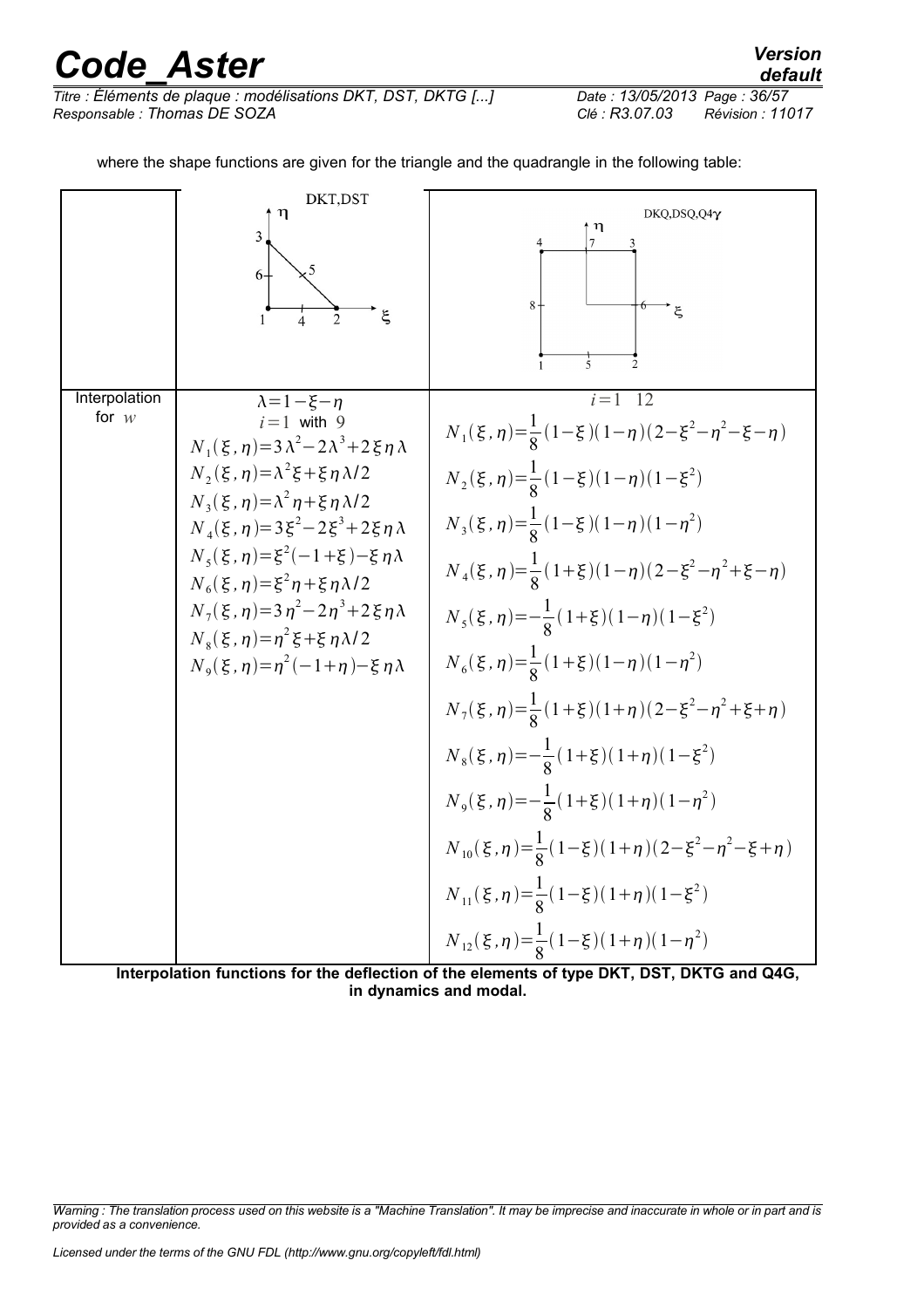*Titre : Éléments de plaque : modélisations DKT, DST, DKTG [...] Date : 13/05/2013 Page : 37/57 Responsable : Thomas DE SOZA Clé : R3.07.03 Révision : 11017*

#### **4.5.2.1 Elements of type DKT**

It is known that in the approximation of one Coils-Kirchhoff has  $\beta_x = -w_{,x}$  and  $\beta_y = -w_{,y}$  in any point of the element.

Because of discretization stated above one a:

$$
w = \sum_{k=1}^{N} N_{(k-1)N+1}(\xi, \eta) w_k + (J_{11} N_{(k-1)N+2}(\xi, \eta) + J_{21} N_{(k-1)N+3}(\xi, \eta)) w_{,xk} + (J_{12} N_{(k-1)N+2}(\xi, \eta) + J_{22} N_{(k-1)N+3}(\xi, \eta)) w_{,yk}
$$
  
\nsince: 
$$
\begin{pmatrix} w_{,\xi k} \\ w_{,n k} \end{pmatrix} = \begin{pmatrix} J_{11} & J_{12} \\ J_{21} & J_{22} \end{pmatrix} \begin{pmatrix} w_{,xk} \\ w_{,yk} \end{pmatrix}.
$$

This is still written:

$$
w = \sum_{k=1}^{N} N'_{(k-1)N+1}(\xi, \eta) w_k + N'_{(k-1)N+2}(\xi, \eta) \beta_{x k} + N'_{(k-1)N+3}(\xi, \eta) \beta_{y k}
$$

 $N_{(k-1)N+2}(\xi, \eta) = J_{11} N_{(k-1)N+2}(\xi, \eta) - J_{21} N_{(k-1)N+3}(\xi, \eta)$  .  $N'_{(k-1)N+1}(\xi, \eta) = N_{(k-1)N+1}(\xi, \eta)$  $N^{'}_{(k-1)N+3}(\xi, \eta) = -J^{}_{12}N^{}_{(k-1)N+2}(\xi, \eta) - J^{}_{22}N^{}_{(k-1)N+3}(\xi, \eta)$ 

By not taking account of the effects of inertia, the mass matrix has the following form thus:

$$
\mathbf{M} = \begin{bmatrix} \mathbf{M}_m & 0 & 0 \\ 0 & \mathbf{M}_m & 0 \\ 0 & 0 & \mathbf{M}_f \end{bmatrix} \text{ where } \mathbf{M}_f = \int_S \rho_m \mathbf{N}^{\'} \mathbf{N}^{\'} dS.
$$

#### **4.5.2.2 Elements of type DST**

It is known that for these elements one has  $\beta_x=$  $\gamma_x$  – $w_{,x}$  and  $\beta_y=$  $\gamma_y$  – $w_{,y}$  where the distortion  $\gamma$ is constant on the element.

Like:

$$
w = \sum_{k=1}^{N} N_{(k-1)N+1}(\xi, \eta) w_k + (J_{11} N_{(k-1)N+2}(\xi, \eta) + J_{21} N_{(k-1)N+3}(\xi, \eta)) w_{,xk} + (J_{12} N_{(k-1)N+2}(\xi, \eta) + J_{22} N_{(k-1)N+3}(\xi, \eta)) w_{,yk}
$$

*Licensed under the terms of the GNU FDL (http://www.gnu.org/copyleft/fdl.html)*

*Warning : The translation process used on this website is a "Machine Translation". It may be imprecise and inaccurate in whole or in part and is provided as a convenience.*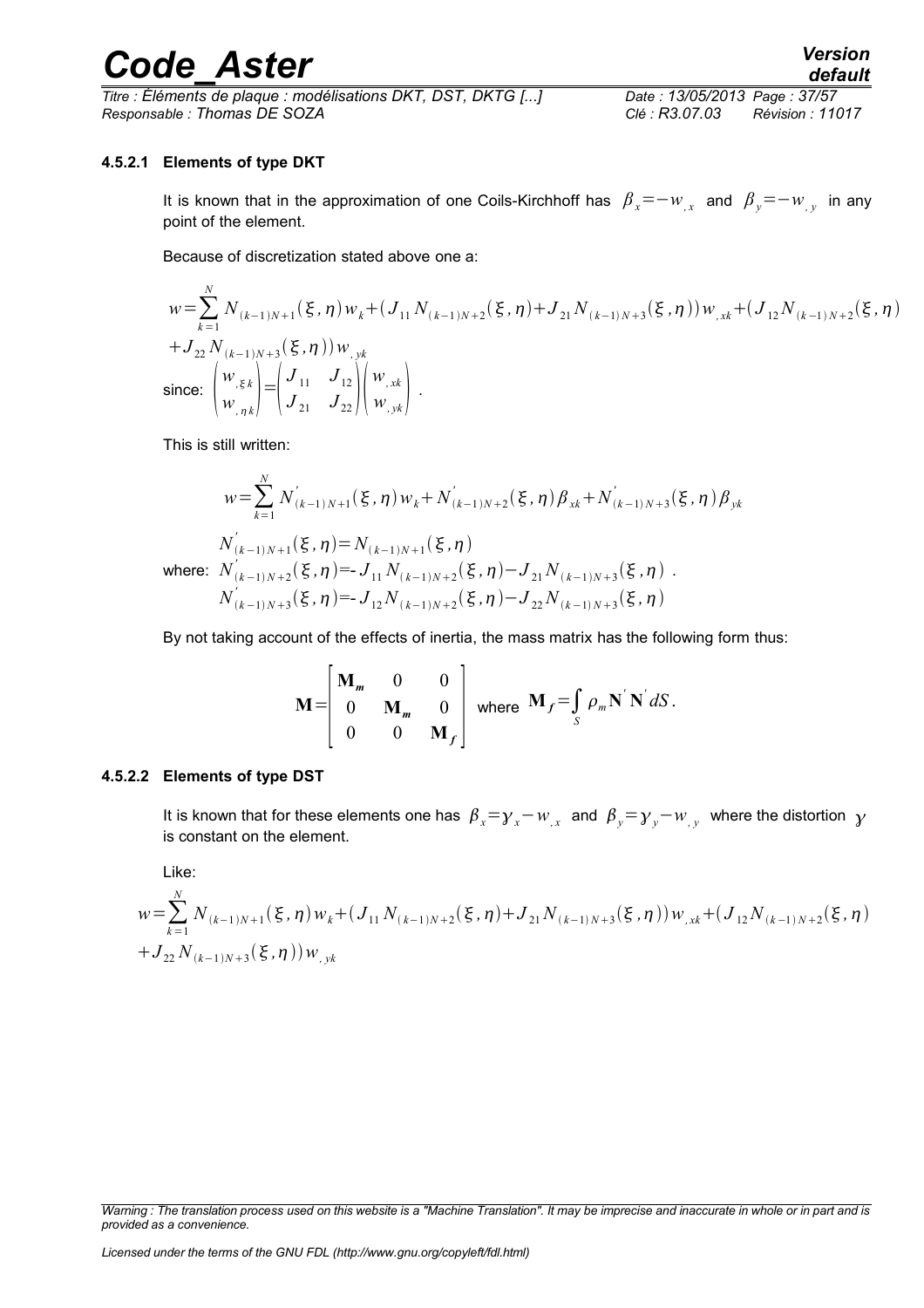# *Code\_Aster Version*<br>Titre : Éléments de plaque : modélisations DKT. DST. DKTG [...] Date : 13/05/2013 Page : 38/57

*Titre : Éléments de plaque : modélisations DKT, DST, DKTG [...] Date : 13/05/2013 Page : 38/57 Responsable : Thomas DE SOZA Clé : R3.07.03 Révision : 11017*

one can also write:

$$
w = \sum_{k=1}^{N} N'_{(k-1)N+1}(\xi, \eta) w_{k} + N'_{(k-1)N+2}(\xi, \eta) \beta_{x^{k}} + N'_{(k-1)N+3}(\xi, \eta) \beta_{y^{k}}
$$
  
+  $(J_{11} \overline{y}_{x} + J_{12} \overline{y}_{y}) S N_{(k-1)N+2}(\xi, \eta) + (J_{21} \overline{y}_{x} + J_{22} \overline{y}_{y}) S N_{(k-1)N+3}(\xi, \eta)$   
 $N'_{(k-1)N+1}(\xi, \eta) = N_{(k-1)N+1}(\xi, \eta)$   
where:  $N'_{(k-1)N+2}(\xi, \eta) = -J_{11} N_{(k-1)N+2}(\xi, \eta) - J_{21} N_{(k-1)N+3}(\xi, \eta)$   
 $N'_{(k-1)N+3}(\xi, \eta) = -J_{12} N_{(k-1)N+2}(\xi, \eta) - J_{22} N_{(k-1)N+3}(\xi, \eta)$   
 $\sum N_{(k-1)N+1}(\xi, \eta) = \sum_{k=1}^{N} N_{(k-1)N+1}(\xi, \eta)$   
 $\sum N_{(k-1)N+2}(\xi, \eta) = \sum_{k=1}^{N} N_{(k-1)N+2}(\xi, \eta)$   
 $\sum N_{(k-1)N+3}(\xi, \eta) = \sum_{k=1}^{N} N_{(k-1)N+3}(\xi, \eta)$   
and  $\left(\frac{\overline{y}_{x}}{\overline{y}_{y}}\right) = \mathbf{H}_{\alpha}^{-1}[\mathbf{B}_{\alpha} + \mathbf{B}_{\alpha} \mathbf{A}_{\beta}] \begin{vmatrix} w_{1} \\ \beta_{y1} \\ \beta_{y2} \\ \vdots \\ \beta_{yN} \\ \beta_{yN} \end{vmatrix} = \mathbf{T}_{\gamma w} \begin{vmatrix} w_{1} \\ \beta_{y1} \\ \beta_{y2} \\ \vdots \\ \beta_{yN} \\ \beta_{yN} \end{vmatrix}.$ 

One obtains the interpolation then for *w* :

*N*

$$
w = \sum_{k=1}^{N} N_{(k-1)N+1}^{''}(\xi, \eta) w_k + N_{(k-1)N+2}^{''}(\xi, \eta) \beta_{x k} + N_{(k-1)N+3}^{''}(\xi, \eta) \beta_{y k}
$$
  
\n
$$
N_{(k-1)N+1}^{''}(\xi, \eta) = N_{(k-1)N+1}^{'}(\xi, \eta) +
$$
  
\n
$$
(J_{11}T_{yw}(1, (k-1)N+1) + J_{12}T_{yw}(2, (k-1)N+1)) \sum N_{(j-1)N+2}(\xi, \eta) +
$$
  
\n
$$
(J_{21}T_{yw}(1, (k-1)N+1) + J_{22}T_{yw}(2, (k-1)N+1)) \sum N_{(j-1)N+3}(\xi, \eta)
$$
  
\n
$$
N_{(k-1)N+2}^{''}(\xi, \eta) = N_{(k-1)N+2}^{'}(\xi, \eta) +
$$
  
\nwhere: 
$$
(J_{11}T_{yw}(1, (k-1)N+2) + J_{12}T_{yw}(2, (k-1)N+2)) \sum N_{(j-1)N+2}(\xi, \eta) +
$$
  
\n
$$
(J_{21}T_{yw}(1, (k-1)N+2) + J_{22}T_{yw}(2, (k-1)N+2)) \sum N_{(j-1)N+3}(\xi, \eta) +
$$
  
\n
$$
N_{(k-1)N+3}^{''}(\xi, \eta) = N_{(k-1)N+3}^{'}(\xi, \eta) +
$$
  
\n
$$
(J_{11}T_{yw}(1, (k-1)N+3) + J_{12}T_{yw}(2, (k-1)N+3)) \sum N_{(j-1)N+2}(\xi, \eta) +
$$
  
\n
$$
(J_{21}T_{yw}(1, (k-1)N+3) + J_{22}T_{yw}(2, (k-1)N+3)) \sum N_{(j-1)N+3}(\xi, \eta) +
$$
  
\n
$$
(J_{21}T_{yw}(1, (k-1)N+3) + J_{22}T_{yw}(2, (k-1)N+3)) \sum N_{(j-1)N+3}(\xi, \eta) +
$$

*Warning : The translation process used on this website is a "Machine Translation". It may be imprecise and inaccurate in whole or in part and is provided as a convenience.*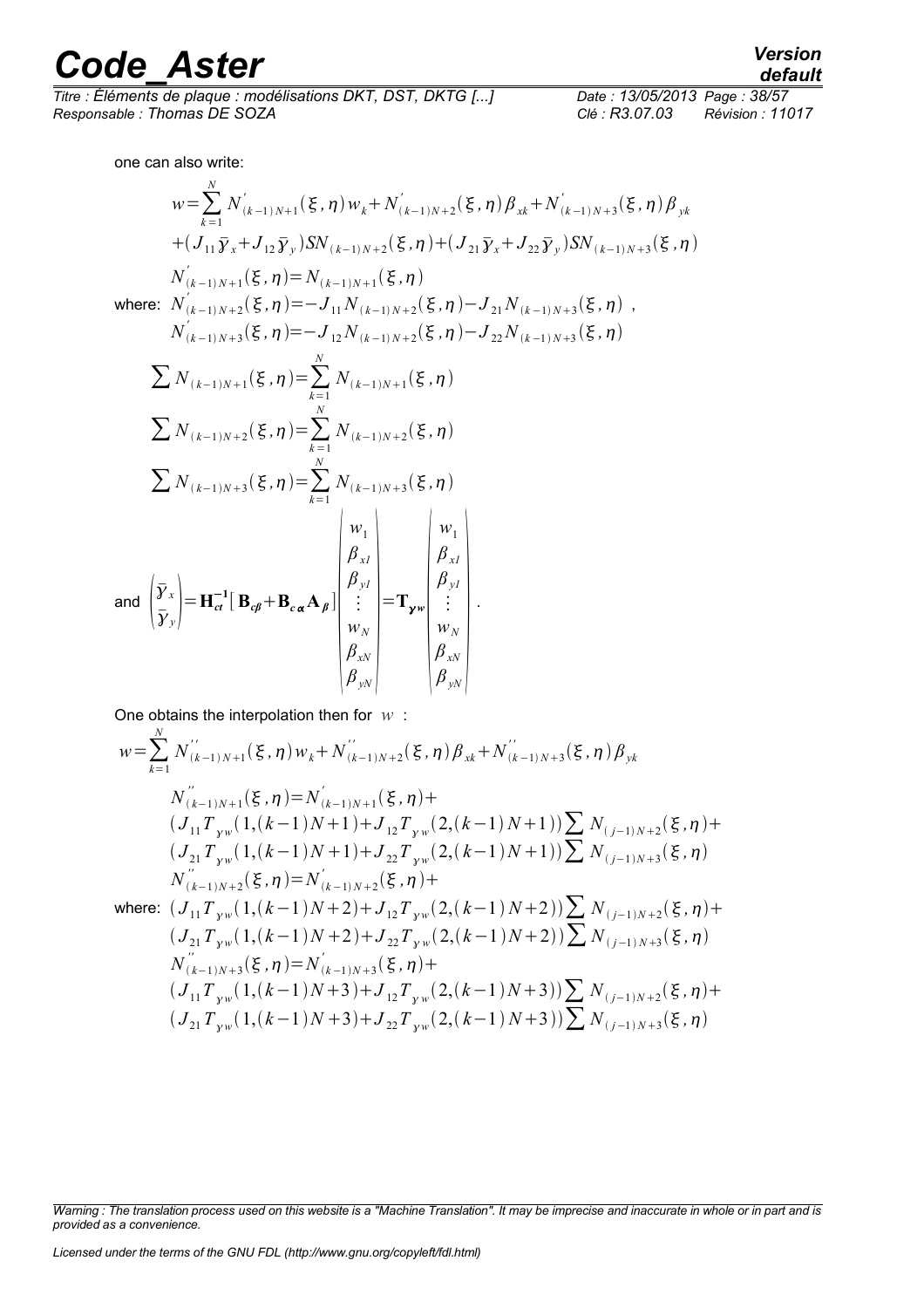| <b>Code Aster</b>                                            | <b>Version</b><br>default          |
|--------------------------------------------------------------|------------------------------------|
| Titre : Éléments de plaque : modélisations DKT, DST, DKTG [] | Date: 13/05/2013 Page: 39/57       |
| Responsable : Thomas DE SOZA                                 | Révision : 11017<br>Clé : R3.07.03 |

By not taking account of the effects of inertia, the mass matrix has the following form thus:

$$
\mathbf{M} = \begin{pmatrix} \mathbf{M}_m & 0 & 0 \\ 0 & \mathbf{M}_m & 0 \\ 0 & 0 & \mathbf{M}_f \end{pmatrix} \text{ where } \mathbf{M}_f = \int_S \rho_m \mathbf{N}^{'} \mathbf{N}^{'} dS.
$$

#### **4.5.2.3 Elements of the Q4g type**

One proceeds in the same way that for the elements of type DST but with:

$$
\begin{pmatrix}\n\overline{y}_x \\
\overline{y}_y\n\end{pmatrix} = \mathbf{B}_c \begin{pmatrix}\nw_1 \\
\beta_{y1} \\
M \\
w_N \\
\beta_{yN} \\
\beta_{yN} \\
\beta_{yN}\n\end{pmatrix}
$$
 where  $\mathbf{B}_c$  is the matrix established with the § 4.3.2.1.

#### **4.5.2.4 Notice**

One neglects in the form of the elementary mass matrix the terms of inertia of rotation ∫ *S*  $\rho_{_f}(\ddot{\beta}_x\delta\,\beta_x+\ddot{\beta}_y\,\delta\,\beta_y)\,dS$  because the latter are negligible [bib3] compared to the others. Indeed a multiplicative factor of  $\ h^2/12$  the dregs to the other terms and they become negligible for a thickness ratio over characteristic length lower than 1/20 .

#### **4.5.3 Assembly of the elementary mass matrixes**

the assembly of the mass matrixes follows same logic as that of the stiffness matrixes. The degrees of freedom are the same ones and one finds the processing specific to normal rotations with the plan of the plate. For modal computations utilizing at the same time the computation of the stiffness matrix and that of the mass matrix, it is necessary to take a stiffness or a mass on the degree of normal rotation to the plan of the plate from 103 to 106 times smaller than the diagonal minor term of the stiffness matrix or of mass for the terms of bending. That makes it possible to inhibit the modes being able to appear on the additional degree of freedom of rotation around the norm with the plan of the plate. By default, one takes a stiffness or a mass on the degree of normal rotation to the plan of the plate 105 times smaller than the diagonal minor term of the stiffness matrix or of mass for the terms of bending

#### **4.5.4 lumped Mass matrix**

the use of a lumped mass matrix has two advantages: it is simpler to implement numerically and it allows a better convergence. However the results are less good than with the classical diagram (consistent matrix) for which the error is minimal [bib5]. The lumped mass matrix is recommended in theory only for transient computations using an explicit diagram of temporal integration, which is used almost exclusively in fast dynamics. Contrary to computations with the implicit schemes where with each increment (and each iteration Newton in nonlinear case) one assembles and opposite a matrix, given like a linear combination between the stiffness matrix, the mass matrix and the damping matrix, in explicit computations only the mass matrix is assembled and reversed. Therefore, by means of a diagonal mass matrix the gain in term of the TEMPS CPU of the resolution as well as the gain in term of the storage of the matrixes are enormous compared to the use of a consistent mass matrix.

*Warning : The translation process used on this website is a "Machine Translation". It may be imprecise and inaccurate in whole or in part and is provided as a convenience.*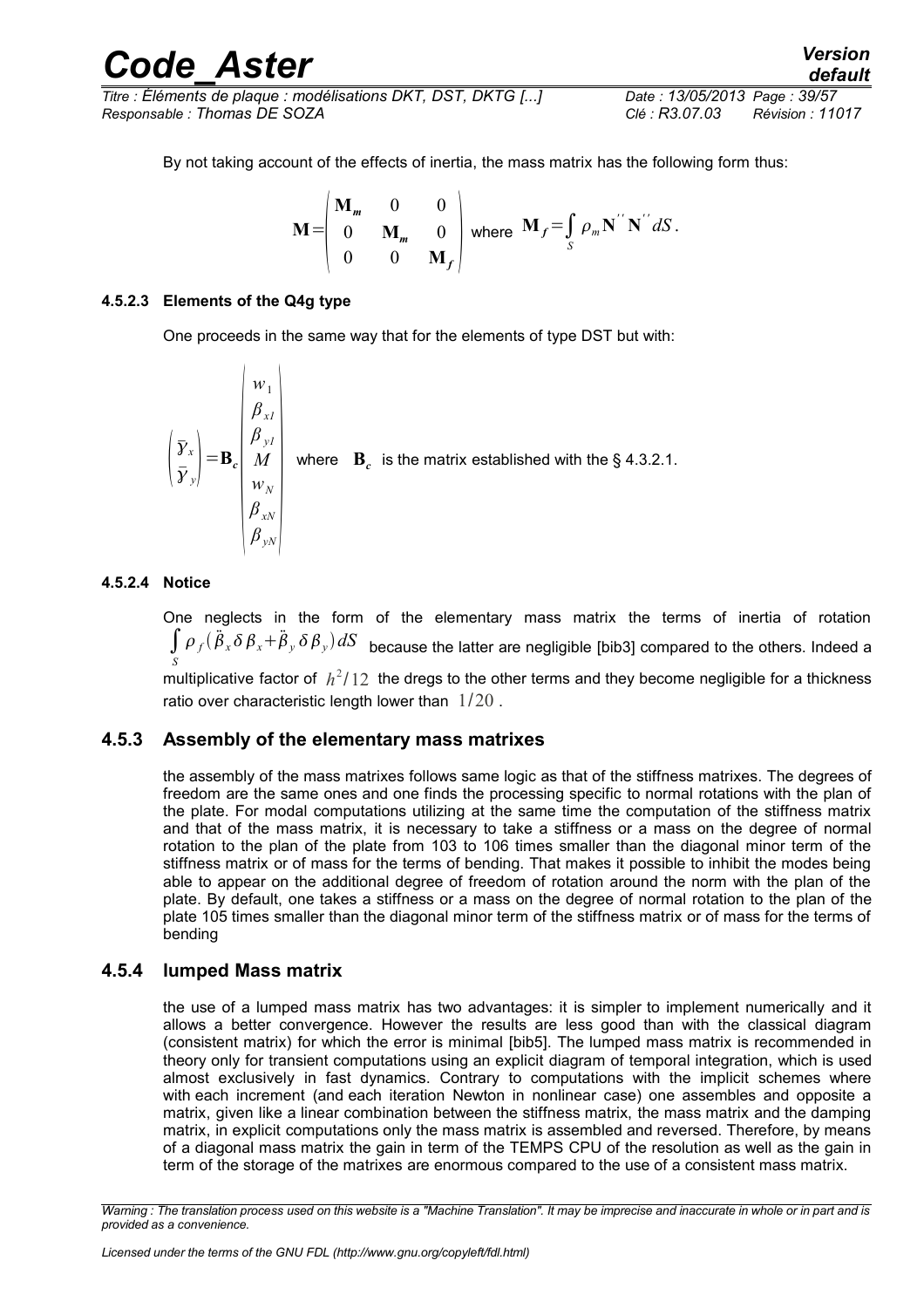*Titre : Éléments de plaque : modélisations DKT, DST, DKTG [...] Date : 13/05/2013 Page : 40/57 Responsable : Thomas DE SOZA Clé : R3.07.03 Révision : 11017*

*default*

*Code\_Aster* not being a code specialized in fast dynamics, this advantage of the diagonal matrix is not exploited. The option of the lumped mass matrix is thus only one choice of modelization, allowing possible comparisons other computer codes.

One presents two methods for diagonalizing here a coherent mass matrix. It will be also shown in what the choice between the two methods is conditioned by the choice on the coherent matrix between the classic  $(\$4.5.1)$  and improved  $(\$4.5.2)$ .

The technique undoubtedly simplest to obtain a lumped matrix is to retain the diagonal value for each degree of freedom as the sum of the elements of line of the coherent matrix. Moreover, it is pointed out that the most important property of a lumped mass matrix is that it makes it possible to represent a motion of the rigid body correctly. It is satisfied by the method of "summation by line", put in equations in the following way:

$$
M_{C}^{\alpha} = \sum_{\beta} M^{\alpha\beta}.
$$

Unfortunately the summation of the lines does not guarantee that all the terms  $\overline{M}^a_C$  are positive. The negative terms in particular by means of appear the improved coherent mass matrix (mentioned in §4.5.2). This reason and for most elements in Code\_Aster, one chose another approach, which had in Hinton (see [bib5]), where the diagonal terms corresponding to the directions  $\,x\,$   $\,y\,$   $\,z\,$   $\,$   $\,M_{\,H}^{\alpha\chi}$  ,  $\,$   $\,M_{\,H}^{\alpha\gamma}$ and  $\left. M\right. _{H}^{\alpha z}$  , are calculated like:

$$
M_{H}^{\alpha x} = \frac{\int\limits_{V} \rho \, dV}{\sum\limits_{\beta} M_{x}^{\beta \beta}} M_{x}^{\alpha \alpha} \qquad M_{H}^{\alpha y} = \frac{\int\limits_{V} \rho \, dV}{\sum\limits_{\beta} M_{y}^{\beta \beta}} M_{y}^{\alpha \alpha} \qquad M_{H}^{\alpha z} = \frac{\int\limits_{V} \rho \, dV}{\sum\limits_{\beta} M_{z}^{\beta \beta}} M_{z}^{\alpha \alpha} \qquad \text{eq. 2.4-1.}
$$

Where in [eq. the 2.4-1] indices  $\alpha$  correspond to the numbers of nodes. Although the method of Hinton is generally more robust, it is unsuited to the elements plates and shell, since [eq. 2.4-1] does not make it possible to include the terms of inertia, the terms  $M_H^a$  defined in [eq. 2.4-1] having inevitably the units of mass and never of inertia.

Consequently, for the elements treated here one modifies the computation of the consistent mass matrix being used for computation of the lumped mass matrix. One adopts the classical method described in §4.5.1 for the coherent mass matrix, then the approach of "summation by line" for the lumping. The impacted option of *Code\_Aster* is MASS\_MECA\_EXPLI and only for elements DKT and DKTG. For the others one does not have the lumped mass matrix.

#### **4.5.5 Modification of the terms of inertia**

the lumped mass matrix described in §4.5.4 is not very effective for a computation in explicit dynamics, where time step of stability is strongly penalized by a bad conditioning of the mass matrix. Terms corresponding to rotations, i.e. the terms of inertia are the principal culprits, since much smaller than the terms of translation, i.e. displacements. For this reason, one proposed in [bib12] a method to modify the problematic terms while avoiding degrading the quality of the solution. Although the old and not completely rigorous approach suggested in [bib12] is largely referenced by the literature of the field and was not really prone to remarkable improvements.

One focuses oneself on the terms due to bending  $\theta_x$ ,  $\theta_y$  and  $w(=u_z)$ , the terms corresponding to the membrane being obtained in a way classical and also applied to the elements 2D. The definite *Μ* mass matrix §4.5 becomes:

*Warning : The translation process used on this website is a "Machine Translation". It may be imprecise and inaccurate in whole or in part and is provided as a convenience.*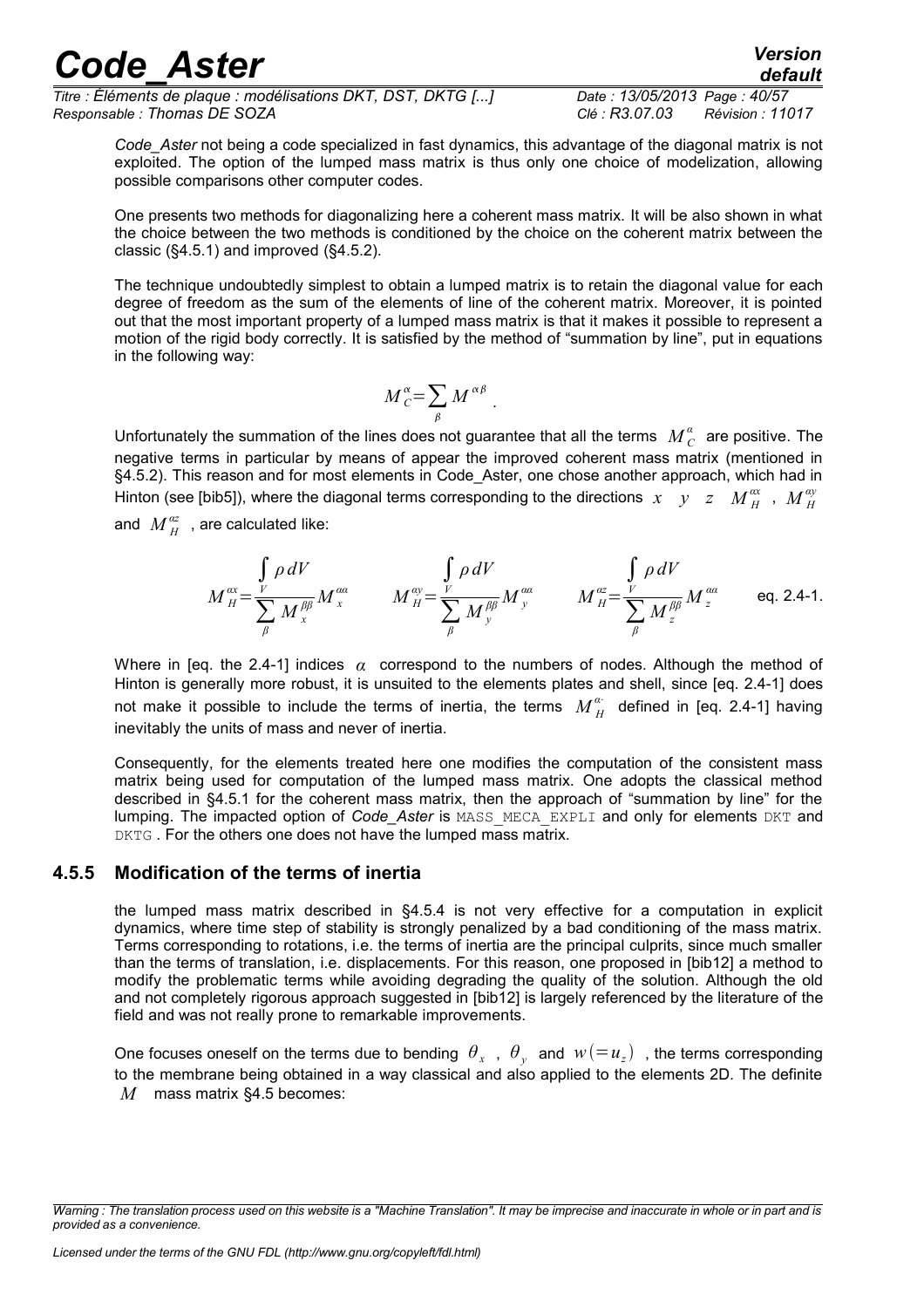*Titre : Éléments de plaque : modélisations DKT, DST, DKTG [...] Date : 13/05/2013 Page : 41/57 Responsable : Thomas DE SOZA Clé : R3.07.03 Révision : 11017*

$$
M^{\alpha\beta} = m^{\alpha\beta} \begin{vmatrix} \frac{h^3}{12} & 0 & 0 \\ 0 & \frac{h^3}{12} & 0 \\ 0 & 0 & h \end{vmatrix}, \qquad \text{eq. 2.5-1}
$$

where  $\,h\,$  is the thickness of the plate and  $\,m^{a\beta}\,$  definite like:

$$
m^{\alpha\beta} = \int\limits_{S} \rho N^{\alpha} N^{\beta} dS \mathbf{q} \tag{2.5-2}
$$

It is noted that [eq. 2.5-1] and [eq. 2.5-2] are equivalent to [eq. 2.3-1] for the kinematics of plates. In [bib12] one proposes to build the lumped matrix from [éq. 2.5-2] by means of the squaring of Lobatto, whose alternatives are the trapezoidal diagram and the diagram of Simpson, where the points of integration coincide with the nodes. The construction of the mass matrix is done through EF beam, linear and with two nodes, by means of the trapezoidal diagram, leading to:

$$
M_0^{\text{pout}} = \frac{1}{2} \rho L A \begin{bmatrix} \frac{I}{A} & 0 & 0 & 0 \\ 0 & 1 & 0 & 0 \\ 0 & 0 & \frac{I}{A} & 0 \\ 0 & 0 & 0 & 1 \end{bmatrix},
$$
 eq. 2.5-3

for which the vector of d.d.l is written like. ,  $\begin{pmatrix} \theta_1 & w_1 & \theta_2 & w_2 \end{pmatrix}^T$  and  $A$   $L$  are  $I$  the area of the section, the length and the main moment of inertia of the element beam, respectively. The use of the matrix [éq. 2.5-3] seeming too restrictive compared to the stability condition, one proposes in [bib12] rather: , where

$$
M^{\text{pout}} = \frac{1}{2} \rho L A \begin{pmatrix} \alpha & 0 & 0 & 0 \\ 0 & 1 & 0 & 0 \\ 0 & 0 & \alpha & 0 \\ 0 & 0 & 0 & 1 \end{pmatrix}
$$

the parameter *α* is introduced so that its adjustment can maximize time step stability. According to [bib12] its optimal value would be. By  $\alpha = \frac{1}{2}$ 8  $L^2$  directly applying these results by analogy to the plates, one replaces the matrix of [éq. 2.5-1] by: , éq

$$
M^{\alpha\beta} = m^{\alpha\beta} \begin{vmatrix} \frac{hA^e}{8} & 0 & 0 \\ 0 & \frac{hA^e}{8} & 0 \\ 0 & 0 & h \end{vmatrix}
$$
 2.5-4 where

is  $A^e$  the area of the element considered. In the transition of the beam to the plate one supposed a certain equivalence between the length of the element beam and the area of the element plates, so that. It  $A^e\!\approx\!L^2$  is pointed out that the approach suggested in [bib12] is not rigorous from the geometrical point of view and that it is focused on the maximization of the step of stability. In the established version, one makes sure of the desired effect of the modification of [éq. 2.5-1] with [éq. 2.5-4] by means of: , éq

*Warning : The translation process used on this website is a "Machine Translation". It may be imprecise and inaccurate in whole or in part and is provided as a convenience.*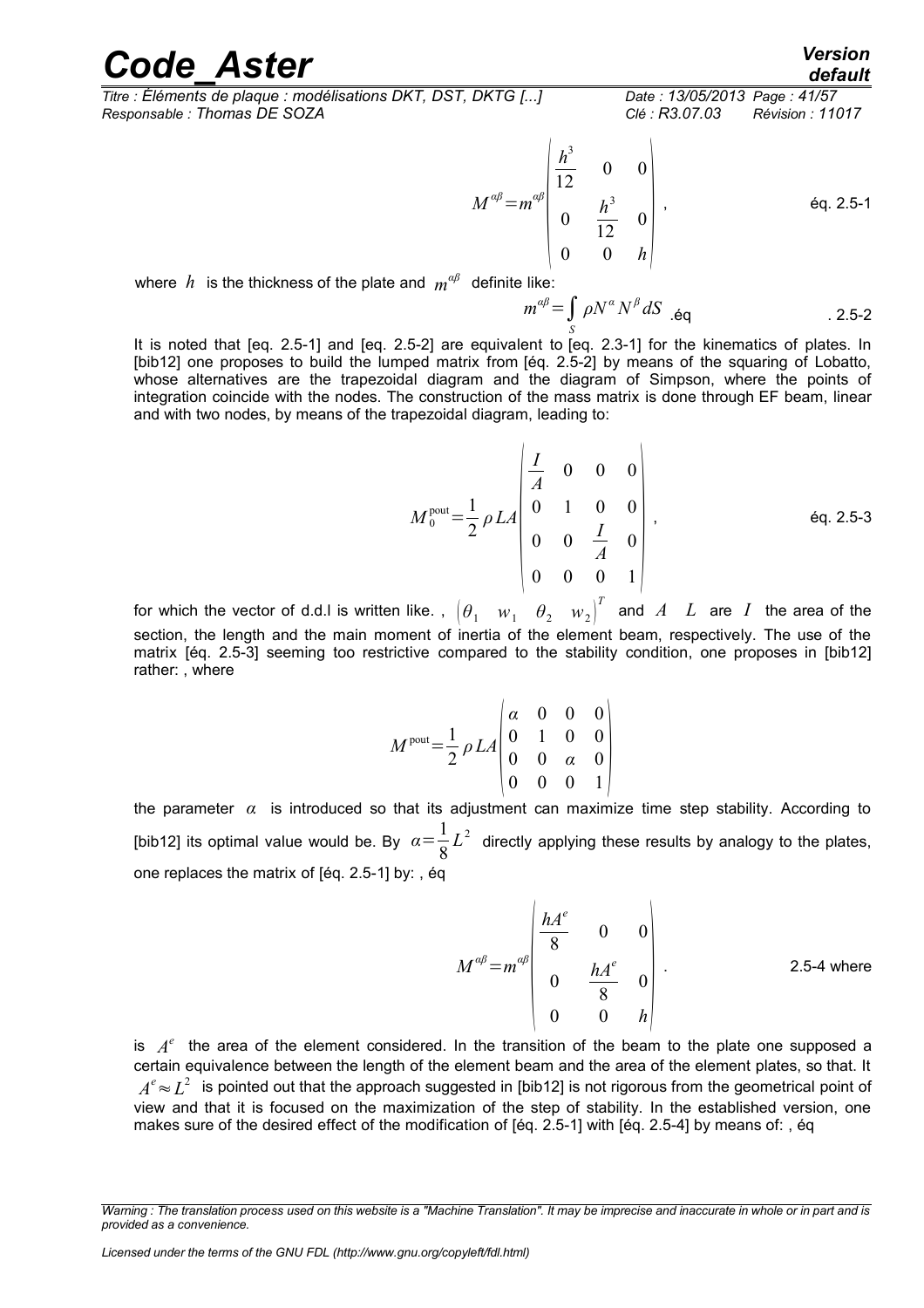*Titre : Éléments de plaque : modélisations DKT, DST, DKTG [...] Date : 13/05/2013 Page : 42/57 Responsable : Thomas DE SOZA Clé : R3.07.03 Révision : 11017*

*Μ αβ*=*m αβ*  $\mathcal{L}(\mathcal{L})$  $max\left(\frac{h^3}{12}\right)$ 12  $\frac{hA^e}{\rho}$  $\begin{array}{c|cc}\n\hline\n8\n\end{array}$  0 0 0 max  $\frac{h^3}{12}$ 12  $\frac{hA^e}{\rho}$  $\frac{1}{8}$  0  $\begin{bmatrix} 12 & 8 \\ 0 & h \end{bmatrix}$ . 2.5-5 because

[éq 2.5-4] is not interesting that for the meshes coarse, a priori more current, while [éq. 2.5-1] becomes favorable for very fine meshes. Numerical integration

*Warning : The translation process used on this website is a "Machine Translation". It may be imprecise and inaccurate in whole or in part and is provided as a convenience.*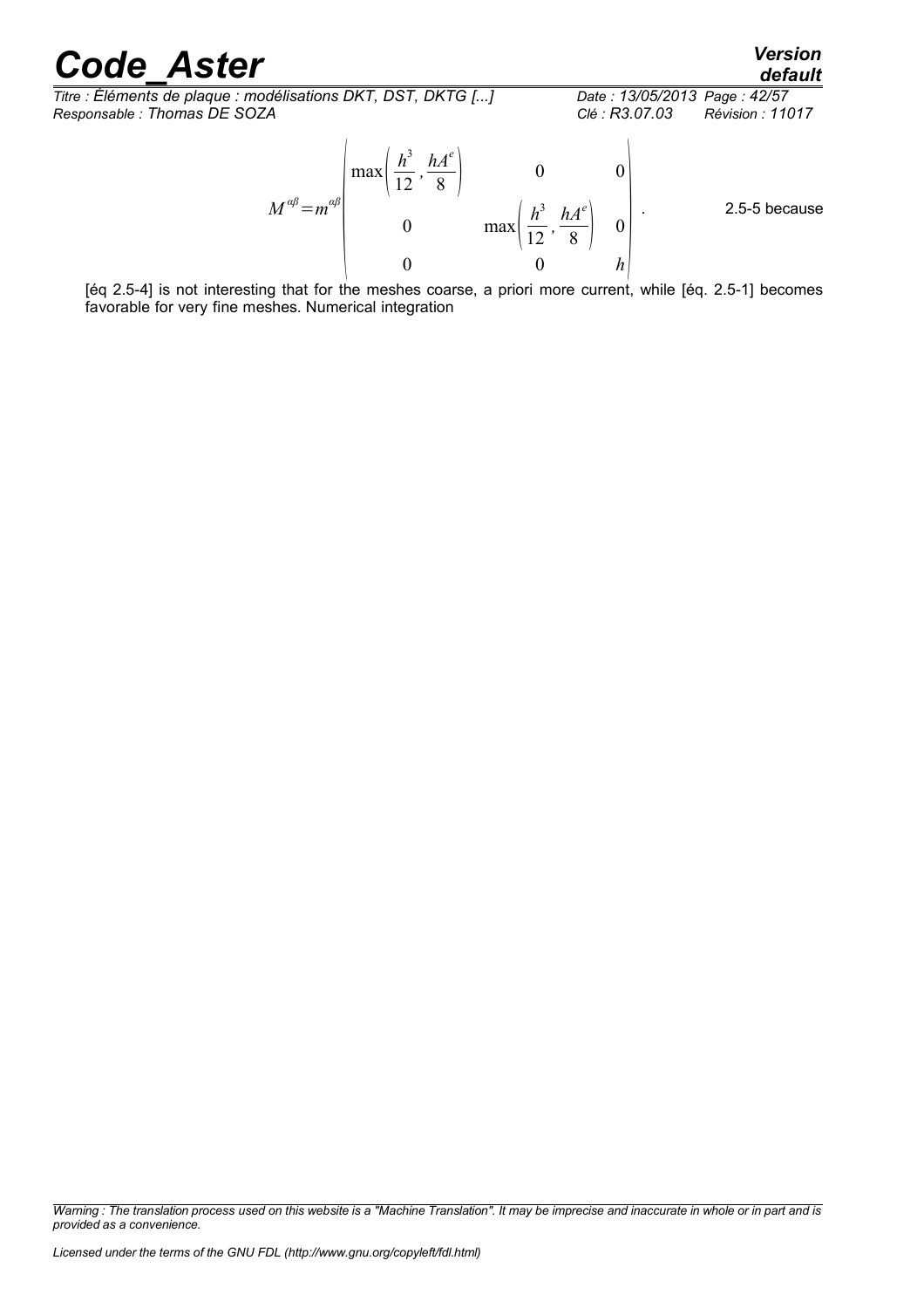*Titre : Éléments de plaque : modélisations DKT, DST, DKTG [...] Date : 13/05/2013 Page : 43/57 Responsable : Thomas DE SOZA Clé : R3.07.03 Révision : 11017*

### **4.6 for elasticity For**

triangular elements DKT, DKTG and DST the stiffness matrixes are obtained exactly with three points of integration of Hammer Cordonnées

| of the points Weight                         | $1/6$ $\omega_{1}$                        |
|----------------------------------------------|-------------------------------------------|
| $\xi_1 = 1/6$ ; $\eta_1 = 1/6$               | 1/6                                       |
| $\xi_2 = 2/3$ ; $\eta_2 = 1/6$               | 1/6                                       |
| $\xi_3 = 1/6$ ; $\eta_3 = 2/3$               | Formulas                                  |
| $1 \t1 - \xi$<br>$y(\xi, \eta) d\eta d\xi =$ | $\sum \omega_i y(\xi_i, \eta_i)$<br>$i=1$ |

**of numerical integration on a triangle (Hammer) For**

| the elements quadrangle a Gauss quadrature 2x2 is used. Cordonnées |  |  |
|--------------------------------------------------------------------|--|--|
|--------------------------------------------------------------------|--|--|

| of the points Weight                                   | 11 $\omega_i$                             |
|--------------------------------------------------------|-------------------------------------------|
| $\xi_1 = 1/\sqrt{3}$ ; $\eta_1 = 1/\sqrt{3}$           |                                           |
| $\xi_2 = 1/\sqrt{3}$ ; $\eta_2 = -1/\sqrt{3}$          |                                           |
| $\xi_3 = -1/\sqrt{3}$ ; $\eta_3 = 1/\sqrt{3}$          | Formulas                                  |
| $\xi_3 = -1/\sqrt{3}$ ; $\eta_3 = -1/\sqrt{3}$         |                                           |
| $1 \t1 - \xi$<br>$\int \int y(\xi, \eta) d\eta d\xi =$ | $\sum \omega_i y(\xi_i, \eta_i)$<br>$i=1$ |

**of numerical integration on a quadrangle (Gauss) Numerical integration**

### **4.7 for plasticity**

integration on the surface of the element is supplemented by an integration in the thickness of the behavior since: where

$$
\mathbf{H}_{m} = \int_{-h/2}^{+h/2} \mathbf{H} \, \mathrm{d}z \, , \mathbf{H}_{mf} = \int_{-h/2}^{+h/2} \mathbf{H} \, z \mathrm{d}z \, , \mathbf{H}_{f} = \int_{-h/2}^{+h/2} \mathbf{H} \, z^{2} \mathrm{d}z \quad \text{is} \quad \mathbf{H} \quad \text{the matrix of plastic behavior local.}
$$

The initial thickness is divided into identical *N* layers of thickness and there are three points of integration per layer (except for elements DKTG and DKQG which have only one layer and a point of integration in the layer). The points of integration are located in higher skin of layer, in the middle of the layer and in lower skin of layer. For layers *N* , the number of points of integration is of. One  $2N+1$  advises to use from 3 to 5 layers in the thickness for a number of points of integration being worth 7,9 and 11 respectively. For

the stiffness, one calculates for each layer, in plane stresses, the contribution to the stiffness matrixes of membrane, bending and membrane-flexure coupling. These contributions are added and assembled to obtain the total tangent stiffness matrix. For each layer, one calculates the state of the stresses and L  $(\sigma_{xx}, \sigma_{yy}, \sigma_{xy})$  "together of the local variables, in the middle of the layer and in skins higher and lower of layer, starting from the local plastic behavior and of the local strain field.  $(z_{xx}, \varepsilon_{yy}, \varepsilon_{xy})$  The positioning of the points D" integration enables us to have the rightest estimates, because not extrapolated, in skins lower and higher of layer, where it is known that the stresses are likely to be maximum. Cordonnées

| of the points Weights | 1/3 $\omega_i$ |
|-----------------------|----------------|
| - =-                  |                |

*Warning : The translation process used on this website is a "Machine Translation". It may be imprecise and inaccurate in whole or in part and is provided as a convenience.*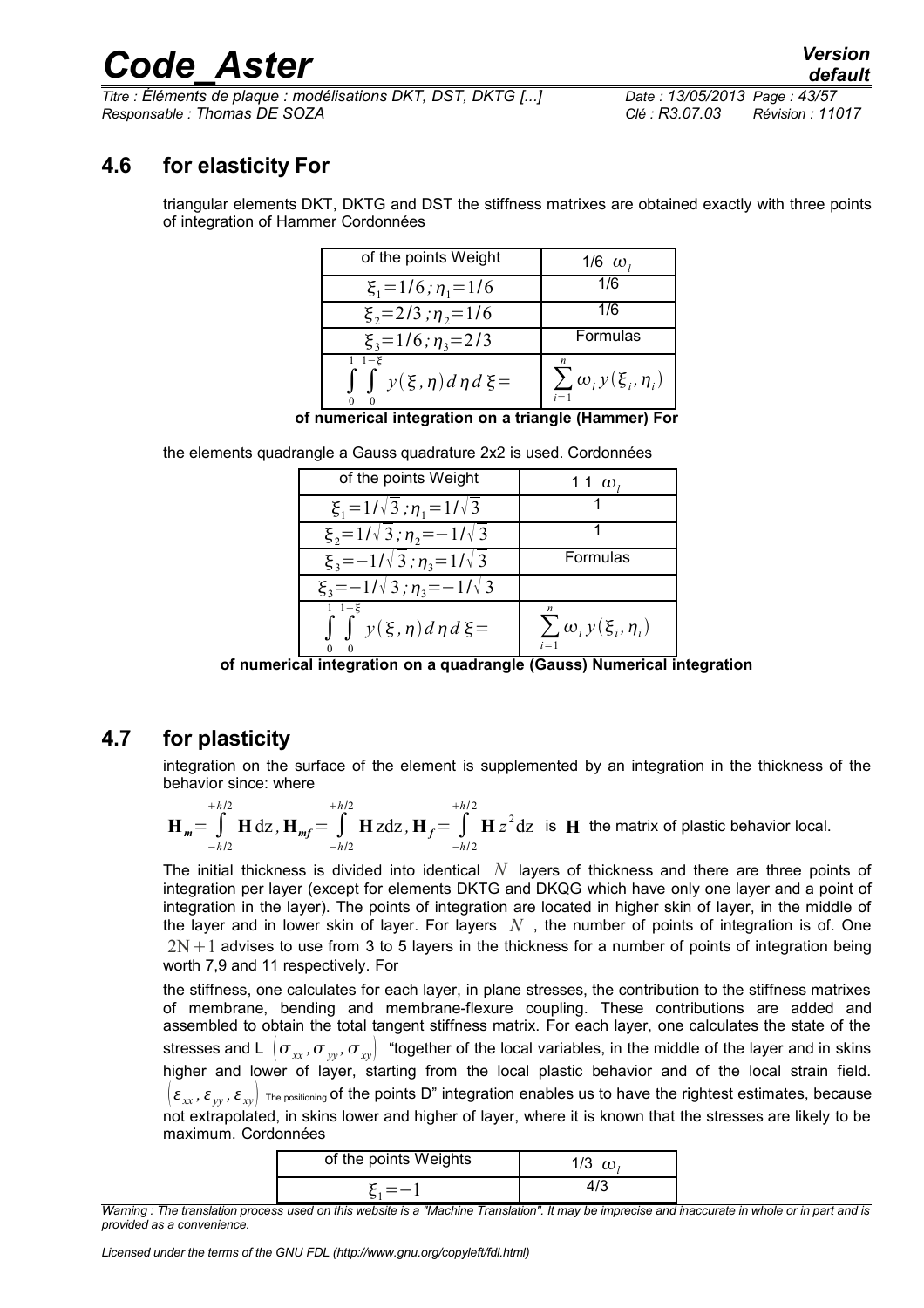*Titre : Éléments de plaque : modélisations DKT, DST, DKTG [...] Date : 13/05/2013 Page : 44/57 Responsable : Thomas DE SOZA Clé : R3.07.03 Révision : 11017*

| $\xi_2 = 0$   | 1/3                                       |
|---------------|-------------------------------------------|
| $\xi_3 = +1$  | Formula                                   |
| $y(\xi)d\xi=$ | $\sum \omega_i y(\xi_i, \eta_i)$<br>$i=1$ |

#### **of numerical integration for a layer in the thickness Note**

#### **: One**

*already mentioned with the §2.2.3 that the value of the coefficient of correction in transverse shears for the elements DST, DSQ and Q4g was obtained by identification of elastic energies complémenatires after resolution of the equilibrium 3D. This method is not usable any more in elastoplasticity and the choice of the coefficient of correction in transverse shears is posed then. Plasticity is thus not developed for these elements. Discretization*

### **4.8 of work external the variational**

formulation of external work for the shell elements is written: By taking account of  $\delta W_{ext} = \int_{S}$  $(f_x \delta u + f_y \delta v + f_z \delta w + m_x \delta \beta_x + m_y \delta \beta_y) dS + \int_C$  $(f_x \delta u + f_y \delta v + f_z \delta w + m_x \delta \beta_x + m_y \delta \beta_y) ds$ 

a linear discretization of displacements, one can write for an element: The variational

$$
\delta W_{ext}^{e} = \sum_{k=1}^{N} \int_{S} (f_{x} N_{k}|\xi, \eta) du_{k} + f_{y} N_{k}|\xi, \eta) \delta v_{k} + f_{z} N_{k}|\xi, \eta) \delta w_{k}
$$
  
+  $m_{x} N_{k}|\xi, \eta) \delta \beta_{x k} + m_{y} N_{k}|\xi, \eta) \delta \beta_{y k} dS$   
+  $\int_{C} (\phi_{x} N_{k}|\xi, \eta) \delta u_{k} + \phi_{y} N_{k}|\xi, \eta) \delta v_{k} + \phi_{z} N_{k}|\xi, \eta) \delta w_{k}$   
+  $\mu_{x} N_{k}|\xi, \eta) \delta \beta_{x k} + \mu_{y} N_{k}|\xi, \eta) \delta \beta_{y k} dS$   
=  $\sum_{k=1}^{N} (\int_{S} f_{x} N_{k}|\xi, \eta) dS + \int_{C} \phi_{x} N_{k}|\xi, \eta) dS$ :  $\int_{S} f_{y} N_{k}|\xi, \eta) dS + \int_{C} \phi_{y} N_{k}|\xi, \eta) dS$   
=  $\int_{S} f_{z} N_{k}|\xi, \eta) dS + \int_{C} \phi_{z} N_{k}|\xi, \eta) dS$ :  $\int_{S} m_{x} N_{k}|\xi, \eta) dS + \int_{C} \mu_{x} N_{k}|\xi, \eta) dS$   
=  $\int_{S} m_{y} N_{k}|\xi, \eta) dS + \int_{C} \mu_{y} N_{k}|\xi, \eta) dS$ :  $\delta U_{k}^{e}$   
=  $\sum_{k=1}^{N} \mathbf{F}_{k}^{e} \delta U_{k}^{e} = \mathbf{F}^{e} \delta U^{e}$ 

formulation of the work of the external forces for all the elements is written then: where

$$
\delta W_{\text{ext}} = \sum_{e=1}^{\text{nbelem}} \delta W_{\text{ext}}^e = \mathbf{F} \delta \mathbf{U} = \delta \mathbf{U}^T \mathbf{F}^T
$$
 is **U** all the degrees of freedom of discretized structure and

comes **F** from the assembly of the vectors forces elementary. As

for the stiffness matrixes, the process of assembly of the vectors forces elementary implies that all the degrees of freedom are expressed in the total reference. In the total reference, the degrees of freedom are three displacements compared to the three axes of the total cartesian coordinate system and the three rotations compared to these three axes. One thus uses transition matrixes of the local coordinate system to the total reference for each element. Note:

*Warning : The translation process used on this website is a "Machine Translation". It may be imprecise and inaccurate in whole or in part and is provided as a convenience.*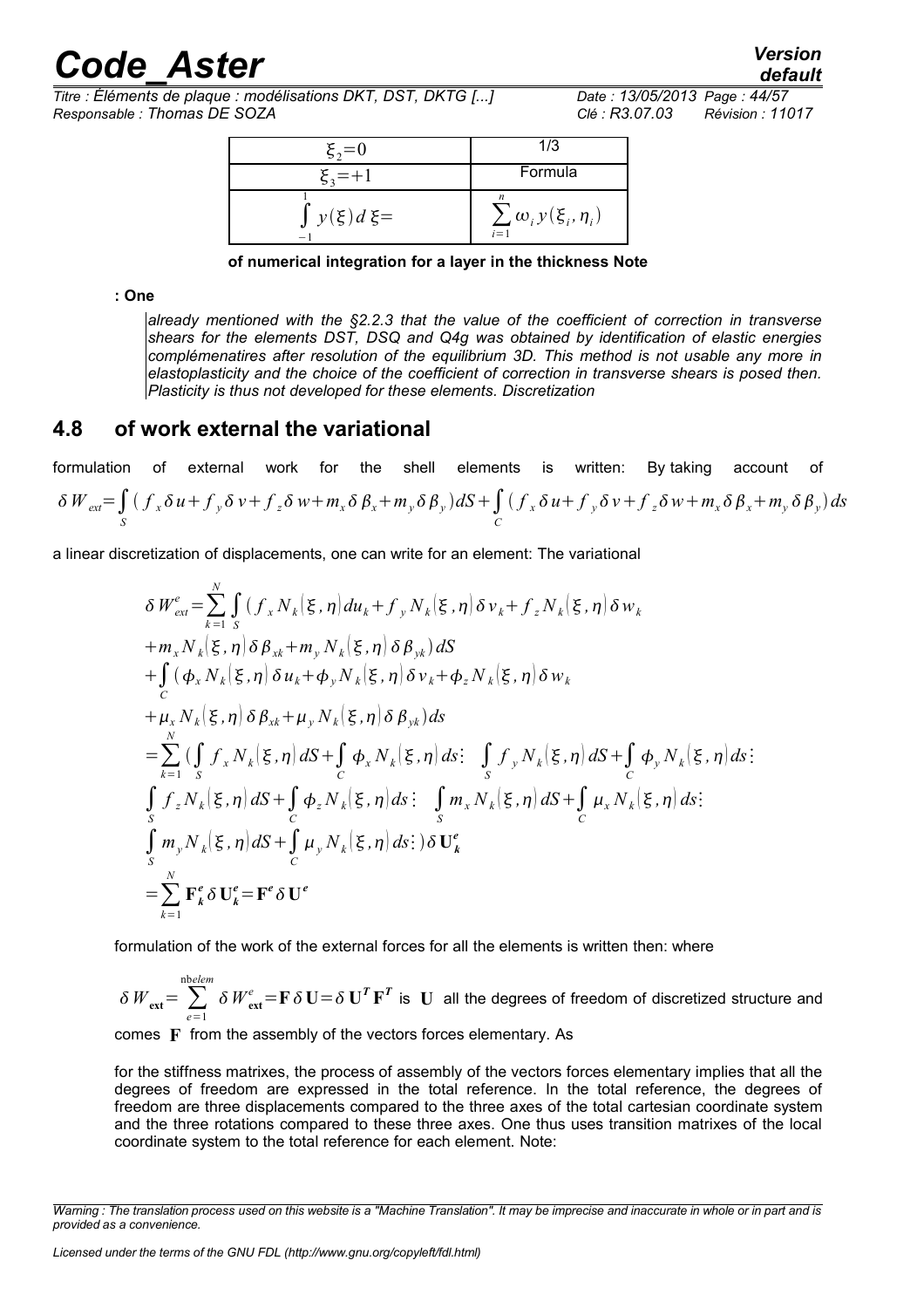*Titre : Éléments de plaque : modélisations DKT, DST, DKTG [...] Date : 13/05/2013 Page : 45/57 Responsable : Thomas DE SOZA Clé : R3.07.03 Révision : 11017*

*default*

*The external forces can also be defined in the reference user. One then uses a transition matrix of the reference user towards the local coordinate system of the element to have the statement of these forces in the local coordinate system of the element and to deduce the vector from it elementary corresponding room forces For the assembly one passes then from the local coordinate system of the element to the total reference. Taking*

*Warning : The translation process used on this website is a "Machine Translation". It may be imprecise and inaccurate in whole or in part and is provided as a convenience.*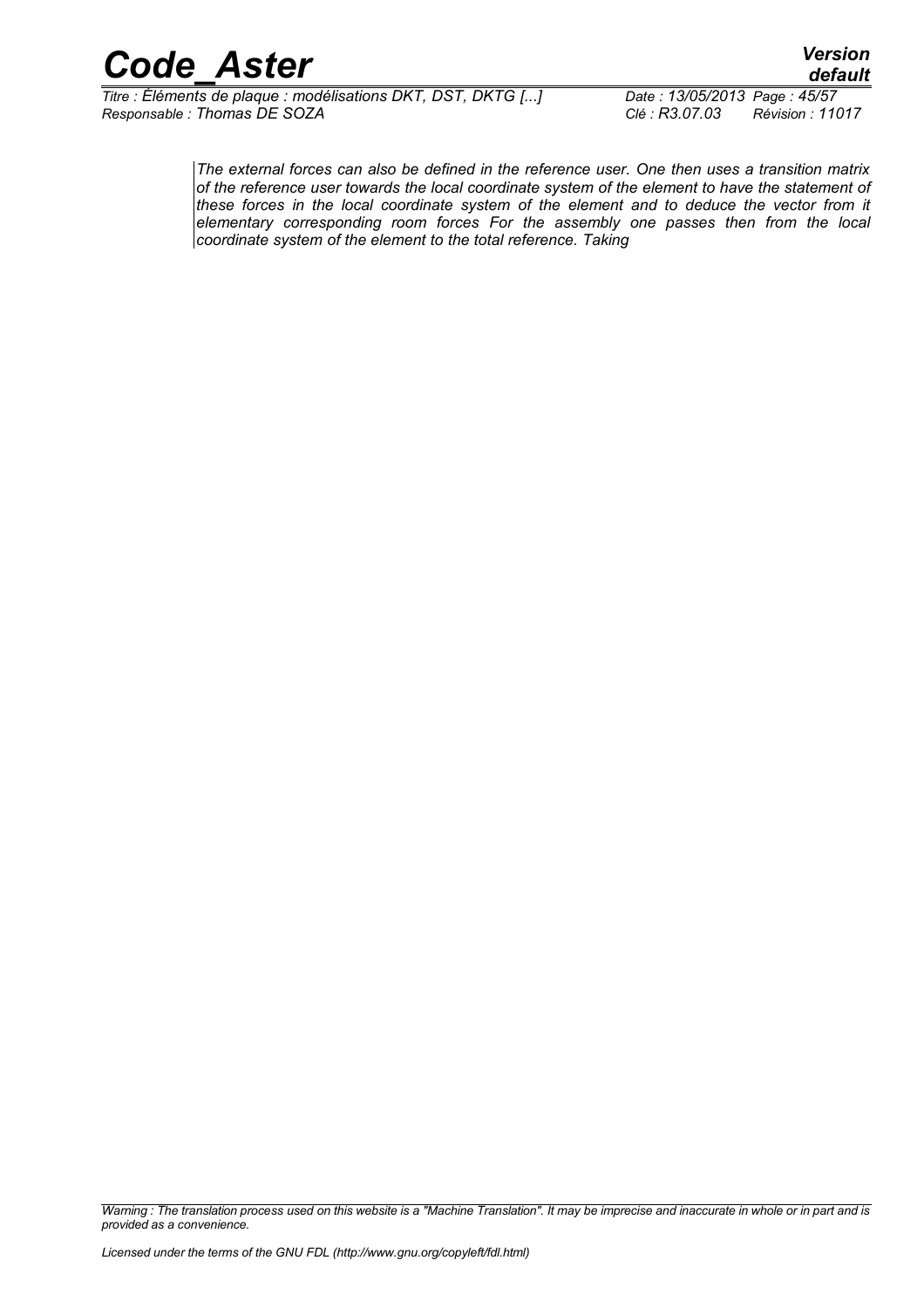*Titre : Éléments de plaque : modélisations DKT, DST, DKTG [...] Date : 13/05/2013 Page : 46/57 Responsable : Thomas DE SOZA Clé : R3.07.03 Révision : 11017*

### **4.9 into account of the thermal loadings Thermo**

#### **4.9.1 - elasticity of the plates the temperature**

is represented by the model thermal at three fields according to [R3.11.01]: , with

$$
T(x_{y}, x_{3}) = T^{m}(x_{y}). P_{1}(x_{3}) + T^{s}(x_{y}). P_{2}(x_{3}) + T^{i}(x_{y}). P_{3}(x_{3})
$$

 $\therefore$   $T^{m}\big(x_{_{\mathcal{Y}}}\big)$  the temperature on the average average:

 $T^{s}(x_{y})$  the temperature on the higher skin:

 $T^{i}(x_{y})$  the temperature on the lower skin:

 $P$  *j*  $[x_3]$  three polynomials of LAGRANGE in the thickness: : from  $]-h/2,+h/2[$ 

$$
P_1(x_3) = 1 - (2x_3/h)^2 \ ; \ P_2(x_3) = \frac{x_3}{h} (1 + 2x_3/h) \ ; \ P_3(x_3) = -\frac{x_3}{h} (1 - 2x_3/h) \ ;
$$

the representation of the temperature above, one obtains: the average temperature

• in the thickness: :

$$
\overline{T}\left(x_{_{\mathcal{Y}}}\right)\!=\!\frac{1}{h}\!\int_{-h/2}^{+h/2}T\left(x_{_{\mathcal{Y}}},x_{3}\right)dx_{_{\mathcal{S}}}\!=\!\frac{1}{6}\!\left(4T''\!\left(x_{_{\mathcal{Y}}}\right)\!+\!T^{_{\mathcal{S}}}\!\!\left(x_{_{\mathcal{Y}}}\right)\!+\!T^{^{_{\mathcal{I}}}}\!\!\left(x_{_{\mathcal{Y}}}\right)\!\right)~~\text{the average}
$$

•variation in temperature in the thickness: ; Thus

$$
\hat{T}(x_{y}) = \frac{12}{h^{2}} \int_{-h/2}^{h/2} T(x_{y}, x_{3}) x_{3} dx_{3} = T^{s}(x_{y}) - T^{i}(x_{y})
$$

the temperature can be written in the following way: such as

$$
T(x_y, x_3) = \overline{T}(x_y) + \hat{T}(x_y) \cdot x_3 / h + \tilde{T}(x_y, x_3) : \text{ If}
$$
  

$$
\int_{-h/2}^{h/2} \tilde{T}(x_y, x_3) = 0 ; \int_{-h/2}^{h/2} x_3 \tilde{T}(x_y, x_3) = 0
$$

the temperature is indeed closely connected in the thickness one has. Code Aster  $\tilde{T} = 0$ 

*treats* three different thermoelastic situations, where the elastic characteristics thermo -,  $E \rightarrow \nu$ depend  $\alpha$  only on the average temperature in  $\overline{T}$  the thickness: the case

- •where the material is thermoelastic isotropic homogeneous in the thickness; the case
- •where the plate models an orthotropic grid (concrete reinforcing steels); the case
- •where the behavior of the plate is deduced from a thermoelastic homogenization, cf [bib7]. For

*Warning : The translation process used on this website is a "Machine Translation". It may be imprecise and inaccurate in whole or in part and is provided as a convenience.*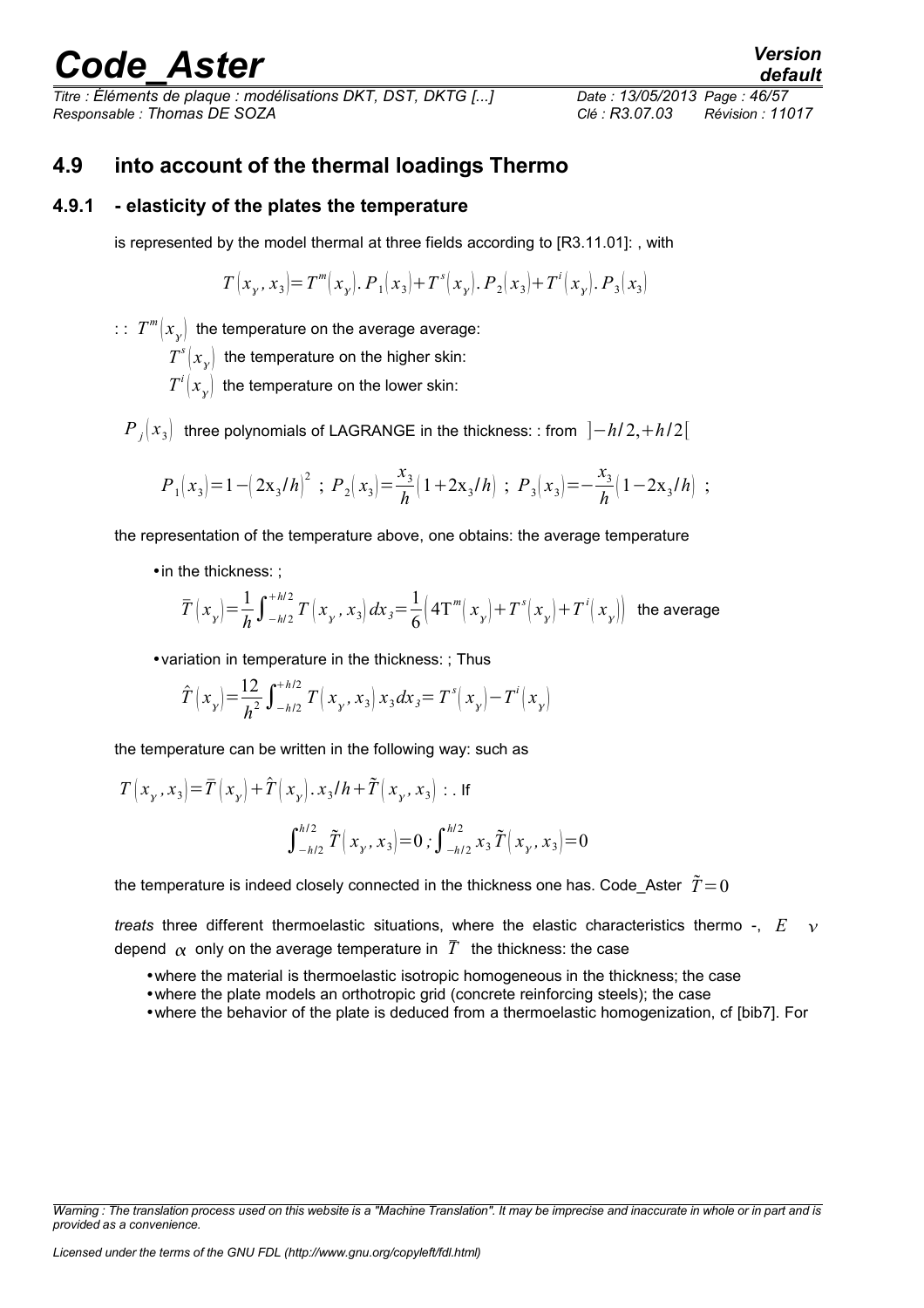| <b>Code Aster</b>                                            | <b>Version</b><br>default          |
|--------------------------------------------------------------|------------------------------------|
| Titre : Éléments de plaque : modélisations DKT, DST, DKTG [] | Date: 13/05/2013 Page: 47/57       |
| Responsable : Thomas DE SOZA                                 | Révision : 11017<br>Clé : R3.07.03 |

the shell elements in thermoelasticity, the heating effects are taken into account via generalized forces, membrane and bending. Thus, in the case of a homogeneous plate, knowing the coefficient of thermal expansion,  $\alpha$  the generalized thermal forces are defined starting from the plane stresses in the thickness by: Maybe

$$
N_{\beta\gamma}^{ther} = \int_{-h/2}^{+h/2} C_{\beta\gamma\eta\zeta} e_{\eta\zeta}^{ther} dx_3 = \int_{-h/2}^{+h/2} \alpha C_{\beta\gamma\eta\zeta} (T - T^{r\theta}) \delta_{\eta\zeta} dx_3
$$
  
\n
$$
M_{\beta\gamma}^{ther} = \int_{-h/2}^{+h/2} x_3 C_{\beta\gamma\eta\zeta} e_{\eta\zeta}^{ther} dx_3 = \int_{-h/2}^{+h/2} \alpha x_3 C_{\beta\gamma\eta\zeta} (T - T^{r\theta}) \delta_{\eta\zeta} dx_3
$$
  
\n
$$
V_{\beta}^{ther} = 0
$$

in the homogeneous isotropic thermoelastic case in the thickness:

$$
N_{\beta\gamma}^{\text{ther}} = \alpha_{\cdot} C_{\beta\gamma\eta\zeta}^{\cdot} h \cdot (\mathbf{F} - T^{\text{ref}}) \delta_{\eta\zeta} = \alpha_{\cdot} \frac{Eh}{1 - \nu} \cdot (\mathbf{F} - T^{\text{ref}}) \delta_{\beta\gamma};
$$
  

$$
M_{\beta\gamma}^{\text{ther}} = \alpha_{\cdot} C_{\beta\gamma\eta\zeta}^{\cdot} \cdot \frac{h^2}{12} \mathcal{F} = \alpha_{\cdot} \frac{Eh^2}{12(1 - \nu)} \cdot \mathcal{F} \delta_{\beta\gamma}; \quad V_{\beta}^{\text{ther}} = 0.
$$

The thermal stresses of origin withdrawn from the usual mechanical stresses are calculated in three positions (sup., moy. and inf.) in the thickness: In

$$
G^{her}_{\beta\gamma} \! = \! \frac{\alpha. \, E}{1-\sqrt{}} \! \left( \pmb{\overline{p}} - T^{\textit{ref}} \! + \pmb{\overline{p}} \! \right. . \! x_{3}/\textit{h} \! \left) \; \delta_{\!\scriptscriptstyle\beta\gamma}
$$

the case deduced from the thermoelastic homogenization, cf [bib7], the generalized thermal forces are defined by the general relation, starting from the "correctors" of membrane, those  $c^{\beta\gamma}$  of bending, and  $x^{\beta\gamma}$  that of thermal expansion, like  $\mathbf{u}^{dil}$  averages on representative ground volume (cell):  $z$  In

$$
N_{\beta\gamma}^{\text{ther}} = \langle \langle C_{\beta\gamma\eta\zeta} \cdot \alpha \cdot (\overline{T} - T^{\text{ref}} + \hat{T} | x_{\gamma} \rangle . z_{3} / h + \tilde{T} | x_{\gamma}, x_{3} |) \delta_{\eta\zeta} \rangle \rangle_{Z} + \langle \langle e_{ij} | c^{\beta\gamma} | C_{ijkl} . e_{kl} | u^{dil} | \rangle \rangle_{Z};
$$
  
\n
$$
M_{\beta\gamma}^{\text{ther}} = \langle \langle z_{3} . C_{\beta\gamma\eta\zeta} \cdot \alpha \cdot (\overline{T} - T^{\text{ref}} + \hat{T} | x_{\gamma} \rangle . z_{3} / h + \tilde{T} | x_{\gamma}, x_{3} |) \delta_{\eta\zeta} \rangle \rangle_{Z} + \langle \langle e_{ij} | x^{\beta\gamma} | C_{ijkl} . e_{kl} | u^{dil} | \rangle \rangle_{Z};
$$
  
\n
$$
V_{\beta}^{\text{ther}} = 0
$$

this case when one limits oneself to the orthotropic situations without coupling bending-membrane, one neglects the role of on  $\tilde T\big(x_\chi^{},x_3\big)$  the corrector, and  ${\bf u}^{dil}$  one thus finds that the thermal forces which appear to the second member have as a statement: One

$$
N_{\beta\gamma}^{ther} = \alpha. H_{\beta\gamma\pi\zeta}^{m} . (\bar{T} - T^{r\acute{e}f}) \delta_{\hbar z} ;
$$
  
\n
$$
M_{\beta\gamma}^{ther} = \alpha. H_{\beta\gamma\pi\zeta}^{f} . \hat{T} \delta_{\eta\zeta} ; V_{\beta}^{ther} = 0
$$

cannot however go back to the complete three-dimensional stresses: it would be necessary to know the "correctors" within the basic cell having been used with the determination of the coefficients as homogenized behavior. In

the thermoelastoplastic situations, or for the shells (elements of family COQUE 3D ), it is necessary to evaluate the three-dimensional stresses, of which thermal stresses, in each point of integration in the thickness. Note:

#### **To go back**

*to the complete three-dimensional stresses is not immediate for the multi-layer shells (stratified) because it is necessary to know layer by layer the stress state; in elasticity, this one results from the strain state and the behavior on the level of each layer. Thermomechanical*

*Licensed under the terms of the GNU FDL (http://www.gnu.org/copyleft/fdl.html)*

*Warning : The translation process used on this website is a "Machine Translation". It may be imprecise and inaccurate in whole or in part and is provided as a convenience.*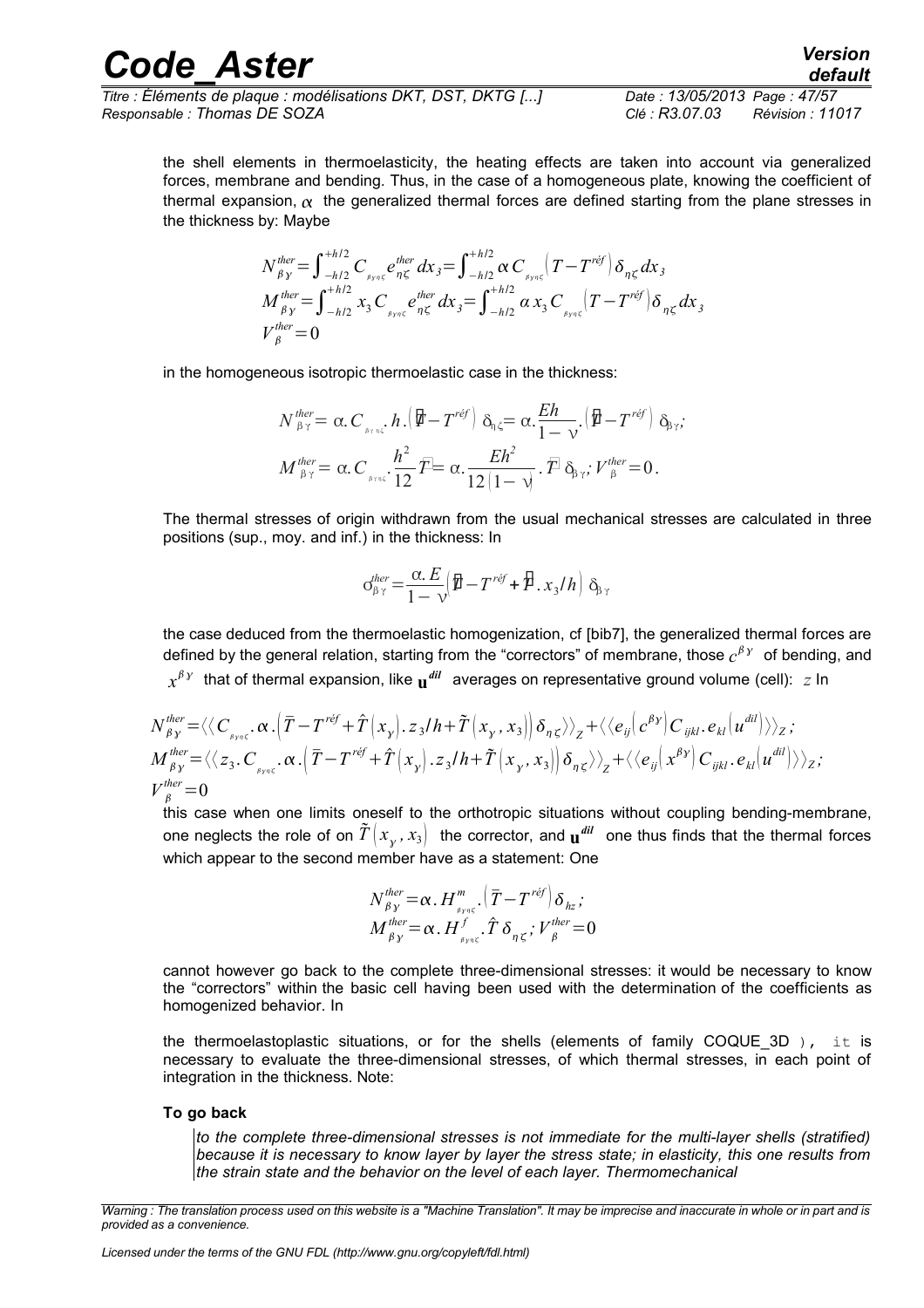*Titre : Éléments de plaque : modélisations DKT, DST, DKTG [...] Date : 13/05/2013 Page : 48/57 Responsable : Thomas DE SOZA Clé : R3.07.03 Révision : 11017*

#### **4.9.2 sequence For**

the resolution of chained thermomechanical problems, one must of the finite elements use for thermal computation thermal shell [R3.11.01] whose field of temperature is recovered like input datum of Code Aster *for* mechanical computation. It is necessary thus that there is compatibility between the thermal field given by the thermal shells and that recovered by the mechanical plates. This last is defined by the knowledge of 3 fields TEMP\_SUP, TEMP MIL and TEMP\_INF given in skins lower, medium and higher of shell. The table

below indicates compatibilities between the shell elements and the shell elements thermal: THERMAL

| modelization<br><b>Nets</b> | <b>Finite</b><br>elemen | to use       | with Mesh Finite | element | <b>MECHANICAL Modelization</b> | <b>COOUE</b> |
|-----------------------------|-------------------------|--------------|------------------|---------|--------------------------------|--------------|
| OUAD4                       | THCOOU                  | OUAD4<br>4   |                  | MEDKOU  | 4 MEDKOG                       | DKTG         |
|                             |                         |              |                  |         | 4 MEDSOU                       | DST          |
|                             |                         |              |                  |         | 4 MEO4                         | O4G          |
|                             |                         |              |                  |         | OU4 DKT                        | COOUE        |
| SORTED                      | 3                       | 3.<br>SORTED |                  | 3       | 3 MEDKTG                       | DKTG         |
|                             | THCOTR                  |              |                  | MEDKTR  | 3 MEDSTR                       | DST          |
|                             |                         |              |                  |         | 3 DKT                          | Note:        |

*The nodes of the thermal shell elements and mechanical plates must correspond. The meshes will be identical.* 

*The surface thermal shell elements are treated like plane elements by projection of the initial geometry on the level defined by the first 3 tops. The sequence*

with definite multi-layer materials via command DEFI COMPOSITE [U4.23.03] is not available for time. The thermomechanical

sequence is also possible if one knows by experimental measurements the variation of the field of temperature in the thickness of structure or certain parts of structure. In this case one works with a card of temperature defined a priori; the field of temperature is not given any more by three values TEMP INF, TEMP MIL and TEMP SUP of thermal computation obtained by EVOL THER It can be much richer and contain an arbitrary number of points of discretization in the thickness of the shell. Operator DEFI NAPPE allows to create such profiles of temperatures starting from the data provided by the user. These profiles are affected by the command CREA CHAMP (cf the hpla100e benchmark). It will be noted that it is not necessary for mechanical computation that the number of points of integration in the thickness is equal to the number of points of discretization of the field of temperature in the thickness. The field of temperature is automatically interpolated at the points of integration in the thickness of the shell elements or of shells by the command CREA\_RESU operation PREP\_VRC2 . For

the elements DKTG on the other hand , which do not have subpoints in the thickness, one should not use PREP\_VRC2. Three values TEMP\_INF, TEMP\_MIL and TEMP\_SUP\_are assigned to the same command variables name, directly recoverable in the programs. Benchmarks

*Warning : The translation process used on this website is a "Machine Translation". It may be imprecise and inaccurate in whole or in part and is provided as a convenience.*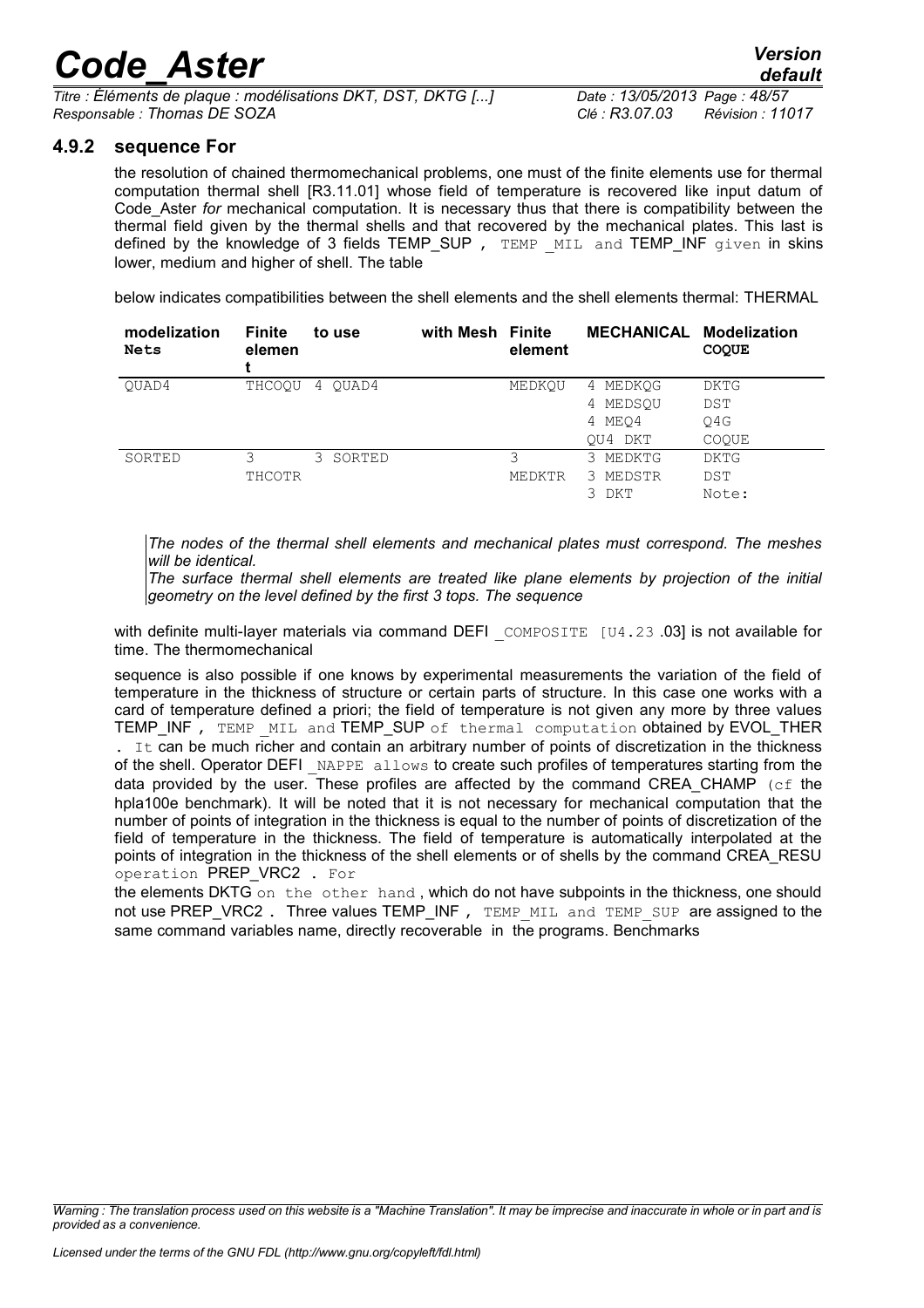*Titre : Éléments de plaque : modélisations DKT, DST, DKTG [...] Date : 13/05/2013 Page : 49/57 Responsable : Thomas DE SOZA Clé : R3.07.03 Révision : 11017*

*default*

#### **4.9.3**

the benchmarks for the thermomechanical sequence between thermal shell elements and shell elements are the hpla100e (elements DKT) and hpla100f (elements DKQ). It is about a heavy thermoelastic hollow roll in uniform rotation [V7.01.100] subjected to a phenomenon of thermal thermal expansion where the fields of temperature are calculated with THER\_LINEAIRE by a steady computation. Thermal



thermal expansion is worth: with  $\; T(\rho) \!-\! T_{\it ref}(\rho) \!=\! 0.5(T_{\it s} \!+\! T_{\it i}) \!+\! 2.(T_{\it s} \!+\! T_{\it i})(r \!-\! R) / \, h$ 

: One tests

• 
$$
T_s = 0.5 \degree C
$$
,  $T_i = -0.5 \degree C$ ,  $T_{\text{ref}} = 0. \degree C$   
\n•  $T_s = 0.1 \degree C$ ,  $T_i = 0.1 \degree C$ ,  $T_{\text{ref}} = 0. \degree C$ 

the stresses, the forces and bending moments in and *L* . *M* The results of reference are analytical. One obtains very good performances whatever the type of element considered. Establishment

*Warning : The translation process used on this website is a "Machine Translation". It may be imprecise and inaccurate in whole or in part and is provided as a convenience.*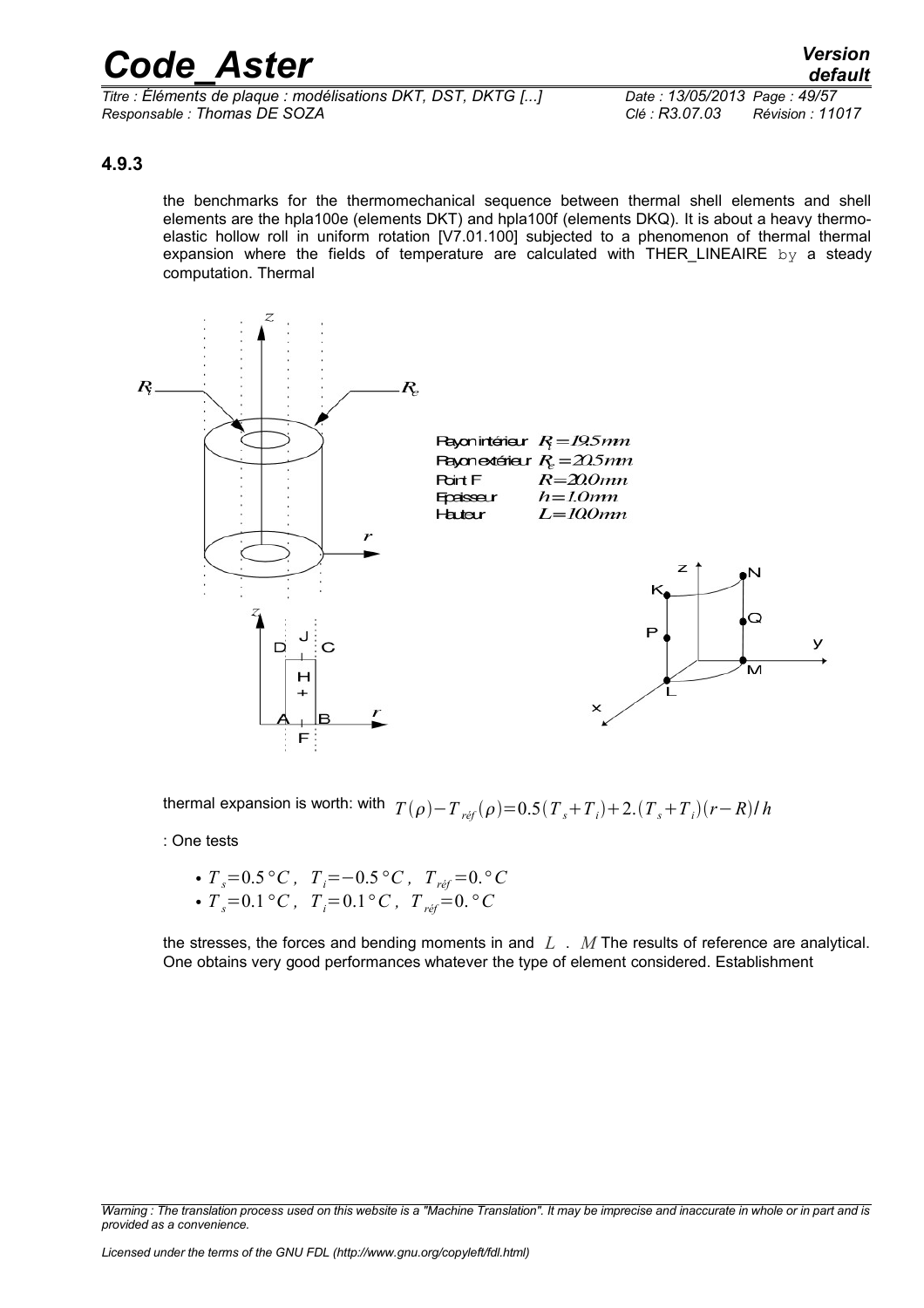*Titre : Éléments de plaque : modélisations DKT, DST, DKTG [...] Date : 13/05/2013 Page : 50/57 Responsable : Thomas DE SOZA Clé : R3.07.03 Révision : 11017*

### **5 of the shell elements in Code\_Aster** *Description*

#### **5.1 : These**

elements (of names MEDKTR 3, MEDSTR 3, MEDKQU 4, MEDSQU 4, MEDKTG3, MEDKQG4 and MEQ4 0U4) lean on meshes SORTED 3 and QUAD4 plane. These elements are not exact with the nodes and it is necessary to net with several elements to get correct results. Introduced

### **5.2 use and developments: These**

elements are used in the following way: AFFE\_MODELE

- $\bullet$  (MODELISATION = "DKT".) for the triangle and the quadrangle of the type DKT AFFE\_MODELE
- •(MODELISATION = "DST".) for the triangle and the quadrangle of the type DST AFFE\_MODELE
- $\bullet$  (MODELISATION = "DKTG".) for the triangle and the quadrangle of the type DKTG AFFE\_MODELE
- (MODELISATION = "Q4G".) for the quadrangle of the type Q4G One calls

on routine INI079  $for$  the position of the points of Hammer and Gauss on the surface of the plate and the corresponding weights. AFFE\_CARA\_ELEM

•(COQUE=\_F (EPAISSEUR=' EP' ANGL\_REP = ("""  $\alpha$ ")  $\beta$  COEF RIGI DRZ  $=$  "CTOR")

to make postprocessings (forced, generalized forces,…) in a reference chosen by the user who is not the local coordinate system of the element, one gives a direction of reference D defined by two nautical angles in the total reference. The projection of this direction of reference as regards the plate fixes a direction of reference *X1* . The norm with the plane into fixed one second and the cross product of the two vectors previously definite make it possible to define the local trihedron in which will be expressed the generalized forces and the forced. The user will have to take care that the selected reference axis is not found parallel with the norm of certain shell elements of the model. By default this direction of reference is the axis of the total *X* reference of definition of the mesh. Value

CTOR corresponds to coefficent that the user can introduce for the processing of the terms of stiffness and mass according to normal rotation with the plan of the plate. This coefficient must be sufficiently small not to disturb the energy assessment of the element and not too small so that the stiffness matrixes and of mass are invertible. A value of 10-5 is put by default. ELAS

•=  $F$  (E =young NU = nu ALPHA = alpha . RHO = rho . ) For

a homogeneous isotropic thermoelastic behavior in the thickness one uses key word ELAS in DEFI MATERIAU where one defines the coefficients modulus *E* Young,  $\sqrt{P}$  Poisson's ratio, thermal  $\lambda$ coefficient of thermal expansion and RHO density  $\tilde{E}$  ELAS ORTH

 $\bullet$  (FO) = F (E L  $=ygl.$  E T =ygt. G LT =glt. G TZ =gtz. NU LT =nult. ALPHA L =alphal. ALPHA\_T =alphat.) For

*Warning : The translation process used on this website is a "Machine Translation". It may be imprecise and inaccurate in whole or in part and is provided as a convenience.*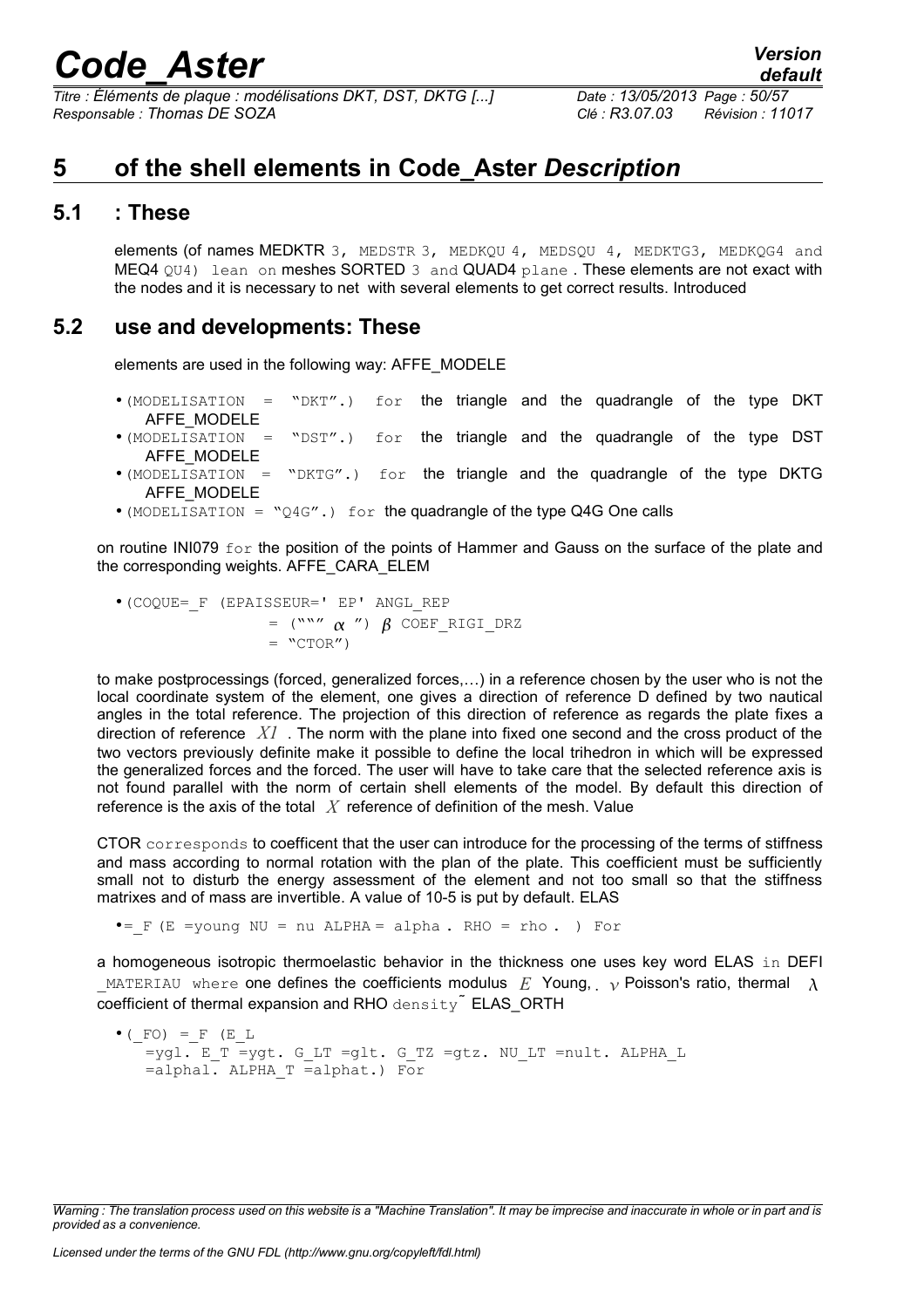| <b>Code Aster</b>                                            | <b>Version</b><br>default    |
|--------------------------------------------------------------|------------------------------|
| Titre : Éléments de plaque : modélisations DKT, DST, DKTG [] | Date: 13/05/2013 Page: 51/57 |

*Responsable : Thomas DE SOZA Clé : R3.07.03 Révision : 11017*

an orthotropic thermoelastic behavior whose axes of orthotropy are, and *L T* for *z* isotropy of axis (fibers *L* in the direction L coated by a matrix, for example) it is necessary to give the seven independent coefficients ygl, modulus Young longitudinal, ygt, transverse modulus Young, glt, shear modulus in the plane, gtz LT , shear modulus in the nult plane *TZ* , Poisson's ratio in the thermal plane  $LT$  and the coefficients of thermal expansion alphal and alphat  $for$  longitudinal and transverse thermal thermal expansion, respectively. The orthotropic **behavior available is only associated with the key word DEFI \_COMPOSITE which makes it possible to define a multi-layer composite shell. For** only one orthotropic material, one will thus use DEFI **COMPOSITE** with only one layer. If one wishes to use ELAS ORTH with transverse shears, modelization DST necessarily should be employed. If one uses modelizations DKT, or DKTG, the transverse shears are not taken into account. ELAS\_COQUE

```
\bullet (FO) =F (MEMB L
```

```
=C1111. MEMB LT =C1122. MEMB T =C2222. MEMB G LT =C1212. FLEX L
=D1111. FLEX\overline{L}LT =D1122. FLEX\overline{T} =D2222. FLEX\overline{G}LT =D1212. CISA\overline{L}=G11…. CISA_T =G22…. ALPHA =alpha. RHO =rho.) This behavior
```
was added in DEFI MATERIAU to take into account stiffness matrixes nonproportional out of membrane and bending, obtained by homogenization of a multi-layer material. The coefficients of the stiffness matrixes are then introduced with the hand by the user into the reference user defined by the key word ANGL\_REP . The thickness given in AFFE\_CARA\_ELEM is only used with the density defined by RHO. alpha is thermal thermal expansion. If one wishes to use ELAS COQUE with transverse shears, modelization DST necessarily should be employed. If modelization DKT is used, the transverse shears are not taken into account. DEFI

• COMPOSITE F (COUCHE = THICKNESS : "EP" MATER = "material" ORIENTATION = (theta)) This key word

makes it possible to define a multi-layer composite shell on the basis of the sub-base towards the roadbase from its characteristics sleep by layer, thickness, type of the material constitutive and directional sense of fibers compared to a reference axis. The type of the constitutive material is produced by the operator DEFI MATERIAU under key word ELAS\_ORTH . theta is the angle of the first direction of orthotropy (longitudinal meaning or meaning of fibers) in the tangent plane with the element compared to the first direction of the reference of reference defined by ANGL REP . By default theta is null, if not it must be provided in degrees and must be understood enters and *–* 90º . AFFE CHAR MECA  $+90^\circ$ 

 $\bullet$  (DDL IMPO = F (DX)

 $=$ . DY =. DZ =. DRX =. DRY =. DRZ =. degree of freedom of plate in the total reference. FORCE\_COQUE

 $=$  F (FX =. FY =. FZ =. MX =. MY =. MZ =. ) It S "acts of the surface forces (membrane and bending) on shell elements. These forces can be given in the total reference or the reference user defined by ANGL\_REP . FORCE\_NODALE

•=\_F (FX =. FY =. FZ =. MX =. MY =. MZ =. ) It S " acts of the forces of shell in the total reference. Computation

### **5.3 in linear elasticity: The stiffness matrix**

and the mass matrix (respectively options RIGI\_MECA and MASS\_MECA ) are integrated numerically. It is not checked if the mesh is plane or not. The computation account holds owing to the fact that the terms corresponding to the degrees of freedom of plate are expressed in the local coordinate system of the element. A transition matrix makes it possible to pass from the local degrees of freedom to the total degrees of freedom.

*Warning : The translation process used on this website is a "Machine Translation". It may be imprecise and inaccurate in whole or in part and is provided as a convenience.*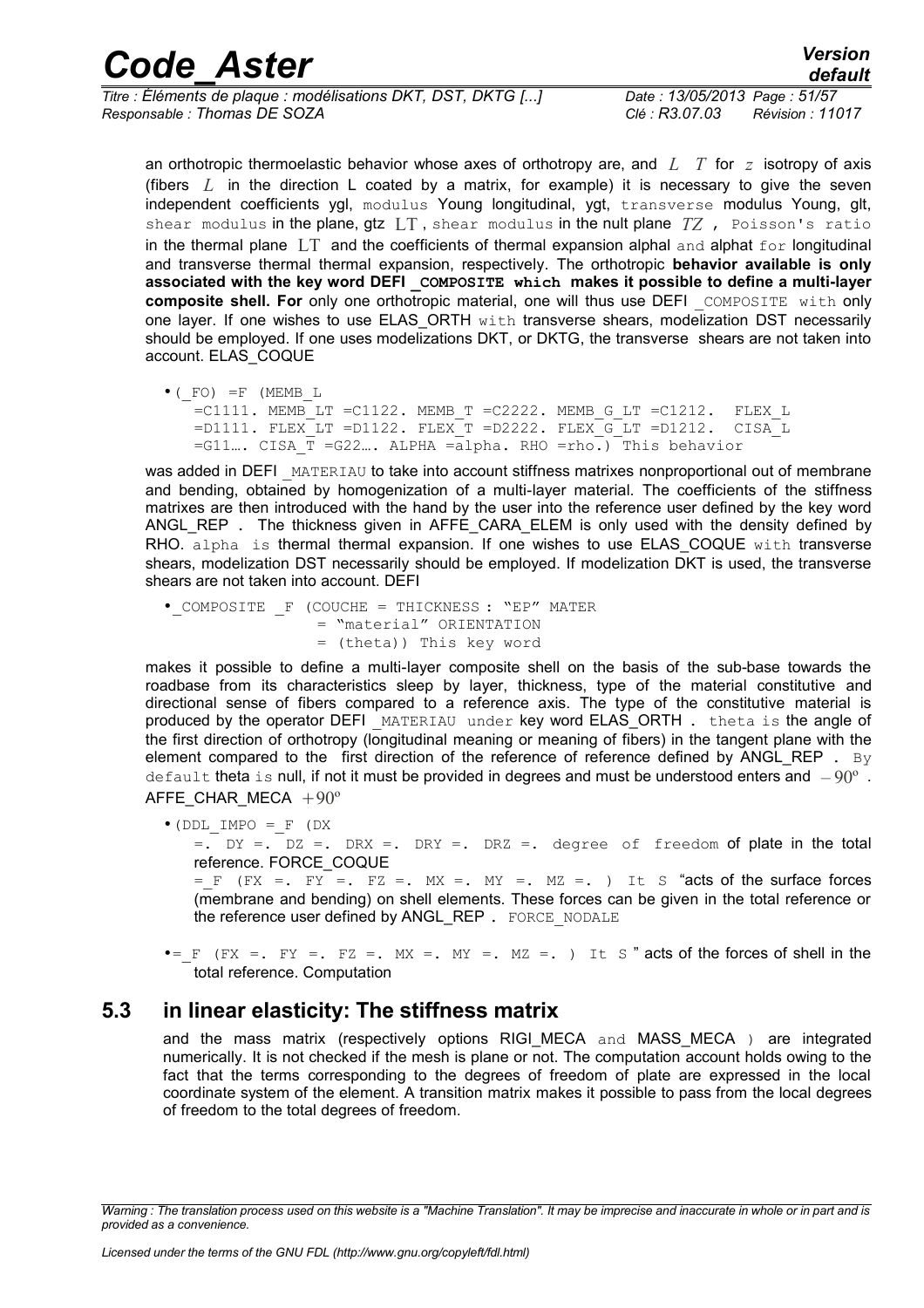*Titre : Éléments de plaque : modélisations DKT, DST, DKTG [...] Date : 13/05/2013 Page : 52/57 Responsable : Thomas DE SOZA Clé : R3.07.03 Révision : 11017*

*default*

Elementary computations (CALC CHAMP) currently available correspond to the options: EPSI\_ELNO

- and SIGM\_ELNO which and the provide the strains nodal stresses in the reference user of the element in lower skin, with semi thickness and in higher skin of plate, the position being specified by the user. One stores these values in the following way: 6 components of strain or stresses: EPXX
- •EPYY EPZZ EPXY EPXZ EPYZ or SIXX SIYY SIZZ SIXY SIXZ SIYZ DEGE\_ELNO
- •: who gives the strains generalized by "element to the nodes starting from displacements in the reference user: EXX, EYY, EXY, KXX, KYY, KXY, GAX, GAY. EFGE\_ELNO
- •: who gives the forces generalize by element with the nodes starting from displacements: NXX, NYY, NXY, MXX, MYY, MXY, QX, QY. SIEF ELGA
- •: who gives the forces generalize by element with Gauss points starting from displacements: NXX, NYY, NXY, MXX, MYY, MXY, QX, QY. EPOT ELEM
- •: who gives L" elastic strain energy of strain per element starting from displacements. ECIN\_ELEM
- : who gives kinetic energy by element. Finally

one calculates also option FORC NODA of computation of the nodal forces for operator CALC\_CHAMP . Plastic

### **5.4 design the stiffness matrix**

is there too integrated numerically. One calls on the computation option STAT\_NON\_LINE in which one defines in the level of the nonlinear behavior the number of layers to be used for numerical integration. For

modelizations DKT, all the models of plane stresses available in Code\_Aster *can* be used. STAT\_NON\_LINE

```
(…. COMP_INCR
 =_F (RELATION = ' "COQUE_NCOU
=" COUCHES' MANY)….
) For
```
the modelizations DST and Q4G, only linear elasticity is usable. For

the modelization DKTG, the only constitutive laws used are total models (since there is only one point of integration in the thickness), connecting the strains generalized to the generalized stresses. These models are, in version 9.4: GLRC\_DM and GLRC\_DAMAGE, like their coupling with elastoplastic models out of membrane (KIT\_DDI).

Currently available elementary computations correspond to the options: EPSI\_ELNO

- •which provides the strains by element to the nodes in the reference user starting from displacements, in lower skin, with semi thickness and in higher skin of plate. SIGM\_ELNO
- •which makes it possible to obtain the stress field in the thickness by element with the nodes for all the subpoints (all the layers and all the positions: in lower skin, in the medium and in higher skin of layer). EFGE\_ELNO
- •which makes it possible to obtain the forces generalized by element with the nodes in the reference user. VARI\_ELNO
- •which calculates the field of local variables and the forced by element with the nodes for all the layers, in the local coordinate system of the element. Conclusion

*Warning : The translation process used on this website is a "Machine Translation". It may be imprecise and inaccurate in whole or in part and is provided as a convenience.*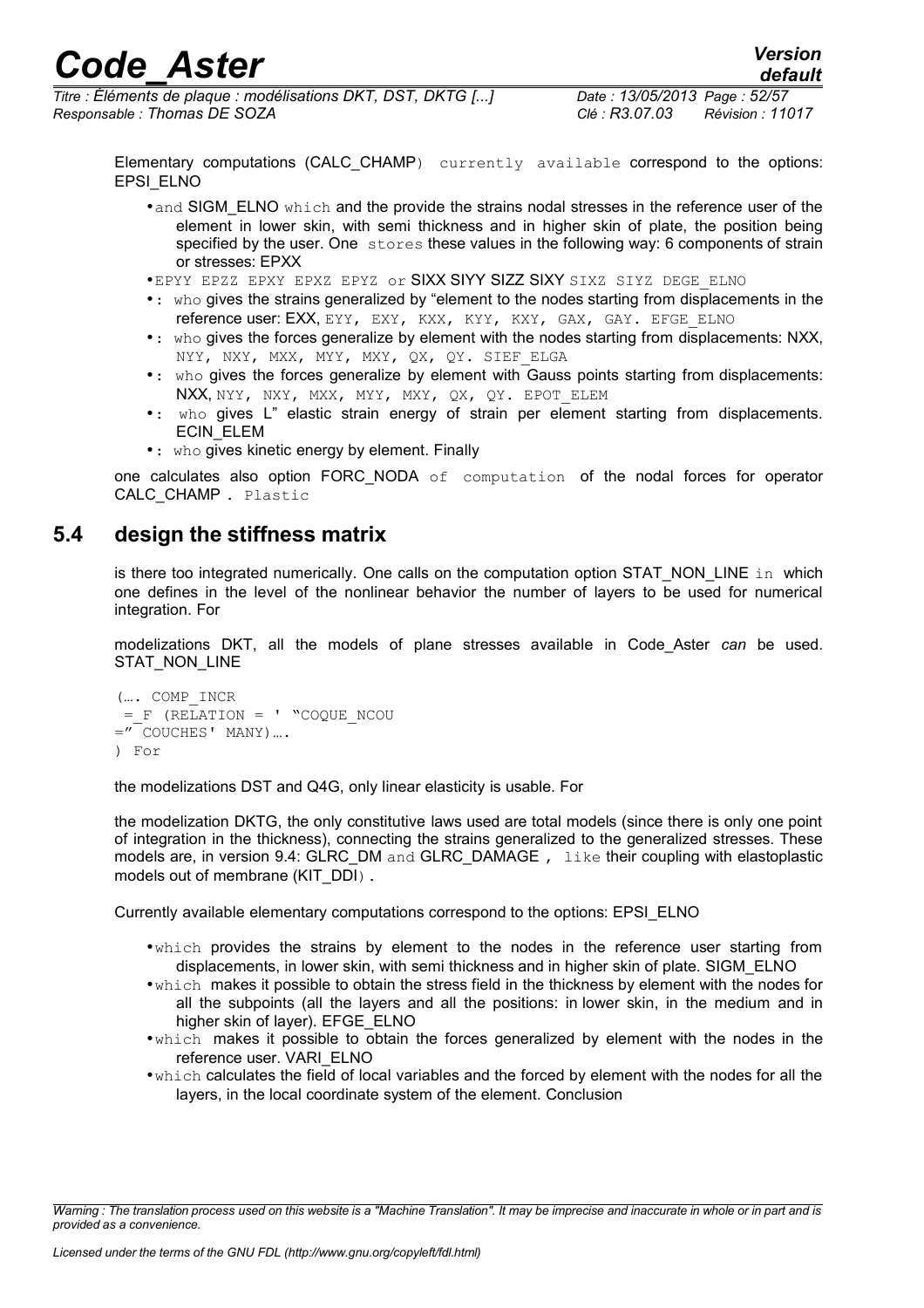*Titre : Éléments de plaque : modélisations DKT, DST, DKTG [...] Date : 13/05/2013 Page : 53/57 Responsable : Thomas DE SOZA Clé : R3.07.03 Révision : 11017*

**6**

the plane finite elements of plate that we describe here are used in thin structure computations, in small displacements and strains, whose thickness ratio over characteristic length is lower than. As  $1/10$  these elements are plane, they do not take into account the curvature of structures, and it is necessary to refine the meshes if this one would be important. It is

elements for which the strains and the forced in the plane of the element vary linearly with the thickness of the plate. Moreover, the distortion associated with the transverse shears is constant in the thickness of the element. Two families of shell elements exist: elements DKT, DKQ (or DKTG, DKQG) for which the transverse distortion are null and the elements DST, DSQ and Q4G for which it remains constant and non-zero in the thickness. One advises to use the second type of elements when the structure to be netted has a thickness ratio over characteristic length understood enters and 1/20 the  $1/10$  first in the remainder of the cases. When the transverse distortion is non-zero, shell elements DST, DSQ and Q4G 3D do not satisfy the equilibrium conditions and the boundary conditions on the transverse nullity of the shearing stresses on the sides higher and lower with plate, compatible with a constant transverse distortion in the thickness of the plate. It results from it thus that on the level of the behavior a coefficient of for  $5/6$  a homogeneous plate corrects the usual relation between the stresses and the distortion transverses in order to 3D ensure the equality between energies of shears of the model and the model of plate constant distortion. In this case, the deflection has as *w* an interpretation average transverse displacement in the thickness of the plate.

The nonlinear behaviors in plane stresses are available for shell elements DKT and DKQ only. Indeed the rigorous taking into account of non-zero constant transverse shears on the thickness and the determination of the correction associated on the shear stiffness compared to a model satisfying the equilibrium conditions and the boundary conditions are not possible and thus return the use of elements DST, DSQ and rigorously impossible Q4G in plasticity. For

the elements of family DKTG, only of the total behaviors (membrane relations moment-curvatures and forces – elongations) are available.

Elements corresponding to the machine elements exist in thermal; the mechanical sequences thermo - are thus available except, for time, the stratified materials. Bibliography

*Warning : The translation process used on this website is a "Machine Translation". It may be imprecise and inaccurate in whole or in part and is provided as a convenience.*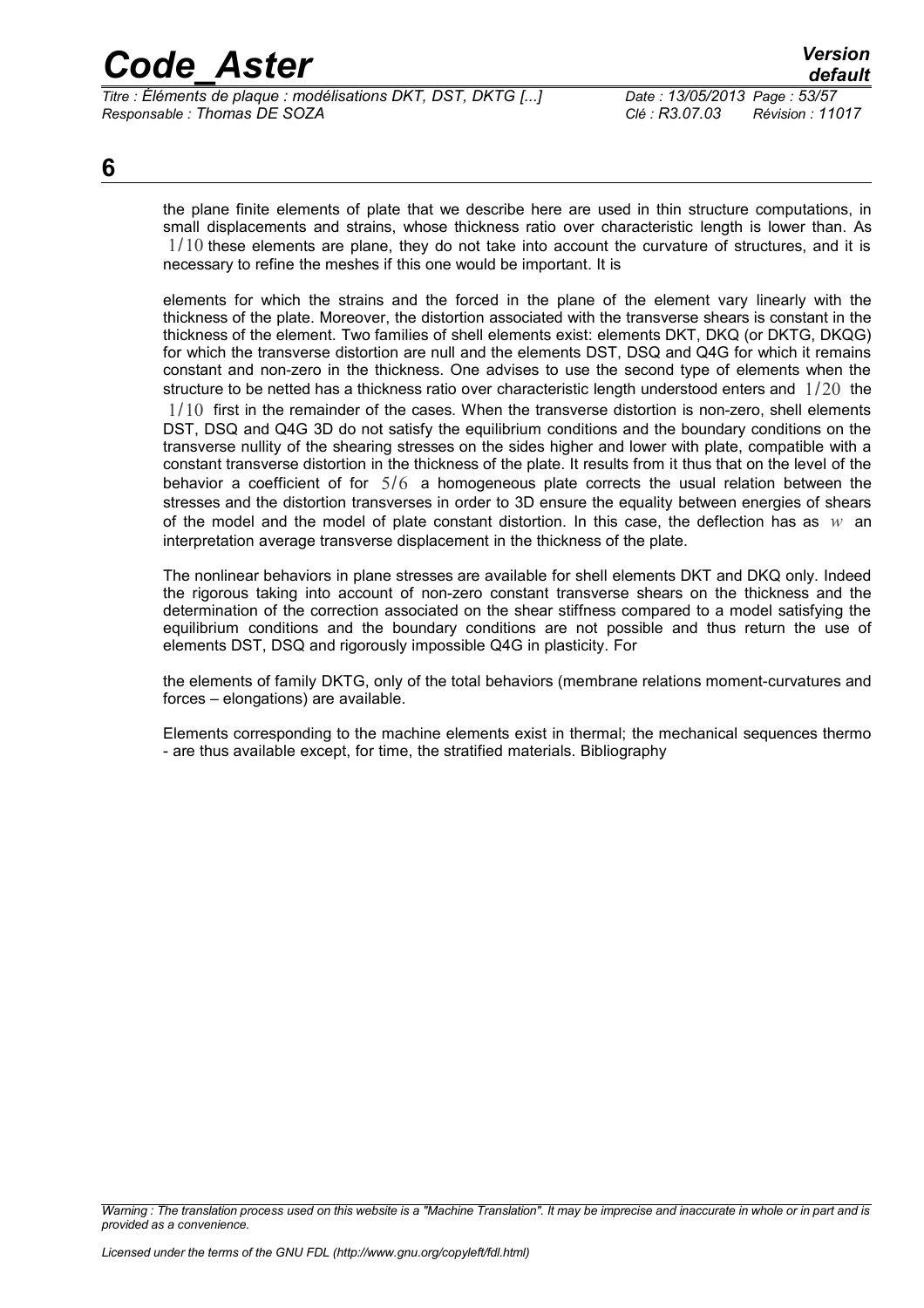### **7 J.L.**

- 1) Batoz, G.Dhatt, "Modelization of structures by finite elements: beams and plates", Hermes, Paris, 1992. D. Bui
- 2) , "shears in the plates and the shells: modelization and computation", HI-71/7784, 1992 Notes. J.G.
- 3) Ren, "A new theory of laminated punt", Composite Science and Technology, Vol.26, p.225-239,1986. T.A.
- 4) Rock'n'roll, E. Hinton, "A finite transverse element method for the free vibration of punts allowing for shear strain", Computers and Structures, Vol.6, p.37-44,1976. T.J.R. Hughes
- 5) , "The finite element method", Prentice Hall, 1987. E. Hinton
- 6) , T. Rock'n'roll and O.C. Zienkiewicz, "A notes one Farmhouse Lumping and Related Processes in the Finite Element Method", Earthquake Engineering and Structural Dynamics, Vol4, p. 245-249, 1976. F. Voldoire
- 7) "Modelization by thermal and thermoelastic homogenization of thin mechanical components", CR MMN/97/091. R3.11.01
- 8) "Models of thermal for the thin shells", Handbook of reference of the Code\_Aster *. V7.01.100*
- 9) F. "thermo-elastic Hollow roll", Handbook of validation of the Code\_Aster *. A.K. Noor*
- 10) , W.S. Burton, "composite Assessment of shear strain theories for multilayered punts", ASME, Applied Mechanics Review, Vol.42, N°1, p.1-13,1989. A.K. Noor
- 11) , W.S. Burton, J.M. Peters "Assessment of computational models for multilayered composite cylinders" in Analytical and Computational Models of Shells, Noor and al. Eds, ASME , CED - Vol.3, p.419-442,1989. J.R. HUGHES
- 12) , Mr. COHEN, Mr. HAROUN, Reduced and *selective integration techniques in the finite element analysis of punts, Nuclear* Engineering and Design, vol. 46 (1978), p. 203-222 **Description**

### **8 of the versions of the document Index document**

| Version<br><b>Aster</b> | <b>Author</b><br>(S) | Organization<br>(S) Description       | of the modifications A5 P. MASSIN  |
|-------------------------|----------------------|---------------------------------------|------------------------------------|
|                         |                      | EDF R & D/ AMA initial Text           | IB 9.4 X.                          |
| DESROC                  |                      | D.MARKOVIC, EDF R & D AMA   DKTG, and | the<br>matrixes:<br>lumped<br>mass |
| l HES                   |                      | Addition of                           | l Orthotropic                      |

*Warning : The translation process used on this website is a "Machine Translation". It may be imprecise and inaccurate in whole or in part and is provided as a convenience.*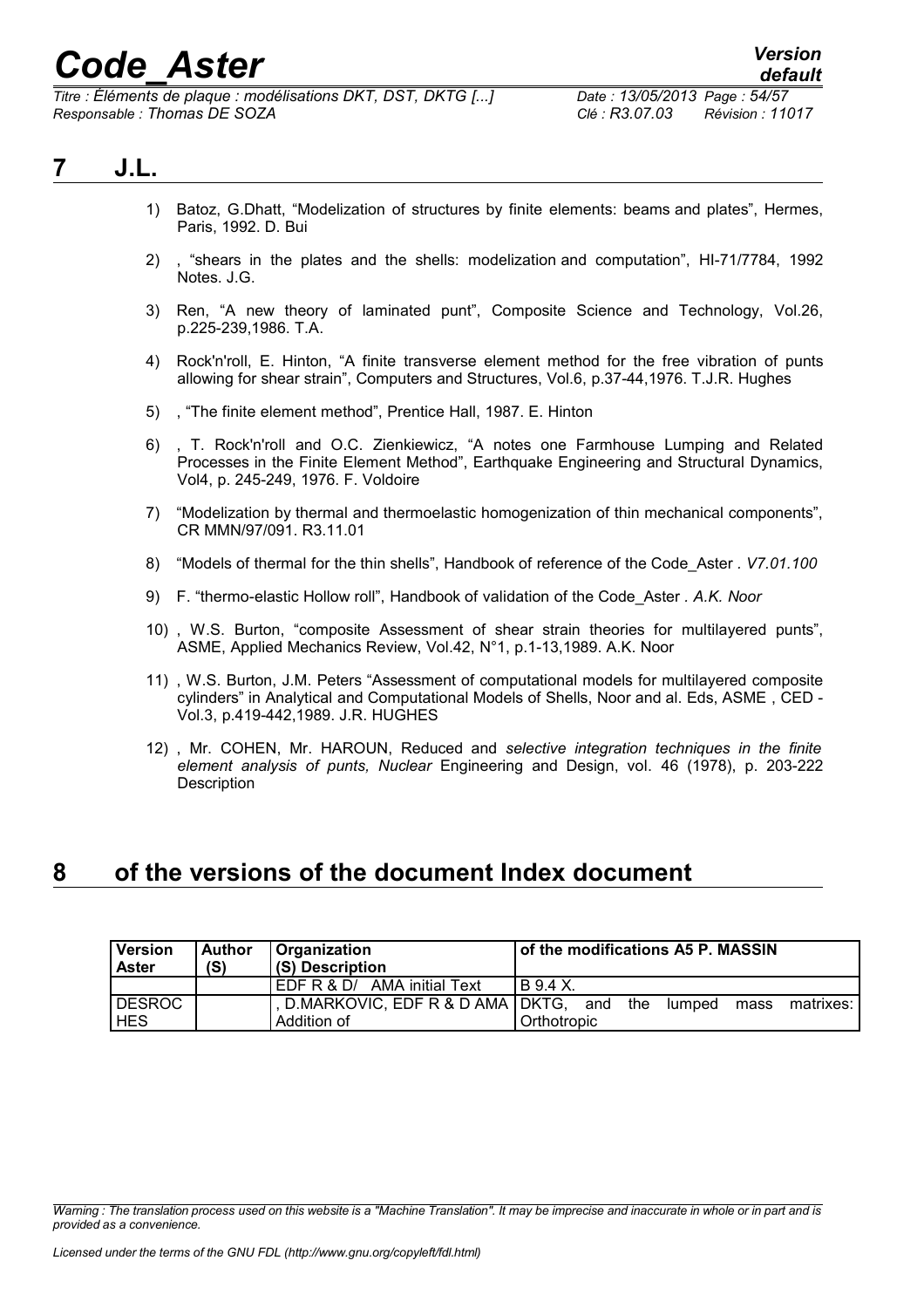.

*Titre : Éléments de plaque : modélisations DKT, DST, DKTG [...] Date : 13/05/2013 Page : 55/57 Responsable : Thomas DE SOZA Clé : R3.07.03 Révision : 11017*

### **Annexe 1 plates For an orthotropic**

material like that represented below, composed for example of fibers of direction L coated with a matrix, whose axes of orthotropy are L, T and Z with isotropy of axis L, the statement for the matrixes and in **H** orthotropic reference  $\mathbf{H}_{\mathbf{y}}^{\top}$  the previously definite one becomes: and with

$$
H_{L} = \begin{pmatrix} H_{LL} & H_{LT} & 0 \\ H_{LT} & H_{TT} & 0 \\ 0 & 0 & G_{LT} \end{pmatrix} \text{ and } H_{Ly} = \begin{pmatrix} G_{LZ} & 0 \\ 0 & G_{TZ} \end{pmatrix}
$$
  
\n
$$
H_{LL} = \frac{E_{L}}{1 - v_{LT}v_{TL}}; H_{TT} = \frac{E_{T}}{1 - v_{LT}v_{TL}}
$$
  
\n
$$
H_{LT} = \frac{E_{T}v_{LT}}{1 - v_{LT}v_{TL}} = \frac{E_{L}v_{TL}}{1 - v_{LT}v_{TL}}
$$
  
\nThe knowledge  
\n
$$
G_{TZ} = \frac{E_{T}}{2(1 + v_{TZ})}
$$

of the five independent coefficients is sufficient  $E_{[L},E_{[T]},G_{LT},G_{TZ},\overline{v}_{LT}$  to determine the coefficients of the matrixes and since  $\mathbf{H} \cdot \mathbf{H}_{\gamma}$  : and. If

$$
v_{\scriptscriptstyle{TL}} = \frac{E_{\scriptscriptstyle{T}} v_{\scriptscriptstyle{LT}}}{E_{\scriptscriptstyle{L}}}
$$
 one  $G_{\scriptscriptstyle{LZ}} = G_{\scriptscriptstyle{LT}}$ 

indicates by the angle  $\theta$  between orthotropic reference and the principal axis of the reference defined by the user by means of ANGL REP it is established that: and with

$$
\mathbf{H} = \mathbf{T}_1^T \mathbf{H}_L \mathbf{T}_1 : \ \mathbf{H}_\gamma = \mathbf{T}_2^T \mathbf{H}_L \mathbf{T}_2
$$

and where  $\mathbf{T}_1 = \begin{bmatrix} 1 & 1 \\ 1 & 1 \end{bmatrix}$  $C^2$  *S*<sup>2</sup> *CS*  $S^2$  *C*<sup>2</sup> −*CS*  $\begin{bmatrix} S^2 & C^2 & -CS \\ -2CS & 2CS & C^2-S^2 \end{bmatrix}$  and  $\mathbf{T}_2 = \begin{bmatrix} C & S \\ -S & C \end{bmatrix}$  $\begin{bmatrix} 0 \\ -S \end{bmatrix}$  as  $C = \cos \theta$ ,  $S = \sin \theta$  indicated

 $\theta = (x, L)$  on the figure below. In the case of



forced initial of thermal origin, we have moreover: where and

$$
\sigma_{th} = -\mathbf{T}_{1}^{T} \mathbf{H}_{L} \begin{pmatrix} \alpha_{L} \Delta T \\ \alpha_{T} \Delta T \\ 0 \end{pmatrix}
$$

are  $\alpha_L$   $\alpha_T$  the coefficients of thermal expansion thermal in the directions and  $L$  the temperature variation  $T \Delta T$  .: Factors

*Warning : The translation process used on this website is a "Machine Translation". It may be imprecise and inaccurate in whole or in part and is provided as a convenience.*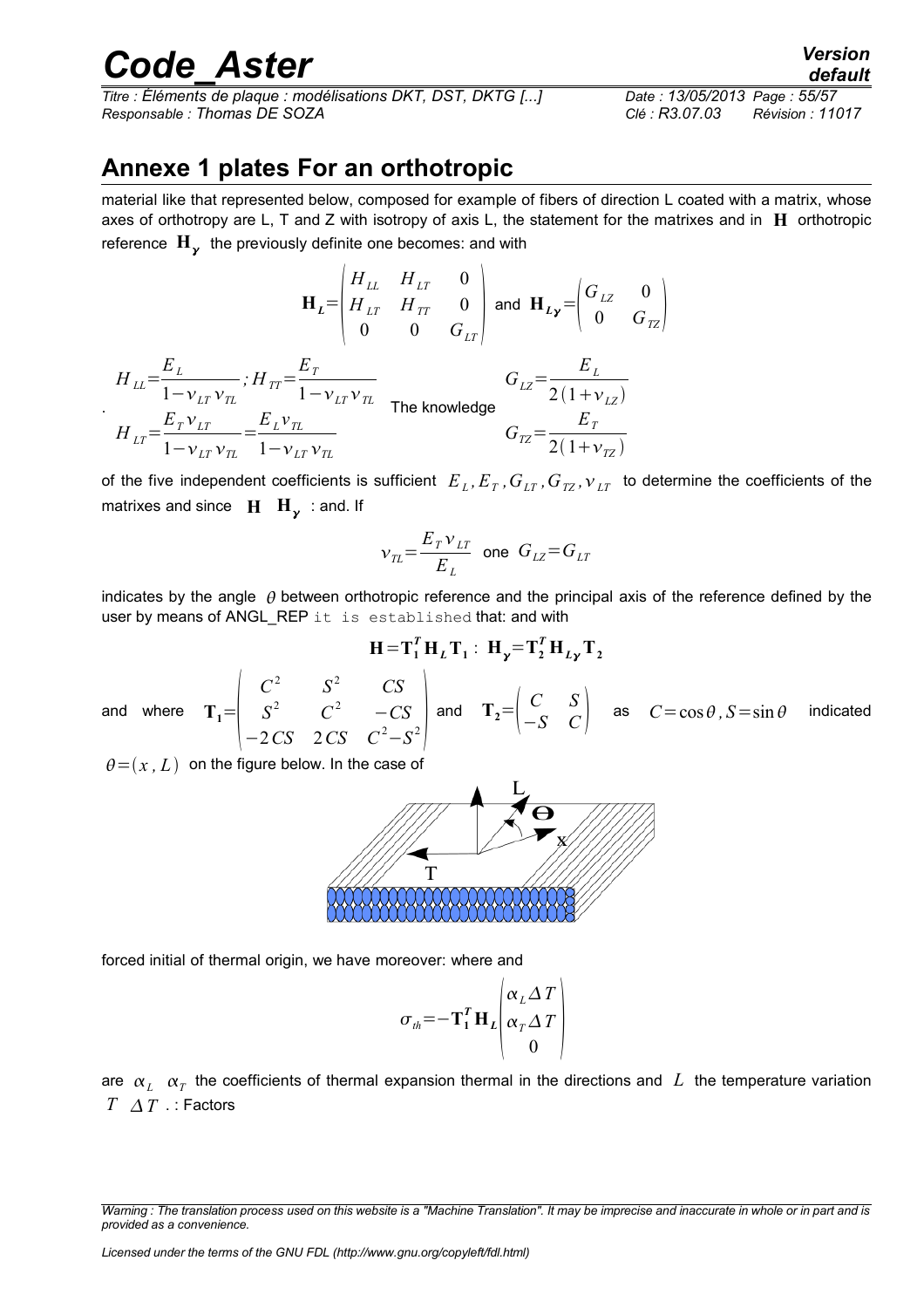*Titre : Éléments de plaque : modélisations DKT, DST, DKTG [...] Date : 13/05/2013 Page : 56/57 Responsable : Thomas DE SOZA Clé : R3.07.03 Révision : 11017*

### **Annexe 2 of transverse correction of shears for orthotropic or stratified plates the matrix**

is defined  $H_{ct}$  so that the surface density of transverse energy of shears obtained in the case of the threedimensional distribution of the stresses resulting from the resolution of the equilibrium is equal to that of the model of plate based on the assumptions of Reissner, for a behavior in pure bending. One must thus find such as  $H_{\text{ct}}$  : with and

$$
\frac{1}{2} \int_{-h/2}^{+h/2} \tau \mathbf{H}_{\gamma}^{-1} \tau = \frac{1}{2} \mathbf{T} \mathbf{H}_{\mathfrak{c} \mathfrak{t}}^{-1} \mathbf{T} = \frac{1}{2} \gamma \mathbf{H}_{\mathfrak{c} \mathfrak{t}} \gamma \cdot \tau = \begin{pmatrix} \sigma_{xz} \\ \sigma_{yz} \end{pmatrix} \text{ To obtain } \mathbf{T} = \int_{-h/2}^{+h/2} \tau dz = \mathbf{H}_{\mathfrak{c} \mathfrak{t}} \gamma
$$

one uses  $H_{ct}$  the distribution of following  $\tau$  3D obtained  $z$  from the resolution of the balance equations without external couples: with for

$$
\sigma_{xz} = -\int_{-h/2}^{z} (\sigma_{xx,x} + \sigma_{xy,y}) d\zeta; s_{yz} = -\int_{-h/2}^{z} (\sigma_{xy,x} + \sigma_{yy,y}) d\zeta \text{ . If } \sigma_{xz} = \sigma_{yz} = 0 \text{ } z = \pm h/2
$$

there is no coupling membrane bending (symmetry compared to), the stresses  $z=0$  in the plane of the element in the case of have  $\sigma_{xx}$ ,  $\sigma_{yy}$ ,  $\sigma_{xy}$  as a statement a behavior of pure bending: with. If

$$
\sigma \!=\! z\, \mathbf{A}(z)\, \mathbf{M} \text{ and } \mathbf{A}(z) \!=\! \mathbf{H}(z)\, \mathbf{H}_f^{-1}
$$

do not depend  $\mathbf{H}\left(z\right)$   $\mathbf{H}_{f}$  on and one can  $\,x\,$  determine  $\,$   $y\,$  . Indeed  $\,\mathbf{H}_{\textrm{et}}\,$  : where and

$$
\tau(z) = D_1(z)T + D_2(z)\lambda \text{ like } T = \begin{pmatrix} T_x \\ T_y \end{pmatrix} = \begin{pmatrix} M_{xx,x} + M_{xy,y} \\ M_{xy,x} + M_{yy,y} \end{pmatrix} \lambda = \begin{pmatrix} M_{xx,x} - M_{xy,y} \\ M_{xy,x} - M_{yy,y} \\ M_{yy,x} \\ M_{xx,y} \end{pmatrix}
$$

: . It results

$$
\mathbf{D}_{1} = -\int_{-h/2}^{z} \frac{\zeta}{2} \begin{pmatrix} A_{11} + A_{33} & A_{13} + A_{32} \\ A_{31} + A_{23} & A_{22} + A_{33} \end{pmatrix} d \zeta \text{ from it}
$$
\n
$$
\mathbf{D}_{2} = -\int_{-h/2}^{z} \frac{\zeta}{2} \begin{pmatrix} A_{11} - A_{33} & A_{13} - A_{32} & 2A_{12} & 2A_{31} \\ A_{31} - A_{23} & A_{33} - A_{22} & 2A_{32} & 2A_{21} \end{pmatrix} d \zeta
$$
\n
$$
\mathbf{C}_{11} = \int_{-h/2}^{h/2} \mathbf{D}_{1}^{T} \mathbf{H}_{\mathbf{y}}^{-1} \mathbf{D}_{1} dz ;
$$
\nthat with: 
$$
\frac{1}{2} \int_{-h/2}^{h/2} \tau \mathbf{H}_{\mathbf{y}}^{-1} \tau = \frac{1}{2} \begin{pmatrix} \mathbf{T} \\ \lambda \end{pmatrix} \begin{pmatrix} C_{11} & C_{12} \\ C_{12}^{T} & C_{22} \end{pmatrix} \begin{pmatrix} \mathbf{T} \\ \lambda \end{pmatrix} \text{ As in addition } \mathbf{C}_{12} = \int_{-h/2}^{h/2} \mathbf{D}_{1}^{T} \mathbf{H}_{\mathbf{y}}^{-1} \mathbf{D}_{2} dz ;
$$
\n
$$
\mathbf{C}_{22} = \int_{-h/2}^{h/2} \mathbf{D}_{2}^{T} \mathbf{H}_{\mathbf{y}}^{-1} \mathbf{D}_{2} dz
$$

*Warning : The translation process used on this website is a "Machine Translation". It may be imprecise and inaccurate in whole or in part and is provided as a convenience.*